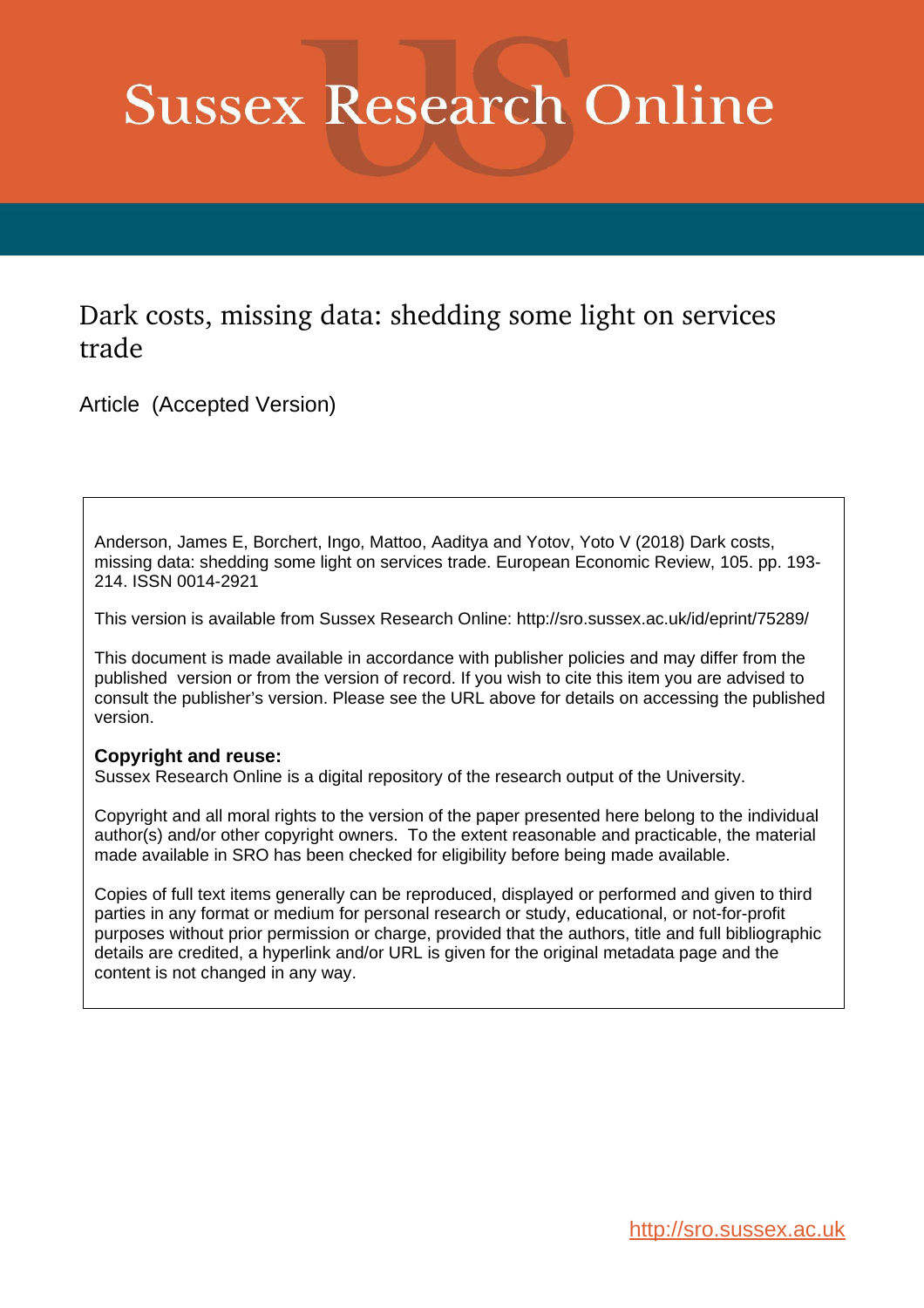# **Dark Costs, Missing Data: Shedding Some Light on Services Trade**

#### **Abstract**

We develop a method to project missing sectoral services output and trade. For OECD countries, projected and observed output data match well. The basis is a structural gravity model to estimate barriers to services trade across sectors, countries and time. The model fits well and reveals key differences across service sectors. Border barriers fall over time but unevenly. Inferred border barriers are fitted to national geography, technology, income and endowments, and institutional determinants. The fitted model including fitted border barriers is used to project missing internal or bilateral trade flows, aggregating to projected output.

**JEL Classification Codes:** F13, F14, F16 **Keywords:** Gravity, Services Trade, Trade Costs in Services, Home Bias, Border effects.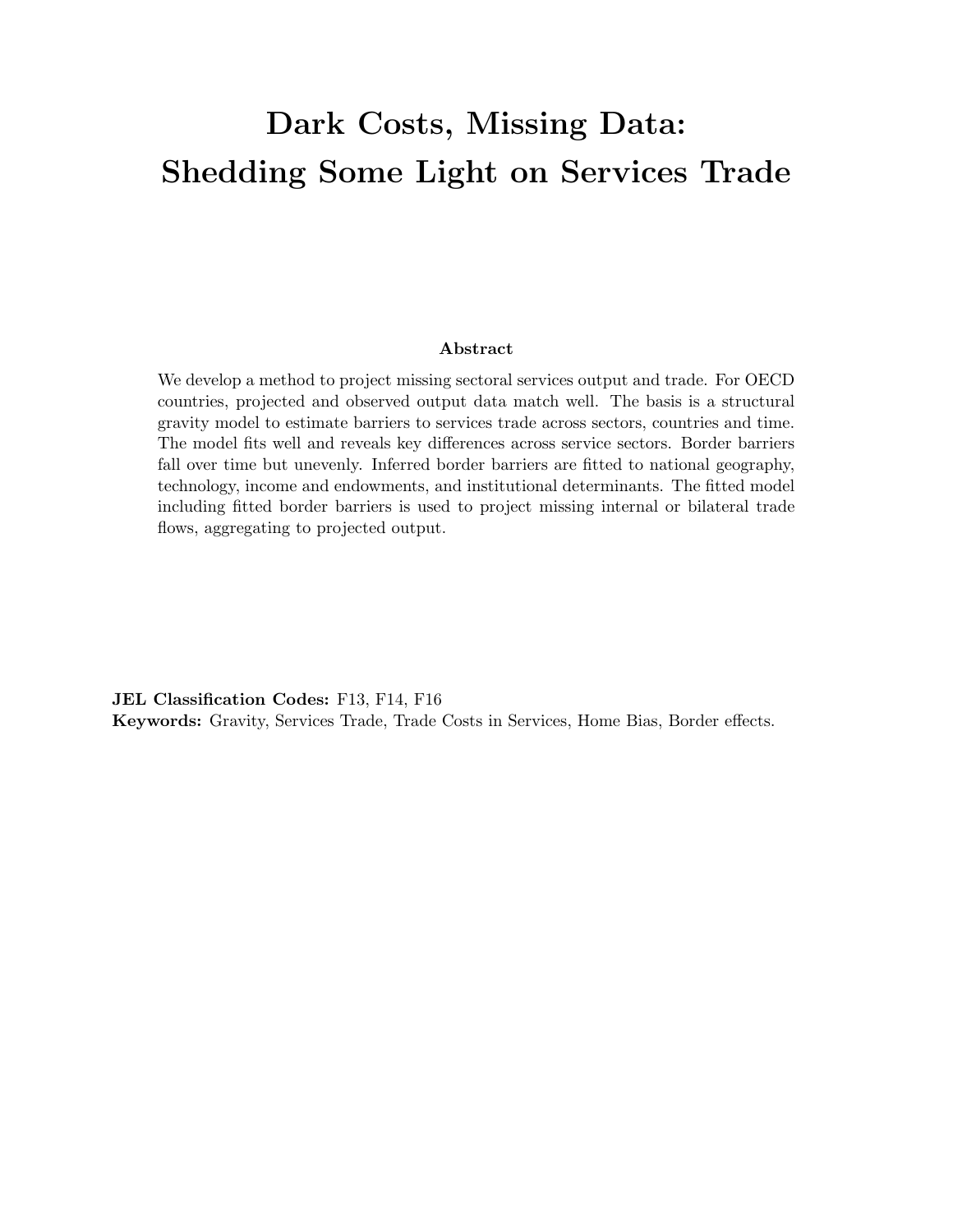### **1 Introduction**

Trade costs in services are covered in darkness. Opaque regulations characterize trade in professional and financial services, a sharp contrast to the tariffs and quotas on goods trade and a partial contrast to goods quality regulations with measurable costs. Hard to measure transport costs in services trade, such as the costs of electronically delivering business services, contrast with well-defined freight rates for moving physical goods. Services trade and output are less well measured than physical goods trade, and data are often missing. The missing data hamper attempts to infer services trade costs from trade flows and especially hinder examining the role services trade plays in the wider national and global economies. This paper makes progress on both understanding services trade costs and methods using the estimated costs to project missing services trade and output data.

First, the inclusion of intra-national services trade data in our estimations enables us to recover a rich pattern of border barriers to services trade, varying by country, sector, and over time. Second, we study the determinants of the barriers to services trade by decomposing their impact into four country-specific components including geography, technology, income and endowments, and infrastructure. Thus, from a methodological perspective, ours is the first study to offer an analysis of the impact of a rich set of national/country-specific characteristics on international trade within the structural gravity model. Third, the good fit properties of the structural gravity model encourage its application to projection of missing (or suspect) data on bilateral and internal services trade. We test the output projection method using trade and output data from OECD countries. The results suggest that projection is reasonably reliable, opening the way to supplementing sparse observable data with projected values for developing countries. Finally, an overall conclusion suggested by our results is that the structural gravity model works well with sectoral data on cross-border services trade.

We start by estimating a gravity model, described in Section 2.1, for 12 service sectors and 28 countries. For that purpose, we construct a database combining information on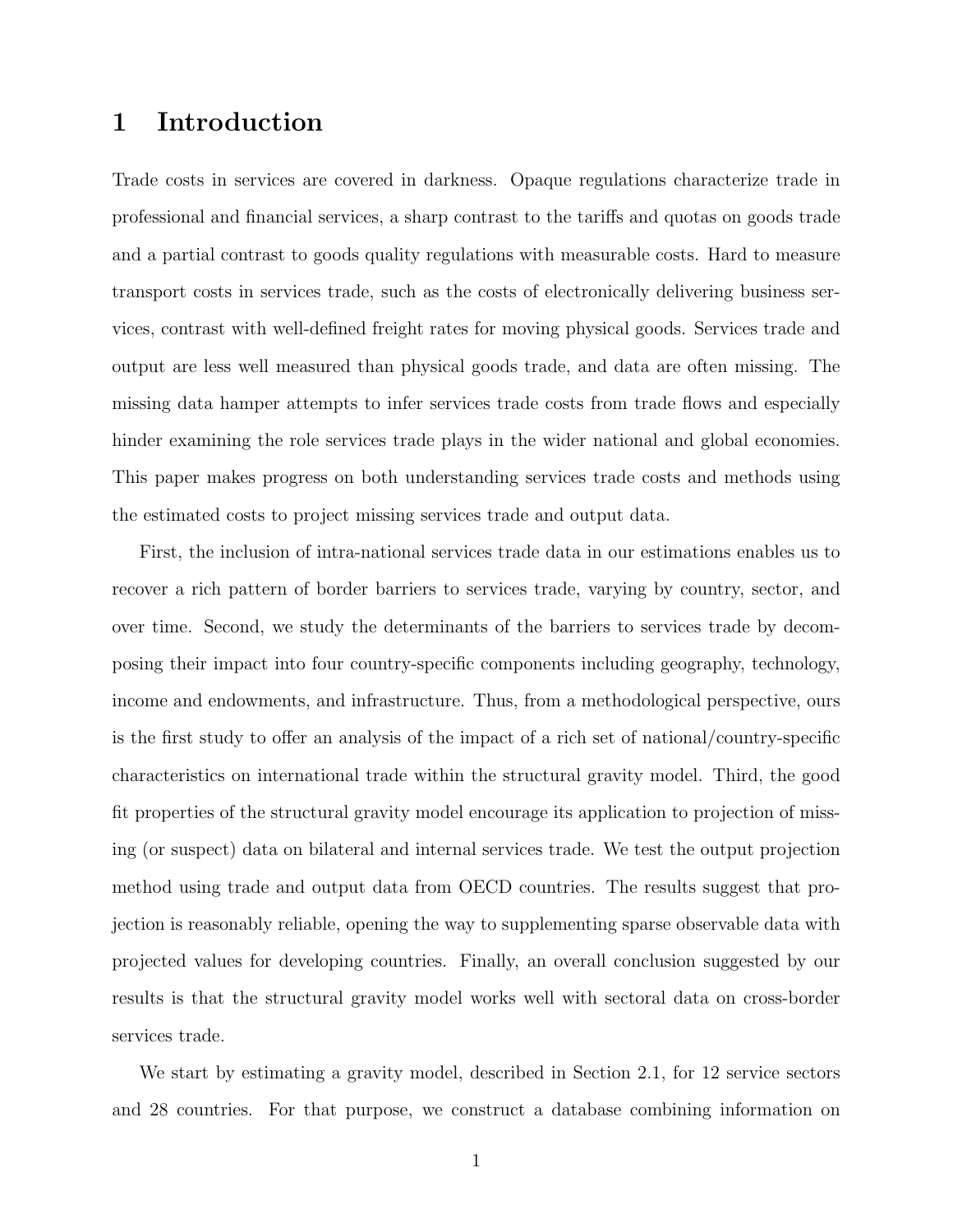services trade and production, respectively, covering the period 2000 to 2007. The broad sectoral and geographical coverage of bilateral services trade flows well as the inclusion of intra-national trade sets this dataset apart from those used in previous gravity estimations. The construction of the data set, the data sources, and comparisons with alternative services trade datasets are described in Section 4 and in Supplementary Appendix B.

We offer benchmark gravity estimates for sectoral cross-border services trade.<sup>1</sup> Gravity works well with sectoral services data: most estimates are significant with expected signs and reasonable magnitudes. We document some similarities but also some important differences in estimated coefficients of standard gravity variables between goods and services and across services sectors, respectively. For example, we show the effects of distance to vary across services sectors, plausibly from having relatively less of an impact in Professional Business, Transportation, and Research services to being a very significant friction in Travel, Insurance or Construction services. Other traditionally strong predictors for goods trade such as contiguity, language or legal system also have more nuanced effects on services trade, which depend on the particular sector. For example, the strongest impact of sharing a common official language that we obtain is in the categories of Travel, Insurance and Audiovisual services, respectively. In addition, we document a strong effect of EU membership for most kinds of services trade for newer EU members. These results are presented in Section 5.1.

The second key empirical output of the paper is a multi-dimensional set of *relative* border barrier estimates by sector, country, and year for cross-border services trade. Inference of border barriers is drawn from comparison of internal trade to cross-border trade, all else equal. Estimated border barriers thus reflect the cost of cross-border trade relative to the

<sup>1</sup>Following the General Agreement on Trade in Services (GATS), it has become customary to take a broad view of trade in services to include not just cross-border trade but also international transactions through foreign investment or the movement of people. This paper, however, focuses only on trade costs associated with cross-border services trade and travel (i.e. people traveling abroad as consumers of services) because these are the only international transactions covered in trade statistics available for a significant number of countries. The focus on cross-border services trade, driven by data availability, also implies that we are abstracting from any potential correlation of cross-border trade with the ease of trading a particular service via other modes, in particular via establishing commercial presence abroad. On the interdependence of modes see for example Christen and Francois (2010). Our estimates of trade barriers should be interpreted accordingly.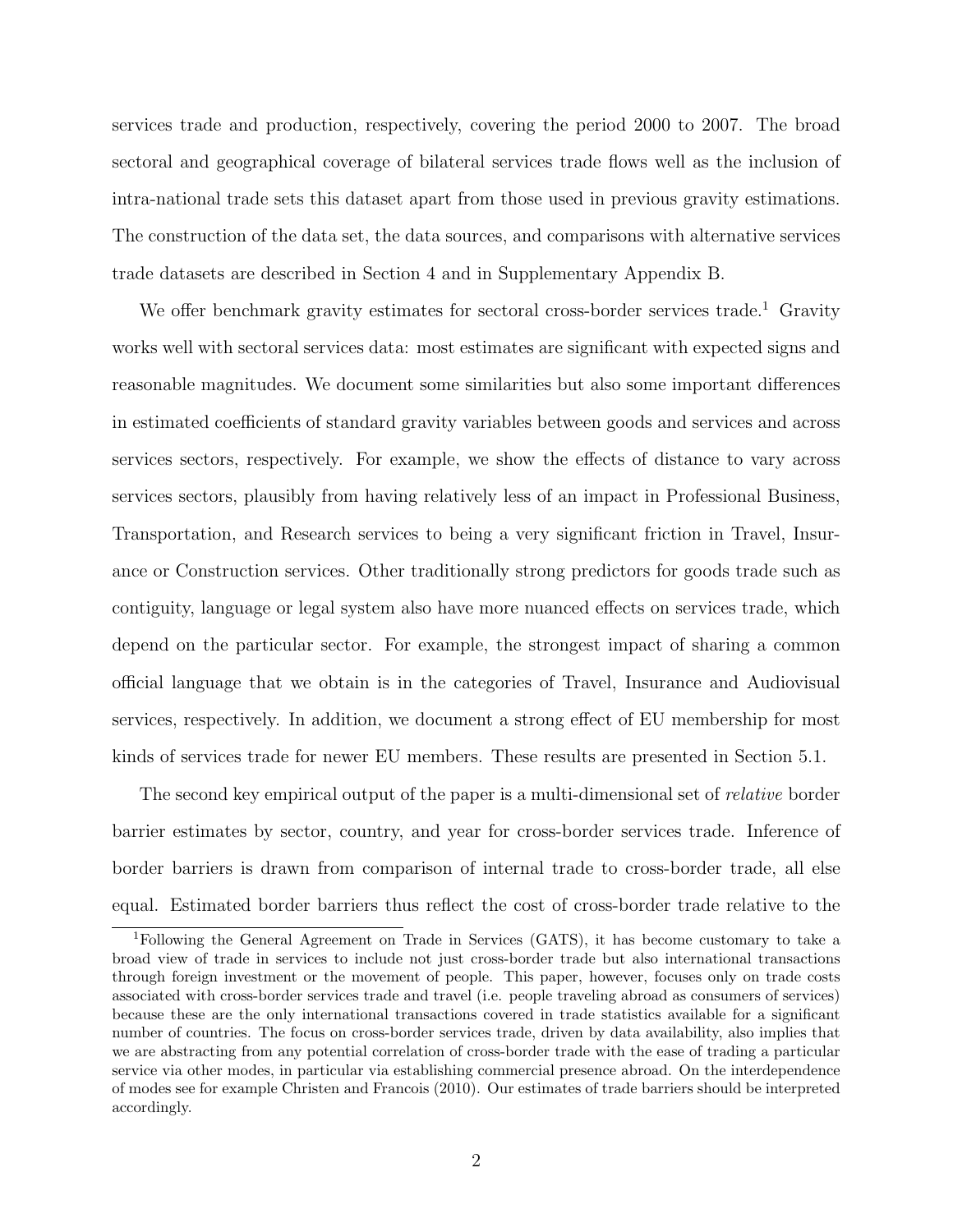cost of internal trade.<sup>2</sup> Border barriers in services trade are, on average, large and significant, but they vary widely within each of the three dimensions of our sample. Across countries, our estimates reveal that economic size reduces border barriers in services trade. Across sectors, border barriers vary in an intuitive way such that the frictions are found to be low for Travel, Transportation and Communication services and high for Financial or Audiovisual services. Over time, border barriers in services trade on average have fallen for almost all sectors in our sample. The two exceptions are Construction and Audiovisual services. In addition, we find that the decrease in the border effects varies considerably across the services categories. The analysis of border effects in international services trade appears in Section 5.2.

The third main contribution of the paper is an empirical analysis of the *country-specific* determinants of the border barriers in services trade. In order to perform the analysis, we group a series of suitable proxies into four intuitive categories including (i) geography, (ii) technology, (iii) income and endowments, and (iv) institutions. We view the econometric estimates of the national characteristics on international trade as a successful first attempt at separating cross-national variation in internal trade costs from variation in pure bordercrossing costs. The coefficient estimates appear to be intuitive, with expected signs and reasonable magnitudes. For instance, we find that distance is an impediment to domestic trade whereas concentration of economic activity within a country promotes international trade relative to domestic trade. Our estimates suggest that better communications technology (proxied for with measures for fixed and mobile telephone density) facilitates international services trade. We also establish strong links between income and labor endowments and international trade. Finally, we offer evidence that stronger institutions promote international trade relative to domestic trade. The analysis on the impact of national determinants on international trade is presented in Section 6.1.

The fourth main contribution of the paper is the projection method for generating miss-

<sup>&</sup>lt;sup>2</sup>As defined in the theory section 2.1, the border effects that we recover are measured by the coefficient on an indicator variable for *internal* trade flows. This is interpreted as the effect on relative (internal to cross-border) trade volume variation of relative (internal to cross-border) trade cost variation.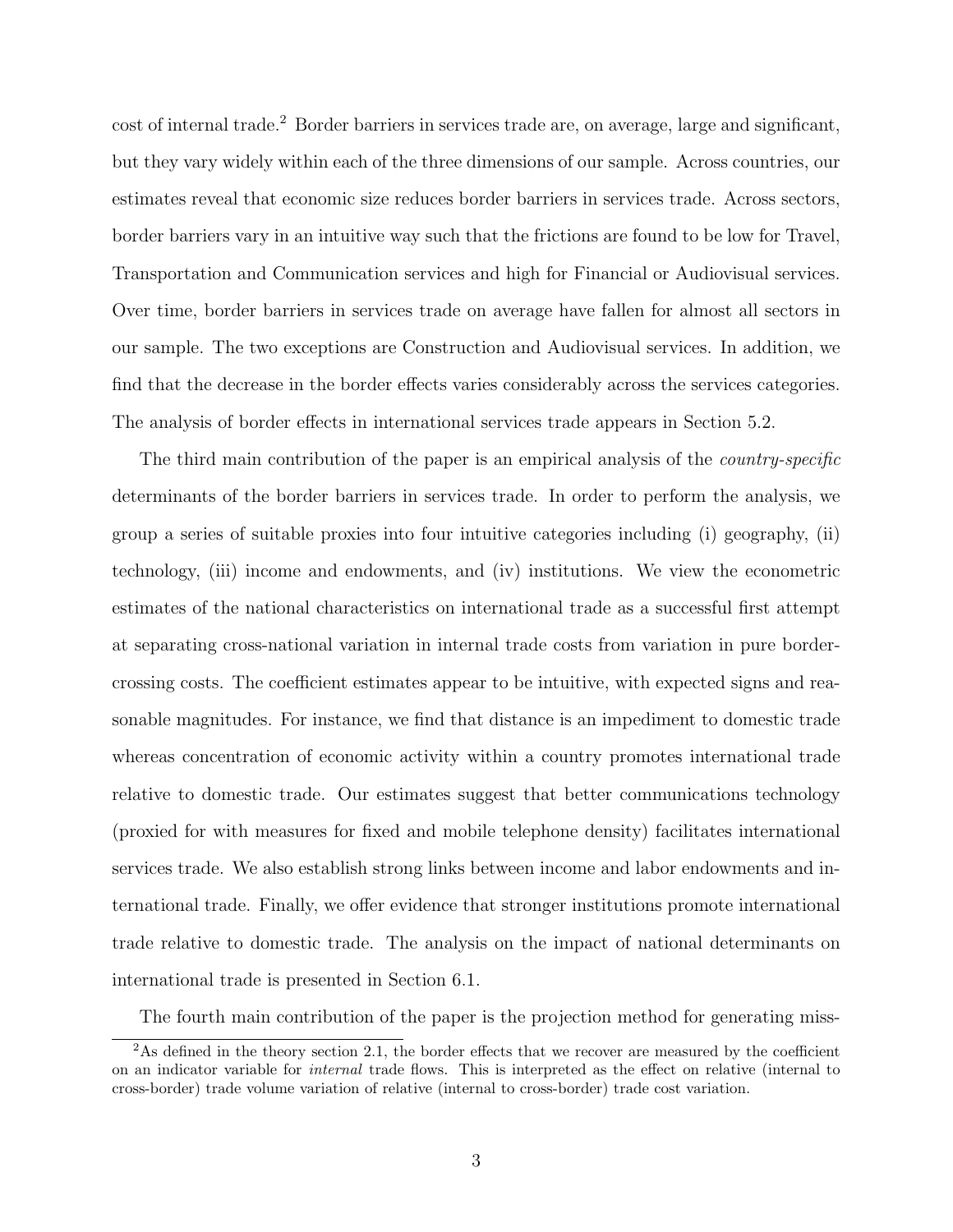ing services output. We derive and implement a procedure to recover missing output data. The ability to consistently predict border effects is a necessary condition for successfully recovering potentially missing output data. The theory underpinning this method is introduced in Section 2.2, where we capitalize on the additive property of the PPML estimator, documented by Arvis and Shepherd (2013) and Fally (2015), which ensures a perfect match between the structural gravity terms and the corresponding directional fixed effects in order to recover missing sectoral services output data.

The availability of disaggregated output information in our dataset enables us to conduct various benchmarking exercises to evaluate the accuracy of the novel procedure. We conclude that the projection method works well, and are able to characterize in detail the accuracy of predictions across countries and sectors (Section 6.2). The procedure's good performance in a situation in which no production data are available at all is particularly appealing since this is going to be the norm if trade frictions were to be estimated for economies beyond the developed country realm. While the current analysis focuses on services trade, our methods can be applied similarly to goods trade. We leave such extensions for future work.

We are not the first to use the gravity model to explain patterns of services trade. The model has been previously used to estimate the determinants of services trade compared to those of goods trade (Kimura and Lee, 2006; Lejour and de Paiva Verheijden, 2004; Tharakan et al., 2005; Walsh, 2006; Lennon et al., 2009) and to estimate the effect on US services imports of Internet penetration in partner countries (Freund and Weinhold, 2004). Head et al. (2008) develop a gravity-like model of the market for international services which they use to estimate significant but declining distance effects for four broad categories of "offshorable" services. Breinlich and Criscuolo (2011) use UK data to offer a series of stylized facts for firms that engage in international trade in services. They show that firm-level heterogeneity is a key feature of services trade and find similarities between services and goods trade at the firm level. They conclude that existing heterogeneous firm models for goods trade could be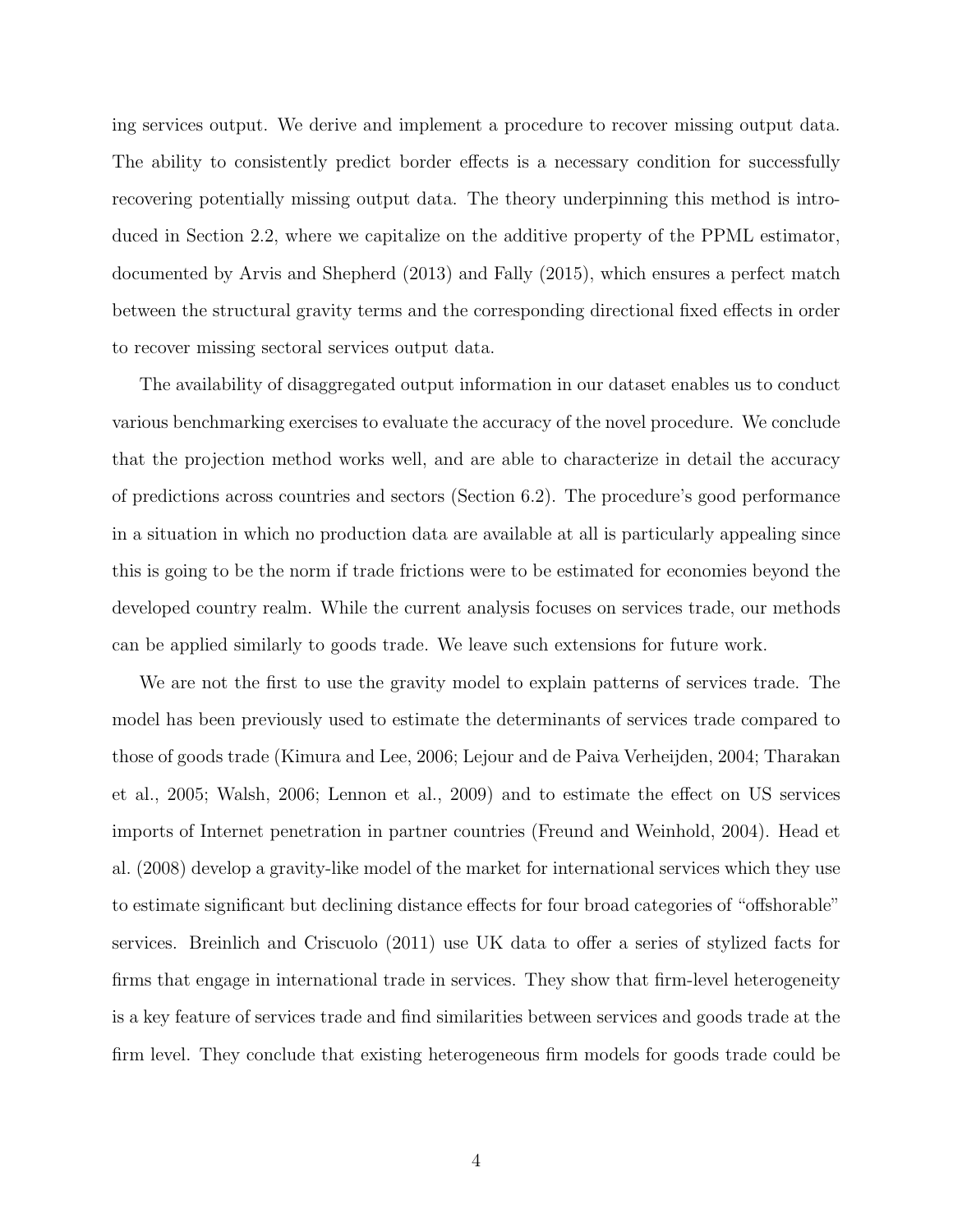a good starting point for explaining trade in services as well.<sup>3</sup> We complement these studies by estimating structural gravity for sectoral services trade with an alternative sample and by applying the latest econometric developments in the related literature (e.g., controlling for the multilateral resistances and employing the PPML estimator). However, the most novel component of our analysis in relation to the existing literature is the introduction of intra-national trade flows. This adjustment enables us (i) to obtain sectoral estimates of border effects in services trade, (ii) to study their determinants, and (iii) to combine theory and empirics in order to recover missing output information. Anderson et al. (2014), in their methodologically-related study of barriers to Canada's inter-provincial and international services trade, also employ employ intra-provincial trade. However, even though they are able to control for intra-provincial borders, the authors do not study their determinants and they do not attempt to predict missing output data.

Finally, from a methodological perspective, our analysis of the national determinants of international borders in services trade is related to Heid et al. (2017) and Beverelli et al. (2017). Heid et al. (2017) is a methodological paper that demonstrates that the addition of international trade flows enables identification of the impact of non-discriminatory trade policies and country-specific variables within a structural gravity model with importer and exporter fixed effects. These authors demonstrate the validity of their methods in the case of MFN tariffs and time-to-export. Beverelli et al. (2017) apply the methods of Heid et al. (2017) to identify the impact of national institutional quality on international trade. We make two contributions in relation to these studies. First, the analysis in Heid et al. (2017) and Beverelli et al. (2017) are based on manufacturing data while our focus is on services. Second, we complement these studies by identifying the simultaneous impact of a series of country-specific characteristics on international trade. Specifically, we offer evidence that national geography, technology, income and endowments, and institutions all play significant

<sup>3</sup>In a more remotely related study, Miroudot et al. (2012) provide evidence linking lower international trade costs with higher productivity in services sectors. We refer the reader to Ethier and Horn (1991) and Mattoo et al., eds (2007) for informative surveys of the literature.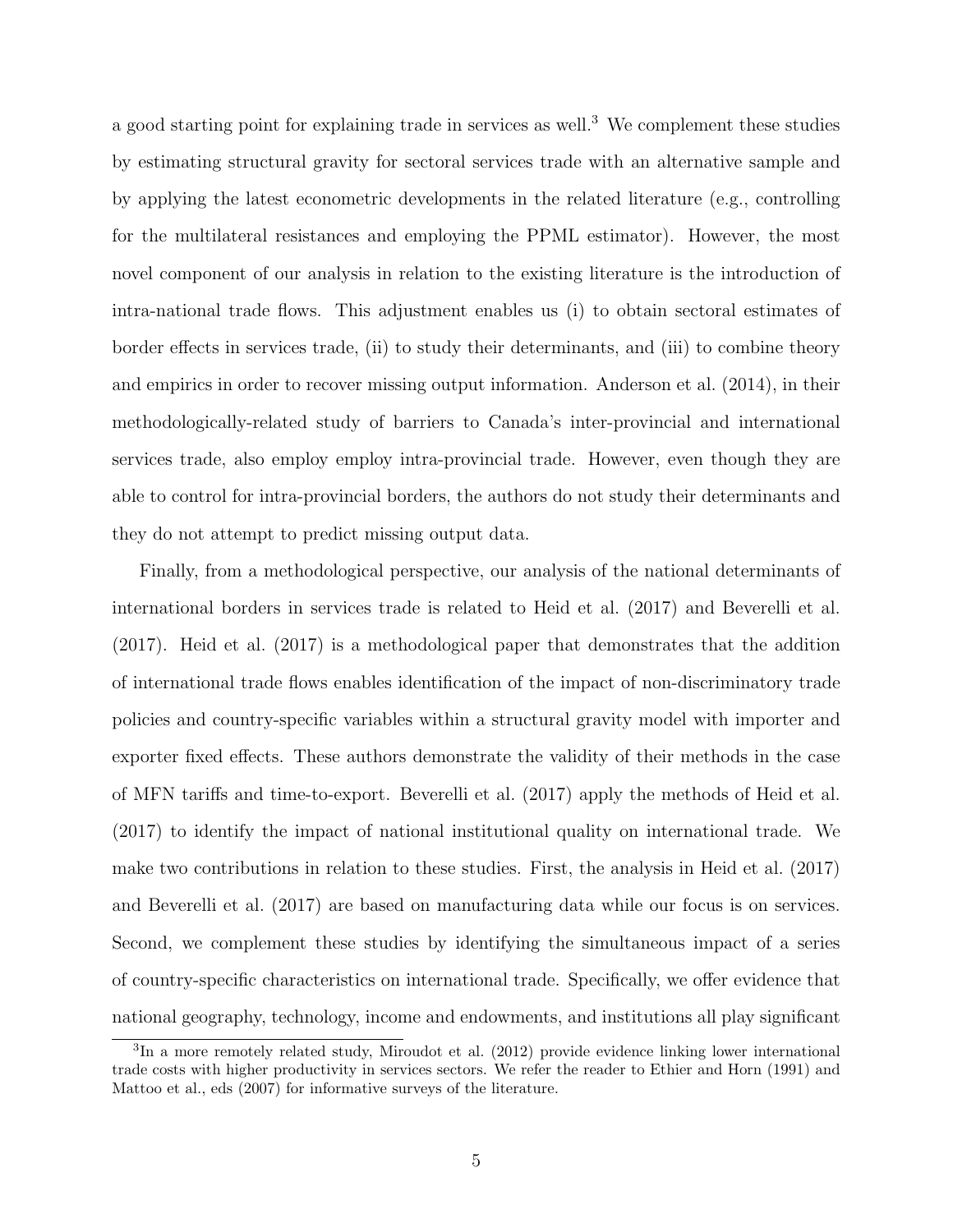roles in explaining international borders in services trade.

# **2 Theoretical Foundations**

This section starts with a brief review of the theoretical gravity model of trade, which will guide our empirical analysis of services trade flows. In addition, we capitalize on the structural properties of the gravity model to propose a procedure for projecting gross output when such information is missing or suspect.

#### **2.1 The Structural Gravity Model: A Brief Review**

Assuming product differentiation by place of origin Armington (1969) and globally common CES preferences, Anderson (1979) develops a gravity theory of trade. Anderson and van Wincoop (2003, 2004) refine the gravity model to derive the following sectoral gravity system that applies to trade in any goods or services sector:<sup>4</sup>

$$
X_{ij}^k = \frac{Y_i^k E_j^k}{Y^k} \left(\frac{t_{ij}^k}{\Pi_i^k P_j^k}\right)^{1-\sigma_k} \forall i, j; \tag{1}
$$

$$
(\Pi_i^k)^{1-\sigma_k} = \sum_j \left(\frac{t_{ij}^k}{P_j^k}\right)^{1-\sigma_k} \frac{E_j^k}{Y^k}, \ \forall i; \tag{2}
$$

$$
(P_j^k)^{1-\sigma_k} = \sum_i \left(\frac{t_{ij}^k}{\Pi_i^k}\right)^{1-\sigma_k} \frac{Y_i^k}{Y^k}, \ \forall j. \tag{3}
$$

Here,  $X_{ij}^k$  denotes the value of shipments at destination prices from origin *i* to destination *j* in services class *k*.  $E_j^k$  is the expenditure on services *k* at destination *j* from all origins.  $Y_i^k$ denotes the sales of services k at destination prices from i to all destinations, while  $Y^k$  is the total output of services *k* at delivered prices.  $t_{ij}^k \geq 1$  denotes the variable trade cost factor on shipments of *k* from *i* to *j*.  $\sigma_k$  is the trade elasticity of substitution across origin countries *i* in

<sup>&</sup>lt;sup>4</sup>The demand-side gravity theory that we present here has alternative theoretical foundations on the supply side, e.g. Eaton and Kortum (2002). Anderson (2011), Head and Mayer (2014), Costinot and Rodriguez-Clare (2014) and Yotov et al. (2016) review the literature on the theoretical foundations and extensions of gravity.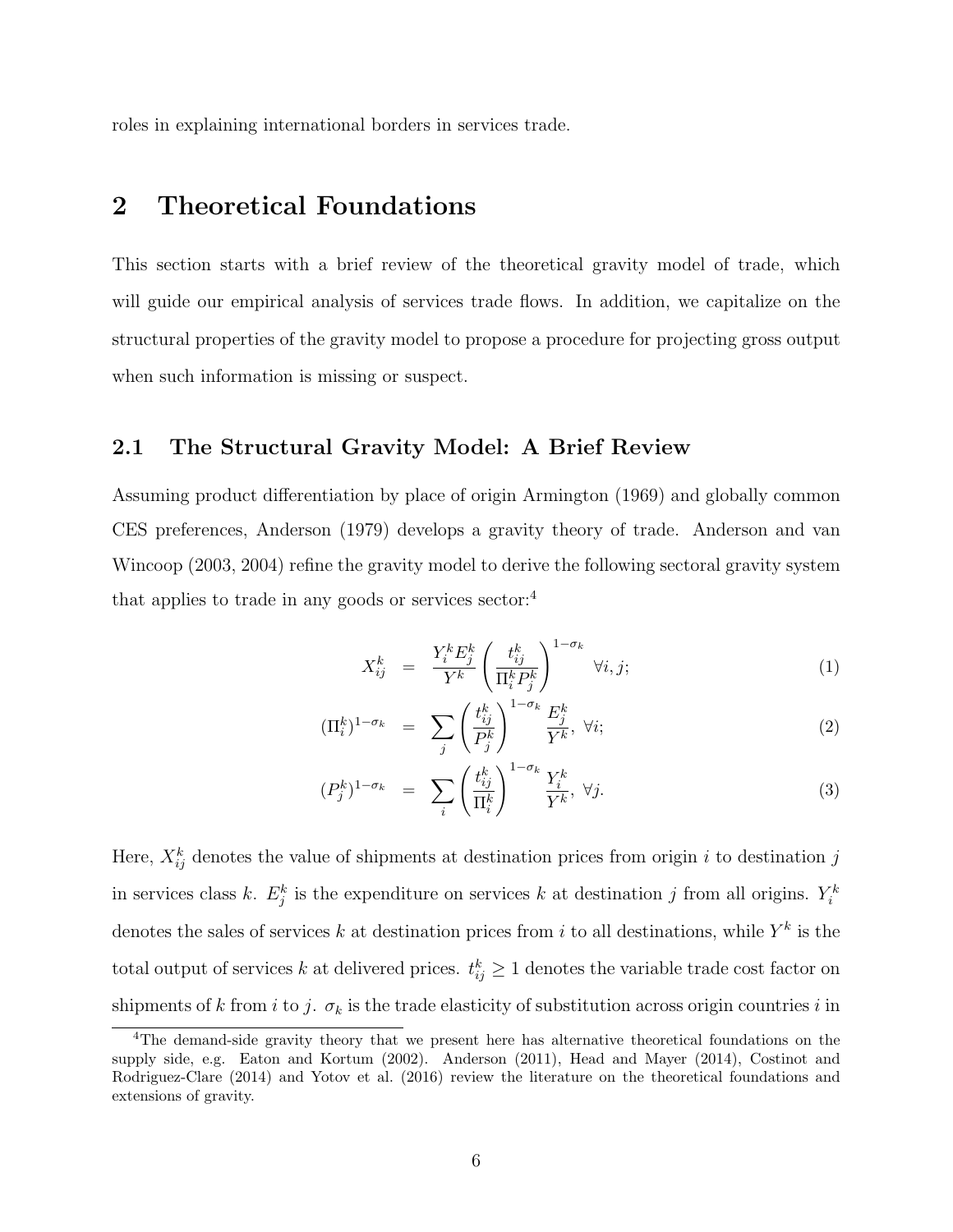$s$  ervices class  $k$ <sup>5</sup>  $\prod_{i=1}^{k}$  and  $P_j^k$  are theoretical constructs that capture general equilibrium trade cost effects. Anderson and van Wincoop (2003) refer to these terms as outward multilateral resistance (OMR) and inward multilateral resistance (IMR), respectively. Anderson and Yotov (2010a) refine the interpretation of the multilateral resistances as sellers' and buyers' incidence of all trade costs. The outward multilateral resistance  $\Pi_i^k$  consistently aggregates the incidence of trade costs on the producers of services *k* in origin *i* as if they shipped to a unified world market. The inward multilateral resistance  $P_j^k$  consistently aggregates the incidence of trade costs on the consumers of services  $k$  in destination  $j$  as if they consumed from a unified world market.

The structural gravity system  $(1)-(18)$  translates into a simple econometric specification.<sup>6</sup> Following now standard practice, we assume that bilateral trade data follow a Poisson distribution (see Santos Silva and Tenreyro, 2006, 2011) with its conditional mean taking the exponential form:

$$
E(X_{ij}^k|Z^k) \equiv \exp((Z^k)'\beta^k) = \frac{Y_i^k E_j^k}{Y^k} \left(\frac{t_{ij}^k(\beta^k)}{\Pi_i^k P_j^k}\right)^{1-\sigma_k},\tag{4}
$$

where  $Z^k$  is a vector of trade cost and activity/size variables, and  $\beta^k$  is the vector of corresponding trade elasticities with respect to the various components of  $Z^k$ . Specification (4) leads directly to an estimable equation of the form

$$
X_{ij}^k = \chi^k x_i^k m_j^k \tau_{ij}^k + \epsilon_{ij}^k, \quad \forall i, j.
$$
\n
$$
(5)
$$

Here,  $\chi^k$  denotes a constant term;  $x_i^k$  is an exporter fixed effect for country *i*,  $m_j^k$  is an importer fixed effect for destination *j*, and  $\tau_{ij}^k \equiv t_{ij}^{k,1-\sigma} \leq 1$  is a trade cost factor representing

<sup>&</sup>lt;sup>5</sup>While our theory allows for sector-specific elasticities of substitution, we will not be able to identify those parameters separately since we do not have data on any direct price shifter, e.g. tariffs, for services trade. Thus, as is standard in the gravity literature, the gravity estimates on all trade cost covariates in our regressions include the elasticities of substitution.

<sup>&</sup>lt;sup>6</sup>Time subscripts are omitted in this section to simplify notation but are spelled out in equation (14) below.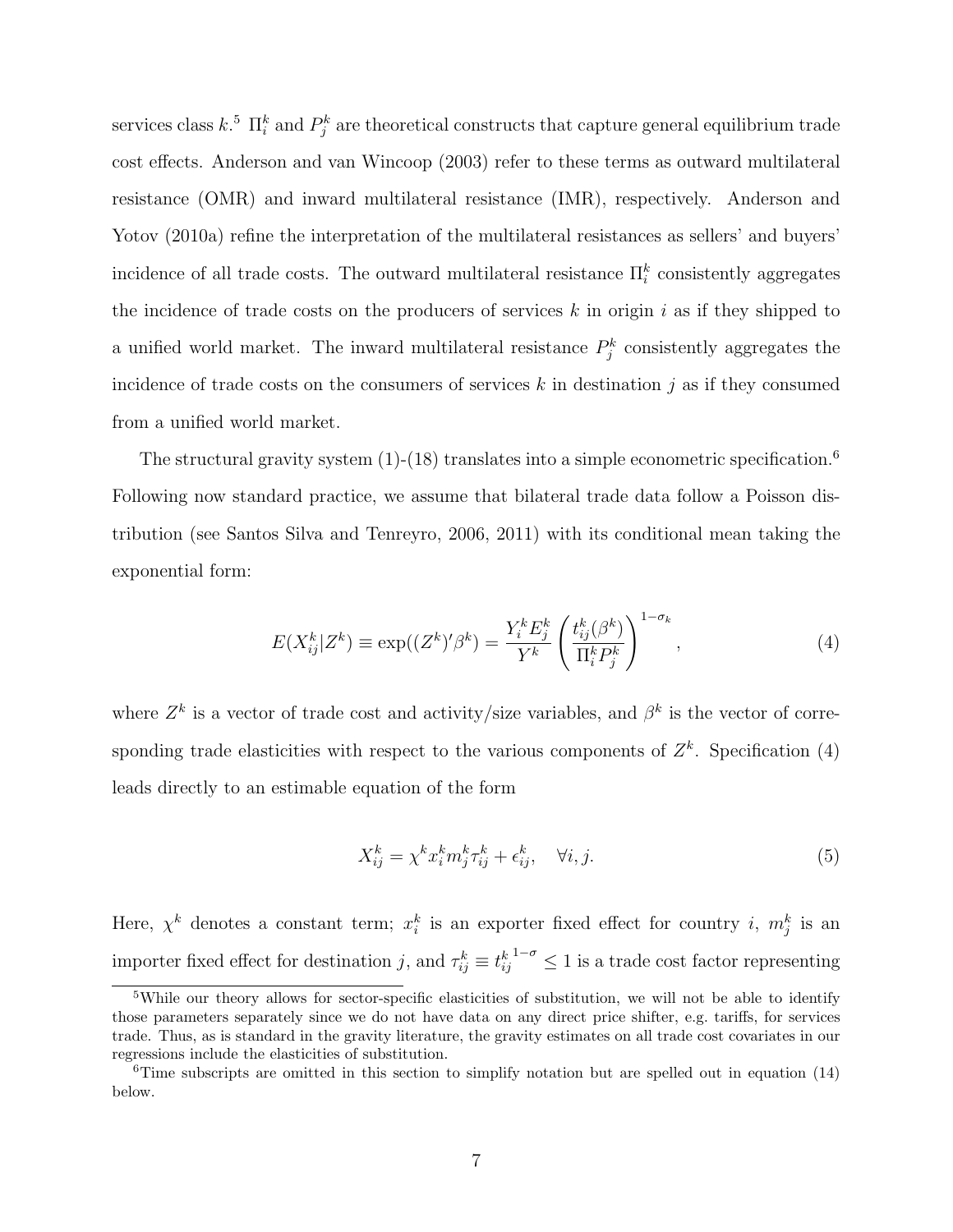the effect of gravity forces that reduce bilateral trade between *i* and *j* in sector *k*,  $X_{ij}^k$ .  $\epsilon_{ij}^k$  is an error term explained below. An important issue is whether sufficient data are available to distinguish between internal and external trade, i.e. within and between countries. When such data are available, which is the case in this study, it is possible to include and identify  $\tau_{ii}^k$ , the intra-country trade cost for each sector *k*.

#### **2.2 Structural Gravity with Missing Output Data**

The identification of intra-country trade costs  $\tau_{ii}^k$  requires sectoral output data to derive internal trade flows. Hence, limited data on sectoral output constitutes an important problem, for unfettered use of the structural gravity model requires the full set of intra-national and international trade flows for all countries. An important contribution of this study is to show and test how the gravity model can be used to project output information. Our methodology imposes the theoretical identity between the estimated importer and exporter country fixed effects and their structural gravity expressions, respectively, in order to recover the required information. Equation (4) provides a structural interpretation of the exporter and importer fixed effects in equation (5), respectively, for each sector:

$$
x_i^k = \exp(\eta_i^k) = (\Pi_i^k)^{\sigma_k - 1} Y_i^k, \quad \forall i > 0,
$$
\n
$$
(6)
$$

$$
m_j^k = \exp(\theta_j^k) = (P_j^k)^{\sigma_k - 1} E_j^k, \quad \forall j > 0,
$$
\n
$$
(7)
$$

Variables  $Y_i^k$ ,  $E_j^k$ ,  $\Pi_i^k$  and  $P_j^k$  are as defined above, and  $\eta_i^k$ ,  $\theta_j^k$  denote the empirically estimated exporter-/importer fixed effects, respectively. In practice, the fixed effects are estimated relative to a base country so, for example,  $m_0^k$  and  $x_0^k$  are not estimated.<sup>7</sup> For the base country, we assume that  $Y_0^k$  is observed, from which  $E_0^k$  is inferred as 'apparent consumption'

<sup>7</sup>Structural gravity in theory has a scaling term equal to the inverse of worldwide sales times the mean measurement error in the bilateral trade data, data that are notoriously rife with measurement error. The practice in (5) combines the importer 0 and exporter 0 fixed effects with the worldwide scaling effect. Regression cannot identify both terms because the full sets of fixed effects are perfectly collinear when the constant vector is also included.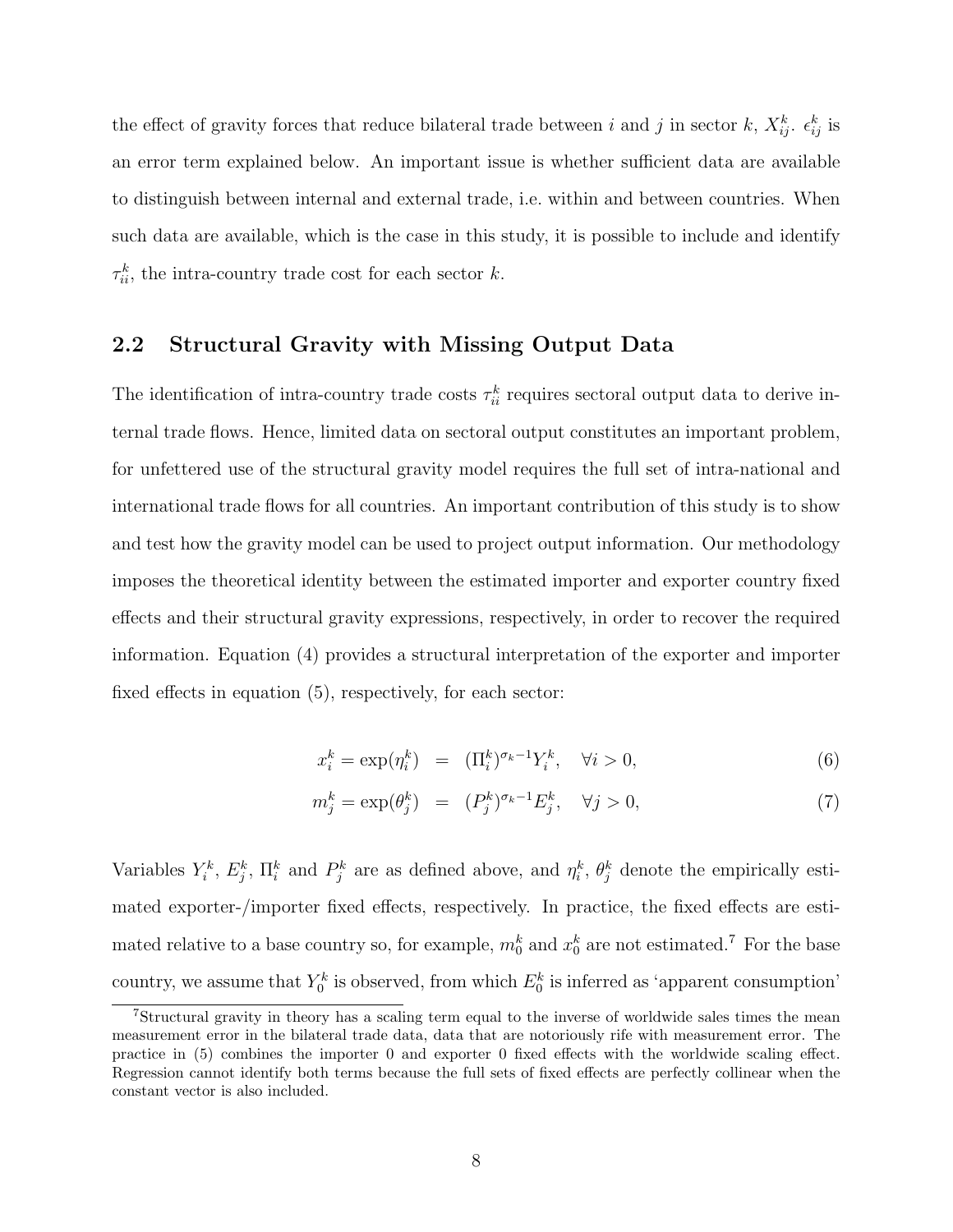deducting exports and adding imports to  $Y_0^k$ . A normalization of the set of  $P^k$ 's and  $\Pi^k$ 's is required in any case, so it is natural to choose  $P_0^k = 1$  (see Anderson and Yotov, 2010a).<sup>8</sup>

Fally (2015) shows that the fixed effects estimated with PPML are exactly consistent with the theoretical values from  $(6)-(7)$ . Specifically, the importer fixed effect is equal to the product of regional expenditure and the power transform of inward multilateral resistance, whereas the exporter fixed effect is equal to the product of regional output and the power transform of outward multilateral resistance. Combining equations (5), (6) and (7) thus implies:

$$
(P_j^k)^{\sigma_k - 1} (\Pi_i^k)^{\sigma_k - 1} = \chi^k Y^k \frac{x_i^k m_j^k}{E_j^k Y_i^k} \qquad \forall i, j.
$$
 (8)

Slightly transform the system of multilateral resistances from structural gravity (equations 17 and 18):

$$
1 = \sum_{j} \tau_{ij}^{k} (P_j^k)^{\sigma_k - 1} (\Pi_i^k)^{\sigma_k - 1} \frac{E_j^k}{Y^k} \qquad \forall i,
$$
\n
$$
(9)
$$

$$
1 = \sum_{i} \tau_{ij}^{k} (P_j^{k})^{\sigma_k - 1} (\Pi_i^{k})^{\sigma_k - 1} \frac{Y_i^{k}}{Y^{k}} \qquad \forall j.
$$
 (10)

Substitute (8) into (9) and (10) to obtain:

$$
\widetilde{Y^k}_i = \chi^k x_i^k \sum_j \tau_{ij}^k m_j^k \qquad \forall i \tag{11}
$$

$$
\widetilde{E^k}_j = \chi^k m_j^k \sum_i \tau_{ij}^k x_i^k \qquad \forall j. \tag{12}
$$

<sup>&</sup>lt;sup>8</sup>This normalisation implies  $m_0^k = E_0^k$  whilst  $x_0^k$  is identified from  $x_0^k = Y_0^k / \chi^k \sum_j \tau_{0j}^k m_j^k$ . Then  $(\Pi_0^k)^{\sigma_k-1} = 1/\chi^k \sum_j \tau_{0j}^k m_j^k$  completes the identification of multilateral resistances from observed and inferred variables.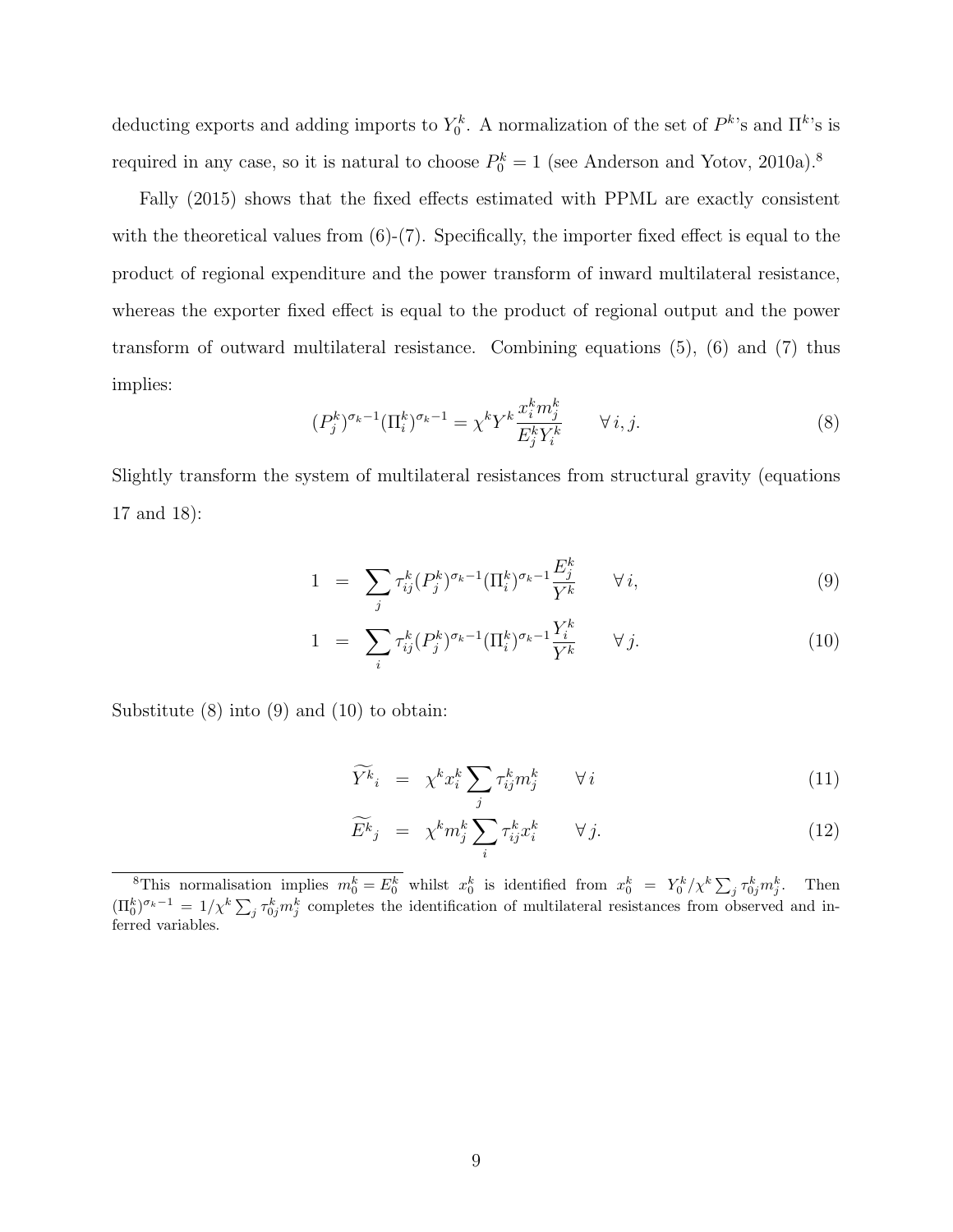System  $(11)-(12)$  yields fitted values for output and expenditures, respectively.<sup>9</sup> World output  $\widetilde{Y}^k = \chi^k \sum_{i>0} x_i^k \sum_j \tau_{ij}^k m_j^k + Y_0^k$  is obtained by summing over all countries  $i \in I$  in equation (11). These two equations represent a core result because they show how output (and expenditure) can be obtained so long as all quantities on the right-hand side of (11) and (12) are identified. The principal challenge to implementing this system of equations is to obtain an estimate of intra-national trade costs  $\hat{\tau}_{ii}^k$  in the absence of  $Y_i^k$ . We present a solution in Section 6, which delivers a strong fit between predicted and true output.

Notice that there is no problem at a theoretical level if some output in a particular sector and year were zero. The corresponding market clearing equation is dropped from the system, all demands  $X_{ij}^k$  for goods by destinations *j* from origin *i* in *k* are equal to zero, and outward multilateral resistance  $\Pi_i^k$  is not defined. Understanding that we have  $Y_i^k = 0$  in equation  $(6)$ , all the steps from equations  $(8)-(12)$  remain valid, and we can understand that where  $\Pi_i^k$  appears in (8) we may as well set  $\Pi_i^k = 0$  because the equation for seller *i* in sector *k* does not hold due to there being no trade. However, the procedure for recovering output described in this section is all about our suspicion that there is some trade and output data even though it is not observed. In this case, rather than dropping the exporter-year fixed effect of *i* in sector *k* and setting  $\hat{Y}_i^k = 0$ , we exploit the panel structure and the properties of the PPML estimator to generate consistent estimates of output.

Under the (strong) assumption that structural gravity generates the true data, these generated activity variables  $\{Y_i^k, E_j^k\}$  are perfectly consistent with the theory. Their expected value (asymptotically) is the true value. In reality, both the fitted values  $\tilde{Y}_i^k$  and the observed values  $(Y_i^k)^*$  are measured with error, and the measurement error of the observed values might contaminate the estimates of the  $\tau_{ij}^k$ 's such that the fitted values of (11) and (12) are

<sup>&</sup>lt;sup>9</sup>In Supplementary Appendix A we offer an alternative presentation for recovering missing output data by focusing on recovering missing intra-national trade flows in the presence of international trade flows and by employing a non-linear solver (e.g., Matlab) instead of relying directly on the PPML estimator. The two procedures deliver identical results. Finally, in the robustness analysis, we test the predictive power of the gravity model when *international* trade data are missing in addition to missing output/intra-national trade data (Supplementary Appendix E, Table 18).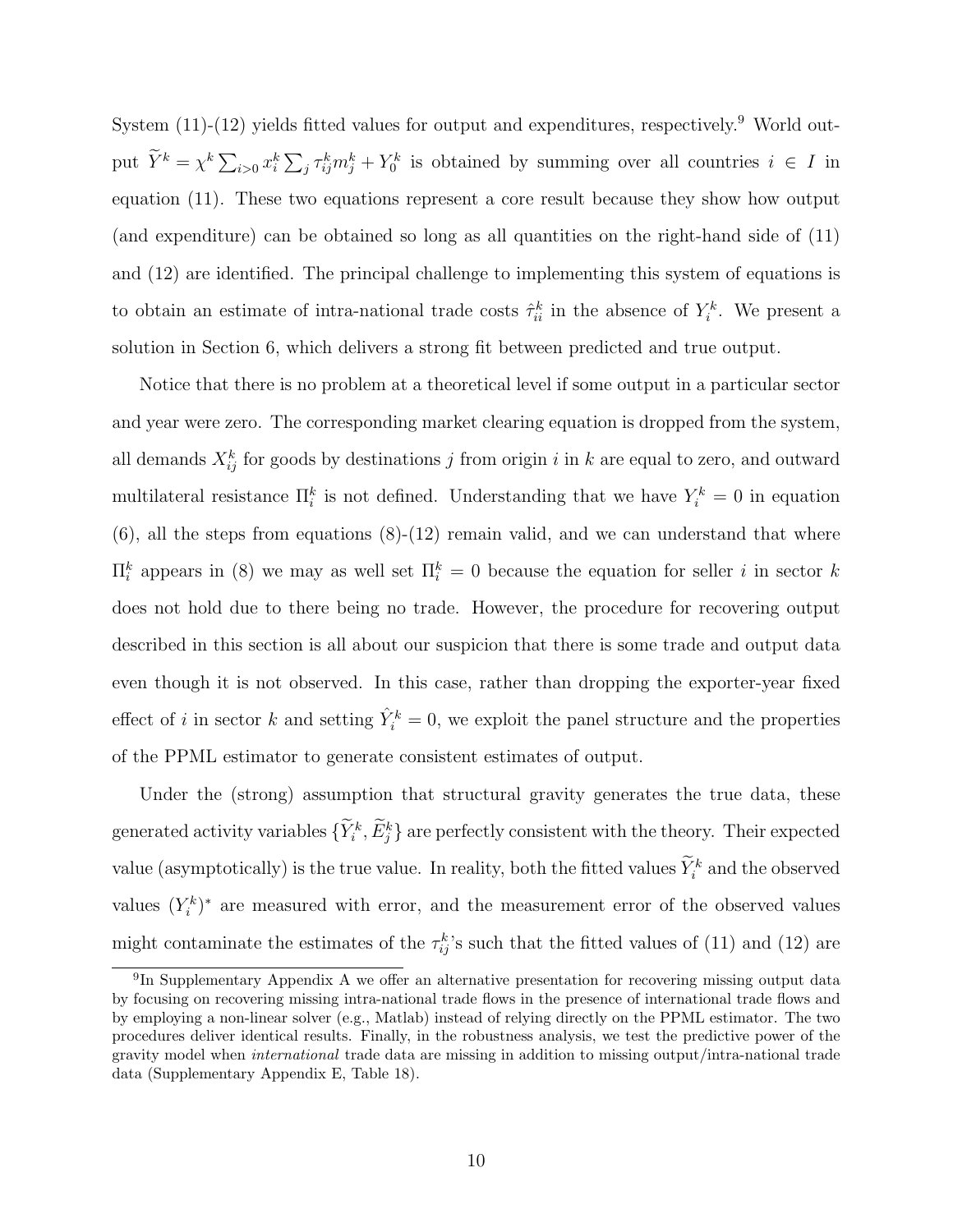not asymptotically unbiased.<sup>10</sup>

# **3 Estimating Structural Gravity**

In order to obtain an operational econometric gravity specification, we have to model the unobservable bilateral trade frictions  $\tau_{ij}^k$  from equation (5). Following the vast gravity literature for goods trade,<sup>11</sup> the volume effect of bilateral trade costs  $\tau_{ij}^k \equiv t_{ij}^{k^{-1-\sigma}}$  for services are approximated by a set of observables in the following econometric specification:

$$
\tau_{ij}^k = \exp\left[ (1 - SMCTRY_{ij}) \alpha^{k'} \mathbf{Z}_{ij,t} + \beta^k SMCTRY_{ij} \right]. \tag{13}
$$

Vector  $\mathbf{Z}_{ij,t}$  includes a series of standard gravity variables, in which  $\ln DIST_{ij}$  is the logarithm of bilateral distance between trading partners  $i$  and  $j$ ,  $CNTG_{ij}$  captures the presence of a contiguous border between partners  $i$  and  $j$ , and  $LANG_{ij}$  accounts for common official language. Additional variables are intended to capture policy, institutional and cultural forces that determine trade in services. Specifically, *EU OLDij* indicates established (pre-2000) EU membership whereas *EU NEWij* is an indicator for those eight countries in our sample that joined the EU in 2004.<sup>12</sup> *CURR*<sub>ij,t</sub>, *LEGAL*<sub>ij,t</sub>, and *RLGN*<sub>ij</sub> denote commonly used indicator gravity variables for shared currency, common legal system, and common religion, respectively.<sup>13</sup>

<sup>10</sup>Considering the potentially most problematic contamination issue is somewhat reassuring. The internal trade flows are typically generated as a residual  $(X_{ii}^k)^* = (Y_i^k)^* - \sum_{j\neq i} (X_{ij}^k)^*$ . The econometric model assumes that the observed bilateral trade flow value is related to the true value by  $(X_{ij}^k)^* = X_{ij}^k \epsilon_{ij}^k$  where  $\epsilon_{ij}^k$  is a random error term. The gravity estimation would apply this assumption to all trade flows, international. When would this assumption be met? Generating  $(X_{ii}^k)^* = (Y_i^k)^* - \sum_{j\neq i} (X_{ij}^k)^*$  is consistent with  $(X_{ii}^k)^* = X_{ii}^k \epsilon_{ii}^k$  if and only if  $(Y_i^k)^* = \sum_j X_{ij}^k \epsilon_{ij}^k$ ; that is, there is no additional source of measurement error in the output variables. This is a plausible assumption because statistical practice would normally include such consistency checks. But it is not guaranteed.

<sup>11</sup>We refer the reader to Anderson and van Wincoop (2004) for a survey of trade costs and their modeling in the gravity literature.

<sup>&</sup>lt;sup>12</sup>These are Czech Republic, Estonia, Latvia, Lithuania, Hungary, Poland, Slovakia and Slovenia.

 $13$ In sensitivity experiments presented in Supplementary Appendix D.1, we include additional covariates that have been shown to be significant determinants of goods trade, namely regional trade agreements (RTAs) and bilateral investment treaties (BITs). However, since those variables were generally not significant in the case of services and their introduction did not affect our main estimates, they are excluded from the main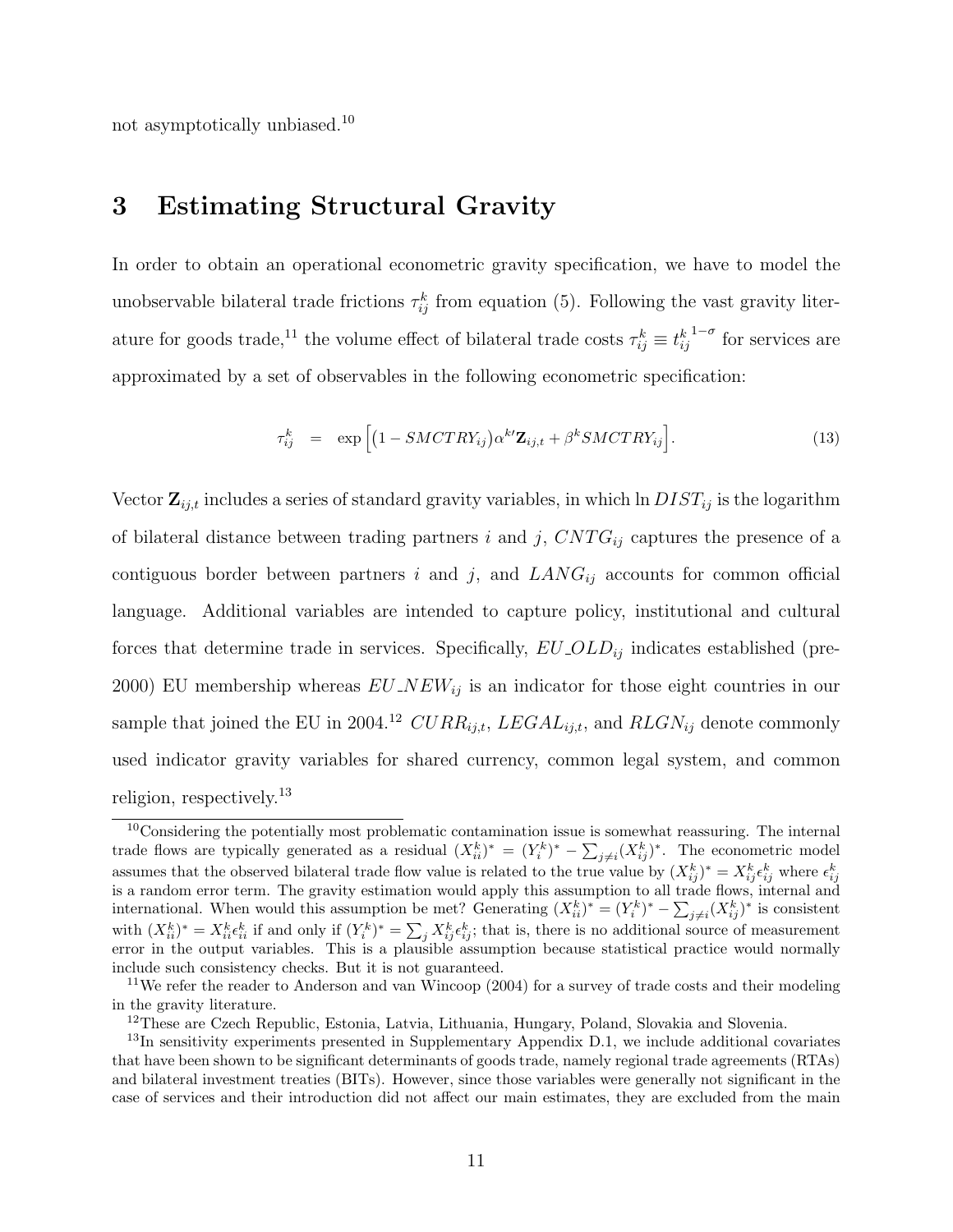*SMCTRY*<sup>*i*</sup><sub>*ij*</sub> is an indicator variable for *internal* trade flows, i.e. *SMCTRY*<sup>*i*</sup><sub>*ij*</sub> = 1 $\forall i = j$ and zero otherwise. Thus, *SMCT RYij* picks up all the relevant forces that discriminate between internal and international trade and, all else equal, its estimate *β<sup>k</sup>* should be interpreted as a relative border cost effect. An alternative treatment of international borders in the trade literature is with an indicator variable for international trade flows:  $BRDR_{ij}$  =  $1 \forall i \neq j$  and zero otherwise. The relationship between  $SMCTRY_{ij}$  and its more traditional counterpart is straightforward:  $SMCTRY_{ij} = 1 - BRDR_{ij}$ . Thus, by construction, the estimates of both border dummies' coefficients will be identical in magnitude but with opposite signs. Therefore, the two alternative border-dummy options will deliver identical results. Our choice to use  $SMCTRY_{ij}$  is motivated by the focus of our analysis on intra-national trade flows and thus suits better for expositional reasons.

The definition of *SMCT RYij* will play a key role in guiding our empirical analysis in three steps. First, we will start with a most-comprehensive econometric specification that includes country-year specific *SMCT RY* effects for each sector in our sample. In combination with the definition of trade costs from specification (13), and using an appropriate set of fixed effects to control for unobservable multilateral resistance terms, the resulting estimating equation becomes:

$$
X_{ij,t}^k = \exp\{ \left(1 - SMCTRY_{ij}\right) \alpha^{k'} \mathbf{Z}_{ij,t} + \sum_i \sum_t \beta_{it}^k SMCTRY_{ij} + \eta_{it}^k + \theta_{jt}^k \} + \epsilon_{ij,t}^k, \qquad \forall k. \tag{14}
$$

Here  $\eta^k_{it}$  ( $\theta^k_{jt}$ ) denotes the set of time-varying exporter (importer) dummies that control for outward (inward) multilateral resistances and countries' output (expenditure) shares in sector *k*. The relationships between the gravity fixed effects from specification (14) and those from equation (5) are  $x_{i,t}^k = \exp\{\eta_{it}^k\}$  and  $m_{j,t}^k = \exp\{\theta_{jt}^k\}$ , respectively. The purpose and main advantage of specification (14) is that it will deliver benchmark estimates of the effects of the standard gravity covariates (e.g. distance, contiguity, etc.) for international services specification for the sake of brevity and expositional clarity.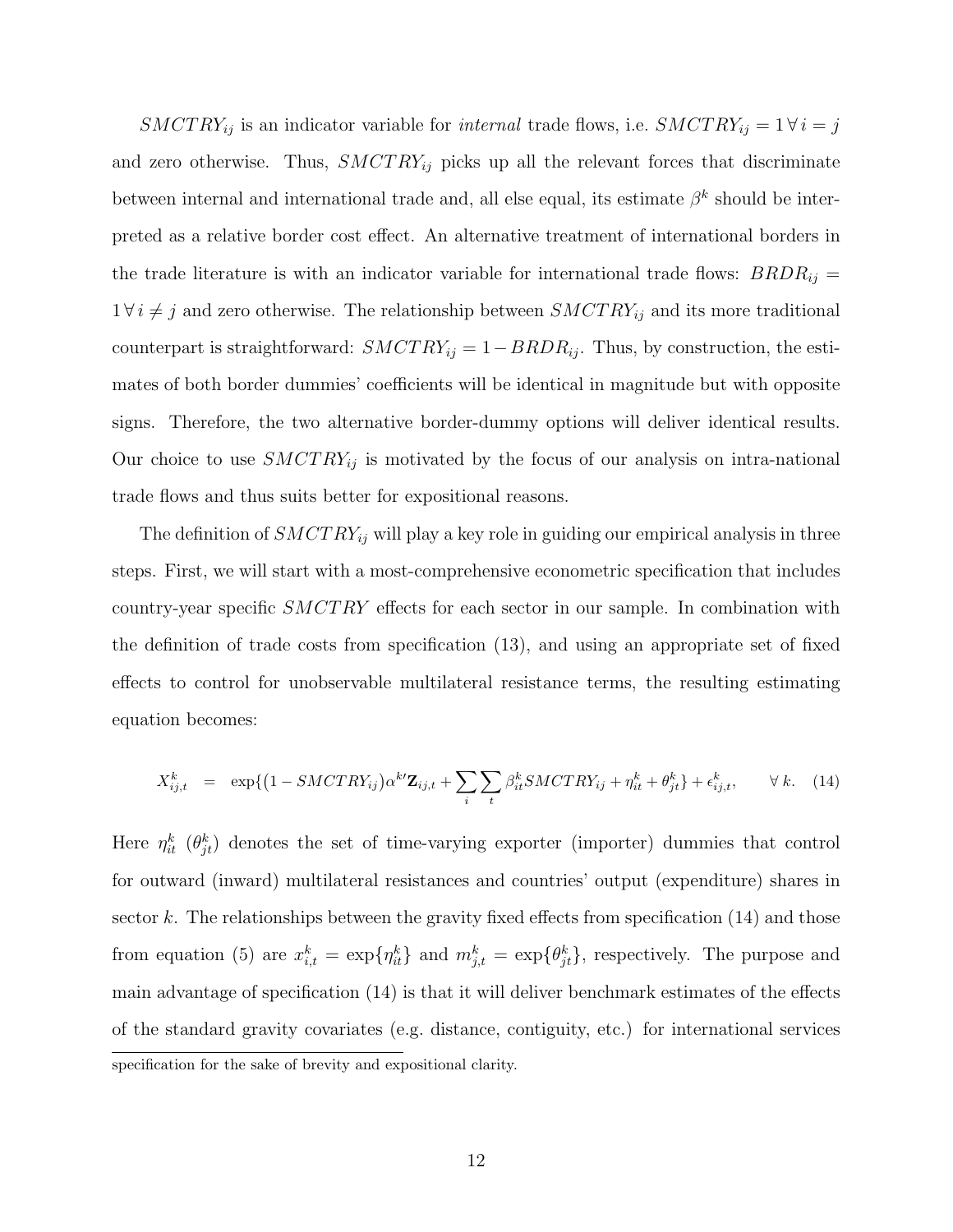trade.<sup>14</sup> We present and discuss the estimated effects on services trade of standard gravity variables in Section 5.1.

Second, we will estimate a gravity model for each service sector with country-specific and time-specific *SMCT RY* effects. In combination with the definition of trade costs from specification (13), the resulting structural gravity estimating equation becomes:

$$
X_{ij,t}^k = \exp\left\{ \left( 1 - SMCTRY_{ij} \right) \alpha^{k'} \mathbf{Z}_{ij,t} + \sum_i \beta_i^k SMCTRY_{ij} + \sum_t \beta_t^k SMCTRY_{ij} + \eta_{it}^k + \theta_{jt}^k \right\} + \epsilon_{ij,t}^k. \tag{15}
$$

The motivation behind specification (15) is that limiting the number of border estimates will enable us to offer a compact analysis of border effects in individual services sectors across countries and over time. We present the analysis of the border effects in services trade in Section  $5.2^{15}$ 

Finally, we will replace the country-specific *SMCT RY* dummy variables from the previous specification with a set of observable country characteristics, denoted by **W***it*. The resulting econometric model becomes:<sup>16</sup>

$$
X_{ij,t}^k = \exp\{ (1 - SMCTRY_{ij}) \alpha^{k'} \mathbf{Z}_{ij,t} + SMCTRY_{ij} \gamma^{k'} \mathbf{W}_{it} + \sum_t \beta_t^k SMCTRY_{ij} + \eta_{it}^k + \theta_{jt}^k \} + \epsilon_{ij,t}^k, \qquad \forall k.
$$
\n(16)

In order to facilitate exposition, and guided by economic intuition, we group the covariates from vector  $W_{it}$  in four groups. The first group, *'Geography'*, includes an indicator variable for whether a country is landlocked or not (*LANLCKD*), a variable for internal

<sup>&</sup>lt;sup>14</sup>In addition, the flexible treatment of the *SMCTRY* effects is consistent with the main argument from recent papers, e.g., Ramondo et al. (2016) and Agnosteva et al. (2014), which demonstrate the importance of allowing for heterogeneous intra-national trade costs.

<sup>15</sup>In an earlier version of this paper, we aggregated the country-time-specific *SMCT RY* estimates from specification (14) across different dimensions. We thank a referee for suggesting this alternative specification, which has the additional advantage of directly delivering standard errors used to constructed confidence intervals for estimated border effects.

<sup>&</sup>lt;sup>16</sup>At this point it is worth recalling that the estimated coefficients on  $SMCTRY_{ij}$  indicator variables used to identify border effects in specification (14), i.e., the estimates  $\hat{\beta}_{it}^{k}$ , should be interpreted as *relative* border effects. As the observable characteristics in **W***it* replace the *SMCT RY* dummy variables, a corollary in terms of interpretation is that the effect of each country-specific variable has a dual interpretation in that it can either work towards promoting intra-national trade relative to international trade or, alternatively, decrease international borders in services trade.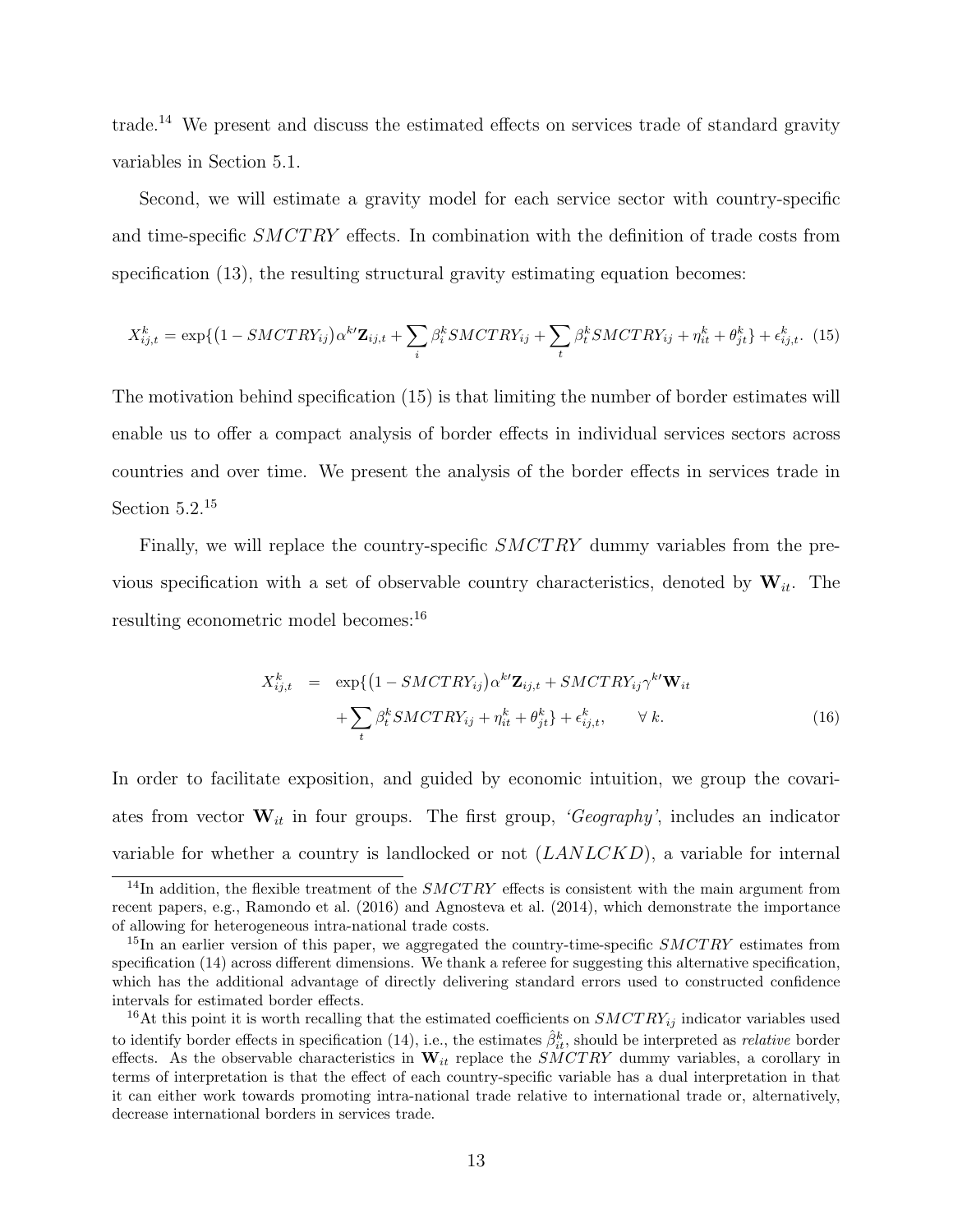distance (*INT RADIST*), and a variable to measure the geographical intensity of economic activity. We call this covariate 'effective distance' (*EF F CT DIST*), and we define it as the ratio of internal distance and country area.<sup>17</sup> The second group, *'Technology'*, includes variables that we expect to pick up the impact of national technologies on cross-border services trade relative to internal trade, and their evolution over time. This group includes fixed-line teledensity (*F LT LDNS*) and mobile phone teledensity (*MP T LDNS*). The third group, *'Income and Endowments'*, includes the logarithm of Gross Domestic Product (*LNGDP*), the logarithm of population (*LNPPLN*) and the endowment (population shares) of labor with completed secondary (*SCBDRY*) and tertiary education (*SKILLD*), respectively.<sup>18</sup> Finally, the fourth group, *'Institutions'*, includes the comprehensive "Rule of Law" institutional quality measure (*INSTTNS*) from the Worldwide Governance Indicators (WGI).<sup>19</sup> Data sources and construction of gravity variables are discussed in the Data section 4 below.

Specification (16) has two advantages in relation to existing specifications of the structural gravity model. First, it will enable us to study the role of national characteristics in vector  $W_{it}$  in explaining variation of relative border barriers. This is a contribution to the trade cost and gravity literature in its own right because our study will be the first to offer estimates of the differential impact of a series of country-specific characteristics on international borders in the presence of a complete set of exporter-time and importer-time fixed effects within a structural gravity model.<sup>20</sup> We develop this analysis in Section 6.1. Second, as country

<sup>&</sup>lt;sup>17</sup>The idea behind this variable is to capture variation across countries in domestic spatial distribution of economic activity; for example, in Canada economic activity is clustered in a particular region, namely at the border to the US. Regarding terminology, our use of the term 'effective distance' is different from Mayer and Head (2002), who use the same term to denote what we call internal distance (*INT RADIST*). As described in the Data section, we will employ the most preferred measure of Mayer and Head (2002) in order to measure distance in our analysis and we refer the reader to their insightful paper for a detailed discussion on the importance of proper measurement of distance in gravity regressions.

<sup>&</sup>lt;sup>18</sup>In addition to these variables, we also experimented with physical capital endowment shares. However, due to very high correlation with GDP and Population it is in the current setting not possible to include this variable as a separate regressor.

<sup>&</sup>lt;sup>19</sup>The OECD's Product Market Regulation (PMR) represents another indicator that captures aspects of domestic regulation that affects internal trade costs for services; however, this variable is not available for all countries in all years. Furthermore, PMR is highly correlated with institutional quality. Therefore, we present results including the PMR indicator as a sensitivity check in Supplementary Appendix Table D.2.

<sup>&</sup>lt;sup>20</sup>Heid et al. (2017) demonstrate that the introduction of international trade flows in structural gravity regressions allows for the identification of the effects of non-discriminatory trade policies. Beverelli et al.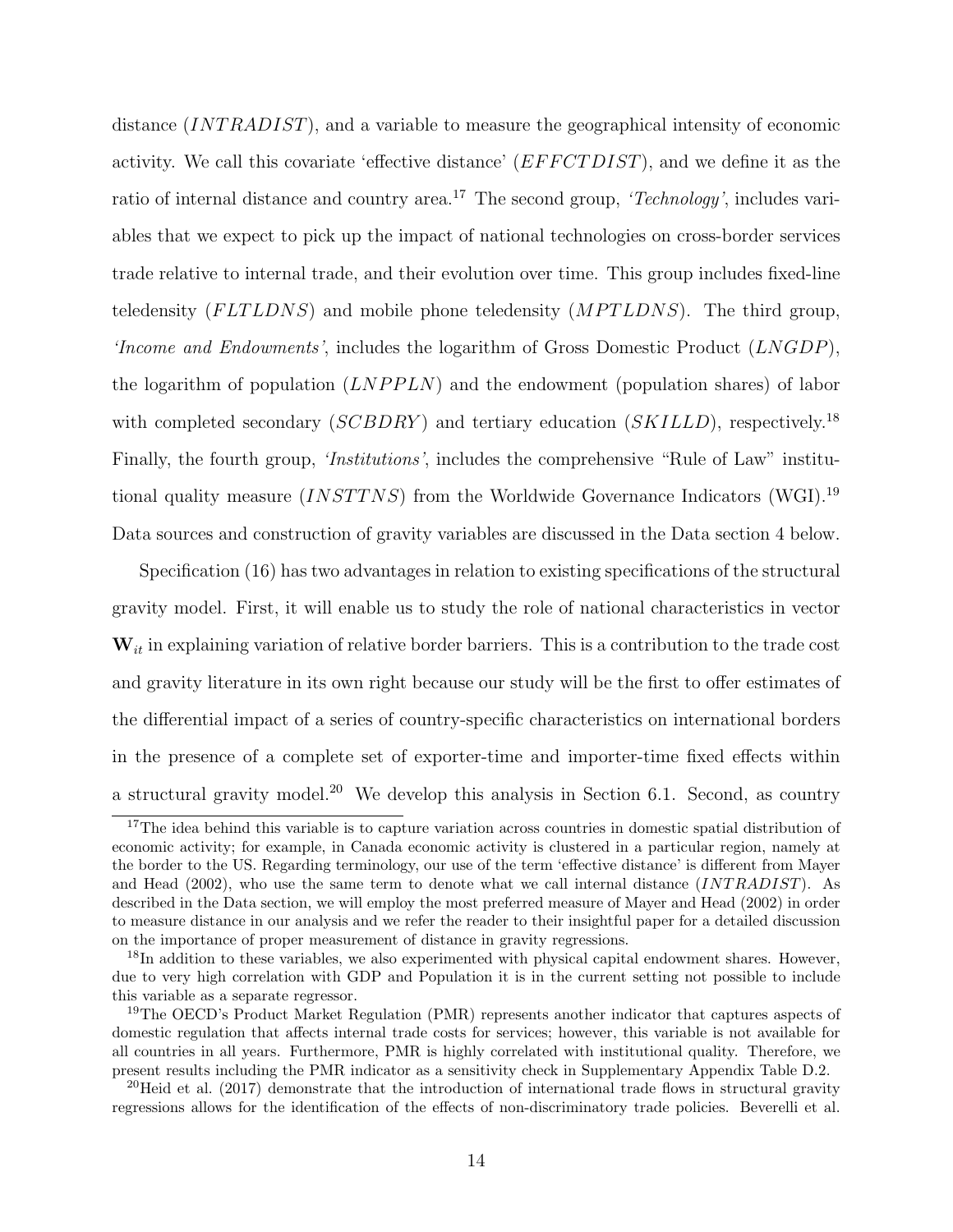characteristics are commonly observable even when sectoral output is not, specification (16) will admit an estimation of international trade costs  $\hat{\tau}_{ii}^k$  even when  $X_{ii}^k$  is unobserved and, therefore, will enable us to predict missing output data. We demonstrate the effectiveness of our methods to recover missing output data in Section 6.2.

In order to obtain econometrically sound gravity estimates for each service category in our sample, we adopt the latest developments in the empirical gravity literature.<sup>21</sup> In particular, first, we account for the unobservable multilateral resistance terms with directional (source and destination), country-specific, time-varying dummy variables.<sup>22</sup> These country fixed effects also control for output and expenditures. Second, our choice of estimation technique is the Poisson pseudo-maximum-likelihood (PPML) estimator which, as shown in Santos Silva and Tenreyro (2006, 2011), successfully addresses the prominent issues of heteroskedasticity and zeroes in bilateral trade flows. Importantly, the PPML estimator is perfectly consistent with the structural gravity model, which will enable us to employ PPML directly to recover missing output data. Finally, in order to address the critique from Cheng and Wall (2005) that the dependent variable in gravity estimations with fixed effects cannot fully adjust in a single year's time, we use panel data with 2-year intervals to obtain our preferred gravity estimates.<sup>23</sup>

<sup>(2017)</sup> extend the methods of Heid et al. (2017) to identify the impact of national institutions as an important determinant of international trade. We complement these studies by offering estimates of the impact of a series of national characteristics, e.g., geography, technology, and income and endowments, on international borders.

<sup>&</sup>lt;sup>21</sup> Piermartini and Yotov (2016) offer a detailed discussion of the challenges, solutions, and best-practices for estimations with the structural gravity model. Head and Mayer (2014) offer a thorough survey of the related literature.

 $^{22}$ Anderson and van Wincoop (2003) use custom programming to account for the multilateral resistances in a static setting. Feenstra (2004) advocates the directional, country-specific fixed effects approach in a cross-section setting. Olivero and Yotov (2012) demonstrate that the multilateral resistance terms should be accounted for with exporter-time and importer-time fixed effects in a dynamic gravity setting.

 $23$ This is consistent with the three-year intervals used in Trefler (2004), who also criticizes trade estimations pooled over consecutive years. Cheng and Wall (2005) and Baier and Bergstrand (2007) use 5-year intervals, while Eichengreen and Irwin (1996) use 5- and 10-year intervals in gravity estimations. Finally, Olivero and Yotov (2012) experiment with various intervals to check the robustness of their dynamic gravity results. They find that the yearly estimates indeed produce suspicious gravity parameters. We chose 2-year intervals due to the short time-coverage of our data.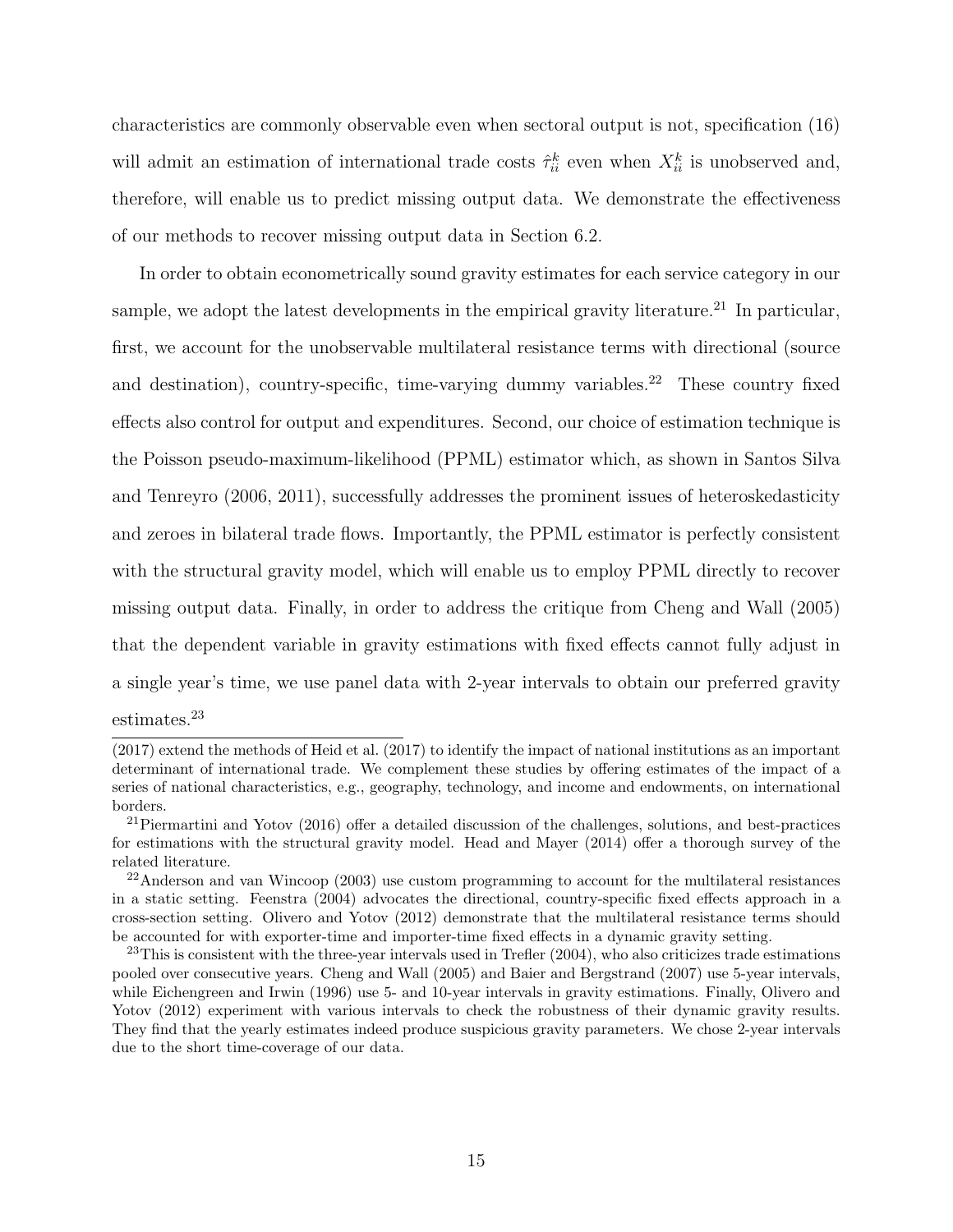#### **4 Data Description**

For our analyses, we construct a novel integrated dataset of services trade and production data at the sectoral level for 28 countries and 12 services sectors over the period 2000-2007.<sup>24</sup> The limiting factor, which predetermines coverage across countries, sectors and time, is the availability of sectoral services production statistics. This section briefly discusses each data component, and more detailed information is available in Supplementary Appendix B, where we also compare our data with alternative databases.

**Trade.** The primary source of data on cross-border services trade flows is the "OECD Statistics on International Trade in Services: Volume II - Detailed Tables by Partner Country" (Complete Edition as obtained from OECD.Stat, henceforth "TiSP"). The database provides information on international trade in services by partner country for 32 reporting OECD countries plus the Russian Federation and Hong Kong China, which is in the top twenty service exporters in the world. In addition to the partner dimension, TiSP trade data are also broken down by type of service according to the Extended Balance of Payments Services (EBOPS) classification, i.e. standard components according to the fifth edition of the IMF's Balance of Payments Manual. Note that countries differ in the level of sectoral detail they report to TiSP.

We focus on export flows as a more reliable measure of trade flows due to stronger reporting incentives for the exporting firms. Using TiSP's import entries as mirror export flows allows us to recover additional export flows, thereby increasing the number of nonzero observations substantially.<sup>25</sup> We also use mirroring to recover services trade flows of two additional countries (Latvia and Lithuania) for which disaggregated output information exists in EUKLEMS but which do not report cross-border trade flows as part of OECD's TiSP dataset. Additional checks ensure that trade flows are consistent across different levels

<sup>&</sup>lt;sup>24</sup>The 28 countries with trade and production data are: Australia, Austria, Belgium, Canada, Czech Republic, Denmark, Estonia, Finland, France, Germany, Greece, Hungary, Ireland, Italy, Japan, Latvia, Lithuania, Luxembourg, Netherlands, Poland, Portugal, Slovakia, Slovenia, Spain, South Korea, Sweden, United Kingdom, United States.

<sup>&</sup>lt;sup>25</sup>For within-OECD trade, the original export flow is always retained even if a matching mirror flow exists.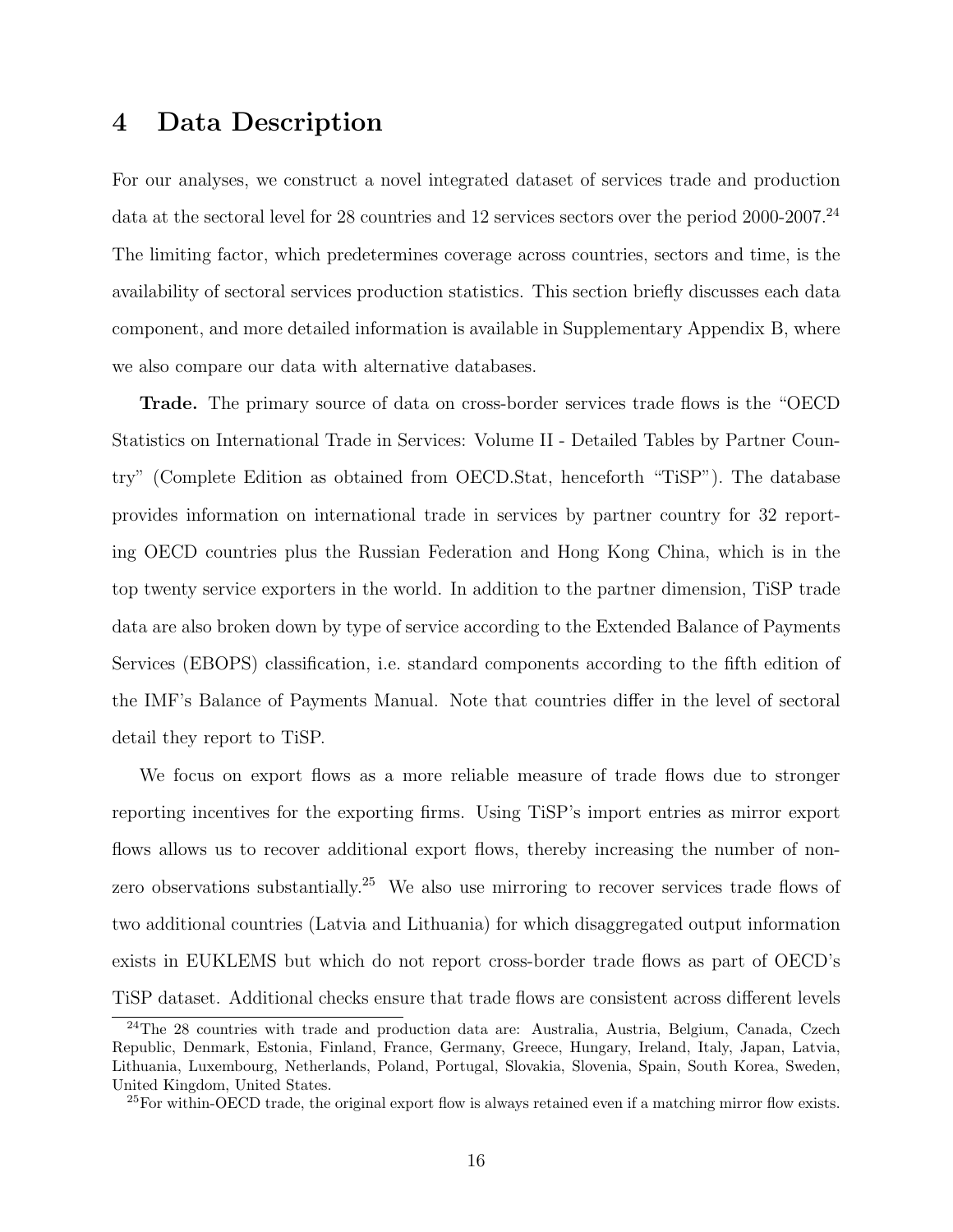of the classification.

Even though the majority of OECD countries already accounts for a large share of global cross-border service trade,<sup>26</sup> we attempt to maximize coverage of global trade flows by augmenting the OECD TiSP data with information from the "United Nations International Trade in Services Database" as published by the United Nations Statistics Division. Since OECD's TiSP constitutes our preferred data source, UN data serve to augment the dataset only in instances when the corresponding OECD observation is missing.<sup>27</sup> A substantial number of observations can be gained by updating OECD data with UN data, which underscores the usefulness of drawing on both datasets.

We have compared the novel dataset thus constructed to existing services trade datasets, namely the Francois-Pindyuk Trade in Services dataset, the WTO-UNCTAD-ITC annual trade in commercial services dataset, and the World Input-Output Data (WIOD), respectively. In terms of granularity and other criteria, ours appears to be the most suitable for estimating border barriers and projecting missing output. Details of the comparison and further description of the alternative databases are available in Supplementary Appendix B.2.

**Output.** Annual production data for services sectors are obtained from the "EU KLEMS Growth and Productivity Accounts: November 2009 Release" as updated in March 2011. The EU KLEMS Database provides one of the most detailed sectoral breakdowns available. Coverage comprises mostly of OECD members which corresponds closely to the source for cross-border services trade. The raw data consist of "gross output at current basic prices" in millions of local currency units. We use data covering 2000-2007 as EU KLEMS series currently extend only until 2007. As noted above, availability of services production data predetermines the dimensions of our sample to 28 countries, 12 sectors, and 8 years over the period 2000-2007.

Production data are reported according to the NACE Rev.1 classification. In order to

 $^{26}{\rm In}$  2007, the 28 OECD members accounted for 74% of world exports and 69% of world imports.

<sup>&</sup>lt;sup>27</sup>This implies that mirror OECD flows take precedence over original UN exports even if an exact match exists, and no mirroring is performed on UN data.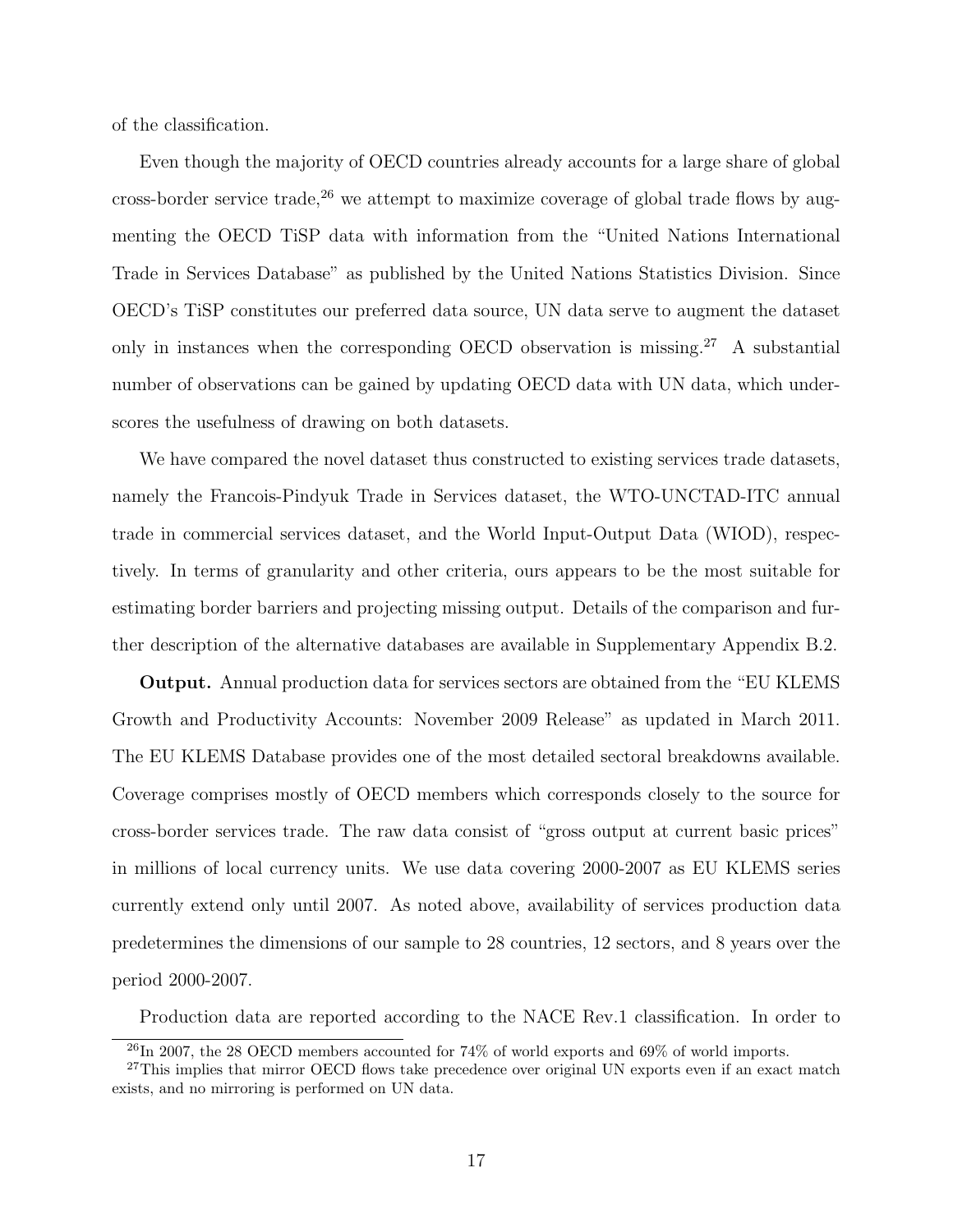estimate the gravity model, NACE output data need to be concorded to the trade classification for services, which was done on the basis of the "Correspondence between ISIC Categories for Foreign Affiliates (ICFA) and Extended Balance of Payments Services Classification (EBOPS)" as published in Annex IV of the UN's Manual on Statistics of International Trade in Services, with some modifications. Table 1 displays the 12 sectors that could successfully be concorded. Internal trade and expenditure are calculated from production data in the usual way, i.e. a country's internal trade for any given sector is obtained by subtracting sectoral exports from gross output. A country's sectoral expenditure data is backed out as the sum of imports from all origin countries including itself or, equivalently, gross output less exports plus imports from abroad.

**Other Data.** Standard gravity variables such as distance, common language and contiguity are taken from CEPII's *Distances* Database (see Mayer and Zignago, 2011; Head and Mayer, 2000). An important advantage of that source for our purposes is its provision of population-weighted distances, which can be used to calculate both bilateral distances as well as intra-national distances in a consistent manner. Specifically, distance—both across and within countries—is calculated as  $\left(\sum_{k \in i} (Pop_k/Pop_i) \sum_{l \in j} (Pop_l/Pop_j) D^{\theta}_{kl}\right)^{1/\theta}$ , where  $Pop_k$  is the population of agglomeration *k* in exporter *i*,  $Pop_l$  is the population of agglomeration *l* in importer *j*, and  $D_{kl}$  is the bilateral distance in kilometers between agglomeration  $k$ and agglomeration *l*, using Great Circle Distance formula.<sup>28</sup> To obtain our main results, we capitalize on the findings and recommendations of Mayer and Head (2002) and set  $\theta = -1$ (the harmonic mean). In addition, in sensitivity experiments we also employ the arithmetic weighted distance measure from the CEPII database which, following Head and Mayer (2000), is obtained with  $\theta = 1$  (results in Supplementary Appendix D.3). In each case, the availability of consistently constructed international and intra-national distances allows us to distinguish between them as determinants of international trade flows and intra-national trade flows, respectively. Additional gravity variables for common currency, common legal

<sup>&</sup>lt;sup>28</sup>All data on latitudes, longitudes, and population are from the World Gazetteer web page.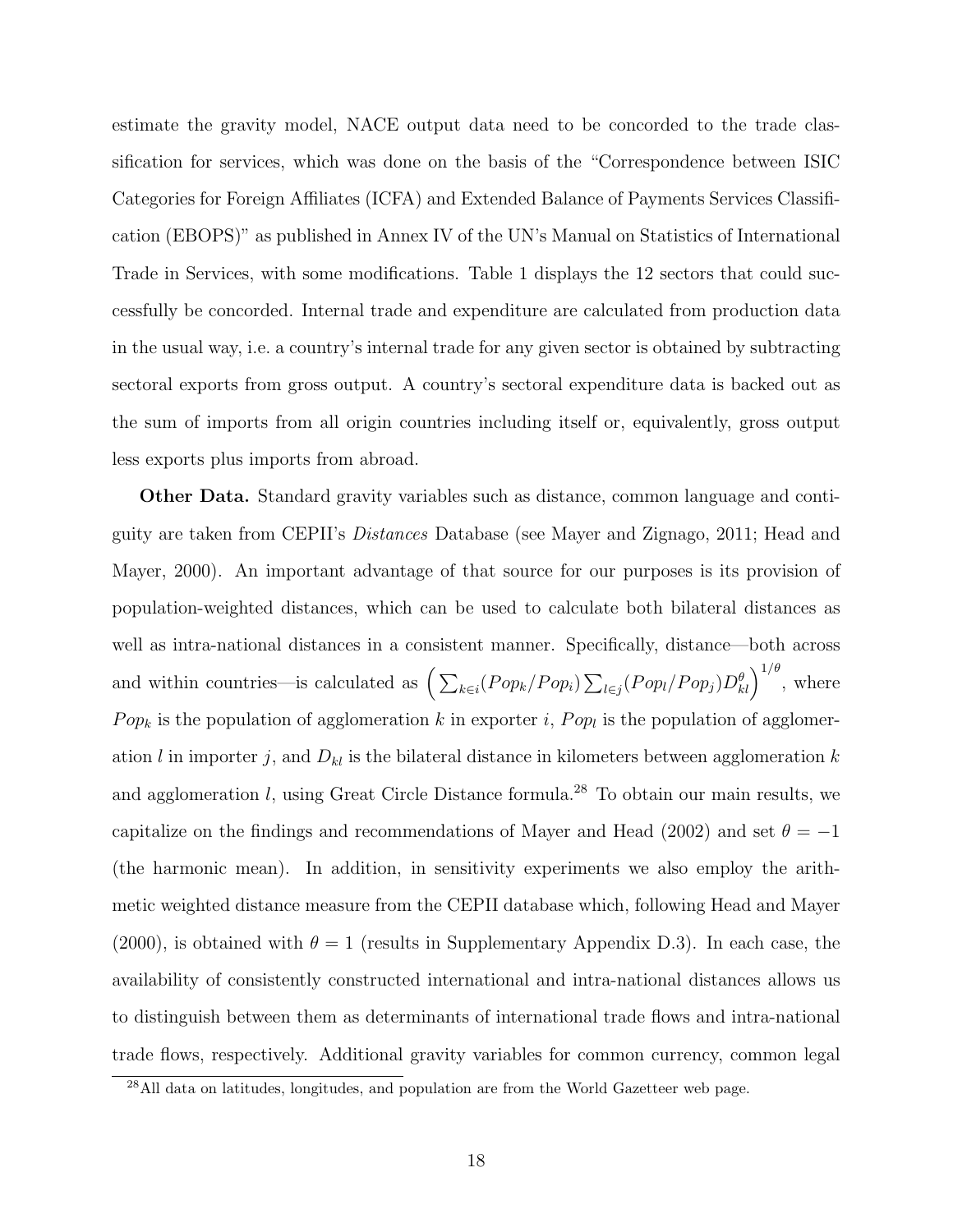system, common religion and RTAs are taken from Head et al.'s gravity dataset (Head et al., 2010).

Finally, the ten observable country characteristics—denoted **W***it* in section 3—are obtained from four alternative datasets. We use Head et al.'s gravity dataset to get the indicator variable for whether a country is landlocked or not (*LANLCKD*) and to obtain a measure of country areas, which are used to construct the variable for effective distance (*EFFCTDIST*) as the ratio of internal distance and country area. Data on fixed-line teledensity (*F LT LDNS*), mobile phone teledensity (*MP T LDNS*), Gross Domestic Product (*LNGDP*) and population (*LNPPLN*) are from the Worldwide Development Indicators database. Population shares of labor with completed secondary education (*SCBDRY* ) and with completed tertiary education *(SKILLD)* are from the Barro-Lee 2016 dataset. Finally, our measure of institutional quality (*INST T NS*), "Rule of Law", comes from the Worldwide Governance Indicators and the Product Market Regulation (PMR) index is constructed by OECD. Importantly, we note that data on each of the additional ten covariates at the national level are available for a wide range of countries, including developing and developed nations.

#### **5 Gravity Estimation Results**

This section presents our main empirical findings as they relate to estimating gravity models and disaggregated border barrier effects for services trade. Subsection 5.1 delivers benchmark estimates for services trade of the effects of standard gravity covariates from the goods gravity literature. Subsection 5.2 offers an analysis of border barriers in services trade across sectors, countries, and over time, respectively.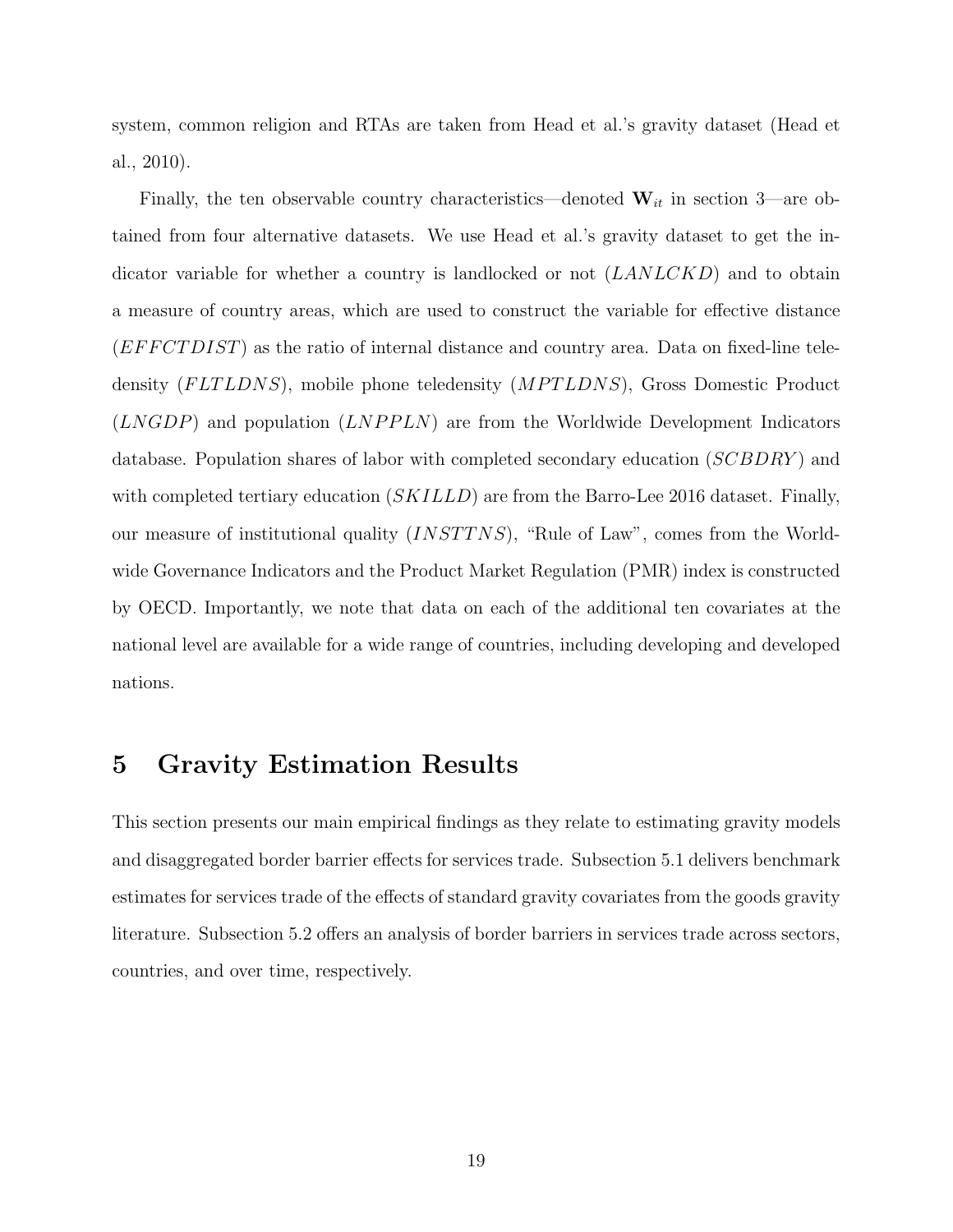#### **5.1 Gravity Estimates for Services Trade**

Even though trade in services differs from trade in goods in many respects, Breinlich and Criscuolo (2011) conclude that existing (heterogeneous firm) models for goods trade serve as a good starting point for explaining trade in services as well. This section demonstrates that the empirical gravity model works well with services trade. It offers partial equilibrium estimates and a discussion of the effects of standard trade cost variables, including some policy variables, on services trade for each of the sectors in our sample.

In order to obtain estimates of the effects of the standard gravity variables for services trade that are comparable to the corresponding estimates from the goods literature (which usually do not include intra-national trade flows), we rely on our most comprehensive specification (14), which delivers a full set of country-time border effects  $(\beta^k_{i,t})$  for each sector in our sample.<sup>29</sup> Thus, the set of border indicator variables corresponds one-for-one to the number of intra-national trade observations in our sample. Sectoral gravity estimates from specification (14) are reported in Table 2 and are obtained with the PPML estimator and standard errors clustered by country pair.

Our estimates reveal that distance represents a significant impediment to trade in services. This is supported by the fact that, without any exception, all estimates of the effect of distance on services trade in Table 2 are negative and statistically significant at any conventional level. In terms of magnitude, with many values close to *−*1, the estimates of the impact of distance on services trade are comparable to those for goods trade, (see e.g. Head and Mayer, 2014). We also find that the effects of distance on services trade vary (mostly intuitively) across sectors. Thus, for example, distance effects are larger in sectors such as Travel, Construction, Insurance, Merchanting and Audiovisual services than in Transportation, Professional Business, and Research and Development services. The former group still

<sup>&</sup>lt;sup>29</sup>We treat 'research and development' services (RSRCH) as a separate sector even though the EBOPS taxonomy treats it as a part of 'miscellaneous business services' (BUSIN). We think, though, that the results for both categories are of distinct economic interest. Our empirical results offer evidence for heterogeneous trade cost estimates in these two categories.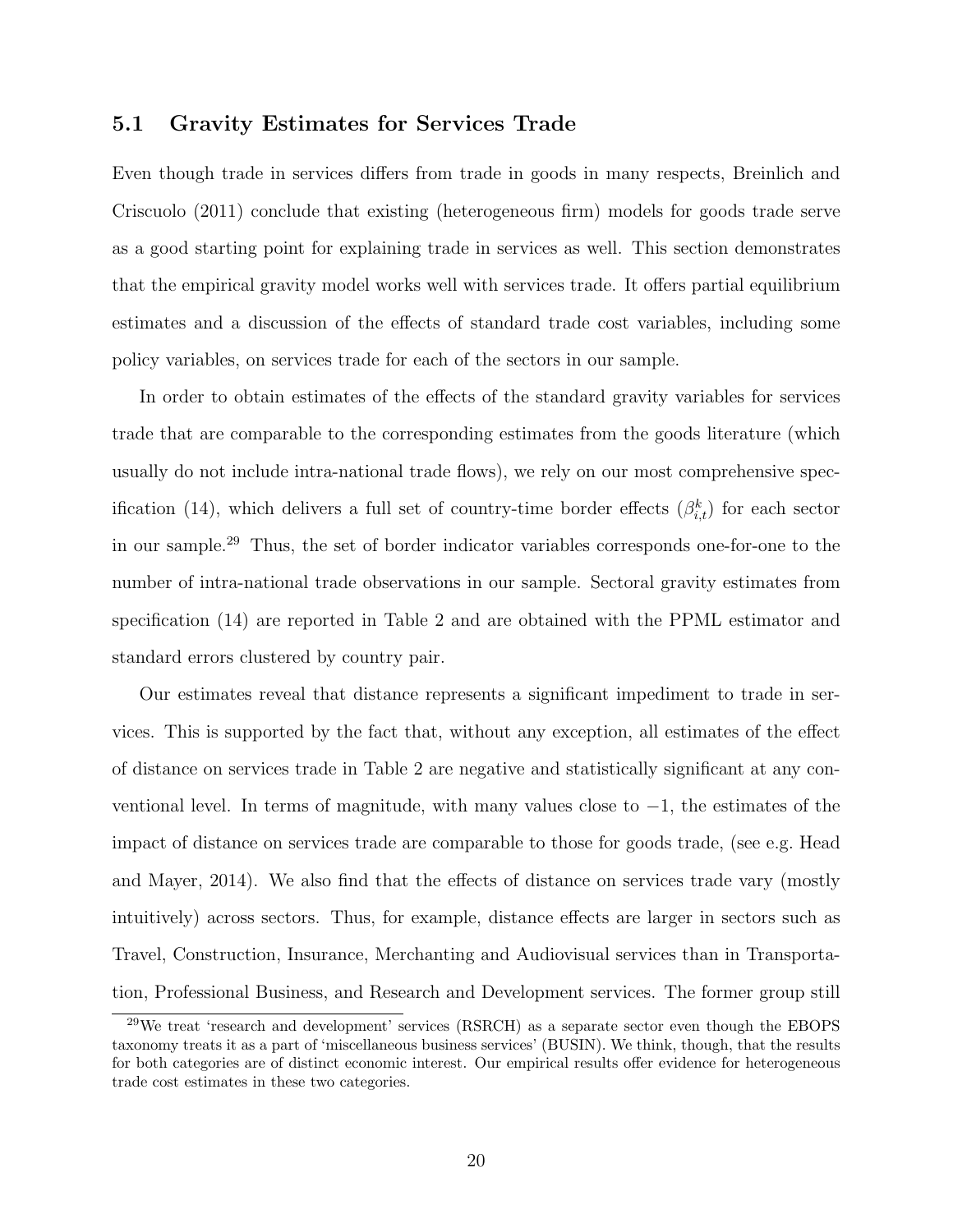tend to be relatively localized in nature while digitization and declining communication costs have diminished the importance of distance for the latter group. One possible explanation for the differential impact of distance on services trade could be the presence of fixed costs. As demonstrated by Chaney (2008) and Helpman et al. (2008), the standard gravity model can readily accommodate fixed costs. We expect that in combination with a comprehensive dataset on such barriers to services trade, which is not available to us, a model with fixed costs in services trade will generate novel insights.

We obtain positive estimates of contiguity coefficients for nine out of twelve service categories, but they are significant for only three categories: Transportation, Travel, and Operational Leasing. The rationale for significant effects in Transportation and Travel services is intuitive whilst the explanation in the case of Operational Leasing may be less obvious but could be related to the particular spatial location of lessors and lessees, respectively. Overall, in our view, the role of contiguity in promoting cross-border services trade does not appear to be strong. This is in sharp contrast to the estimated effects of common borders on manufacturing trade. See for example Anderson and Yotov (2010b) and Head and Mayer (2014).

Sharing a common official language facilitates bilateral services trade only in some of the sectors in our sample. We obtain positive and significant estimates in only four services categories; the significant estimate for communication is self-explanatory and the significant language effects in Insurance and Audiovisual services likewise are associated with the need for precise communication in these sectors. A natural explanation for the strong effect of language in Travel services is that, all else equal, people travel more to countries where the same language is spoken. Overall, in sectors that do feature significant language coefficients, the effect appears to be stronger in services trade than in manufacturing goods trade (Anderson and Yotov, 2010b), which is consistent with the higher requirement for personal interaction and communication in most services. Interestingly, we obtain negative and significant language effects in Computer and Research and Development services. A possible explanation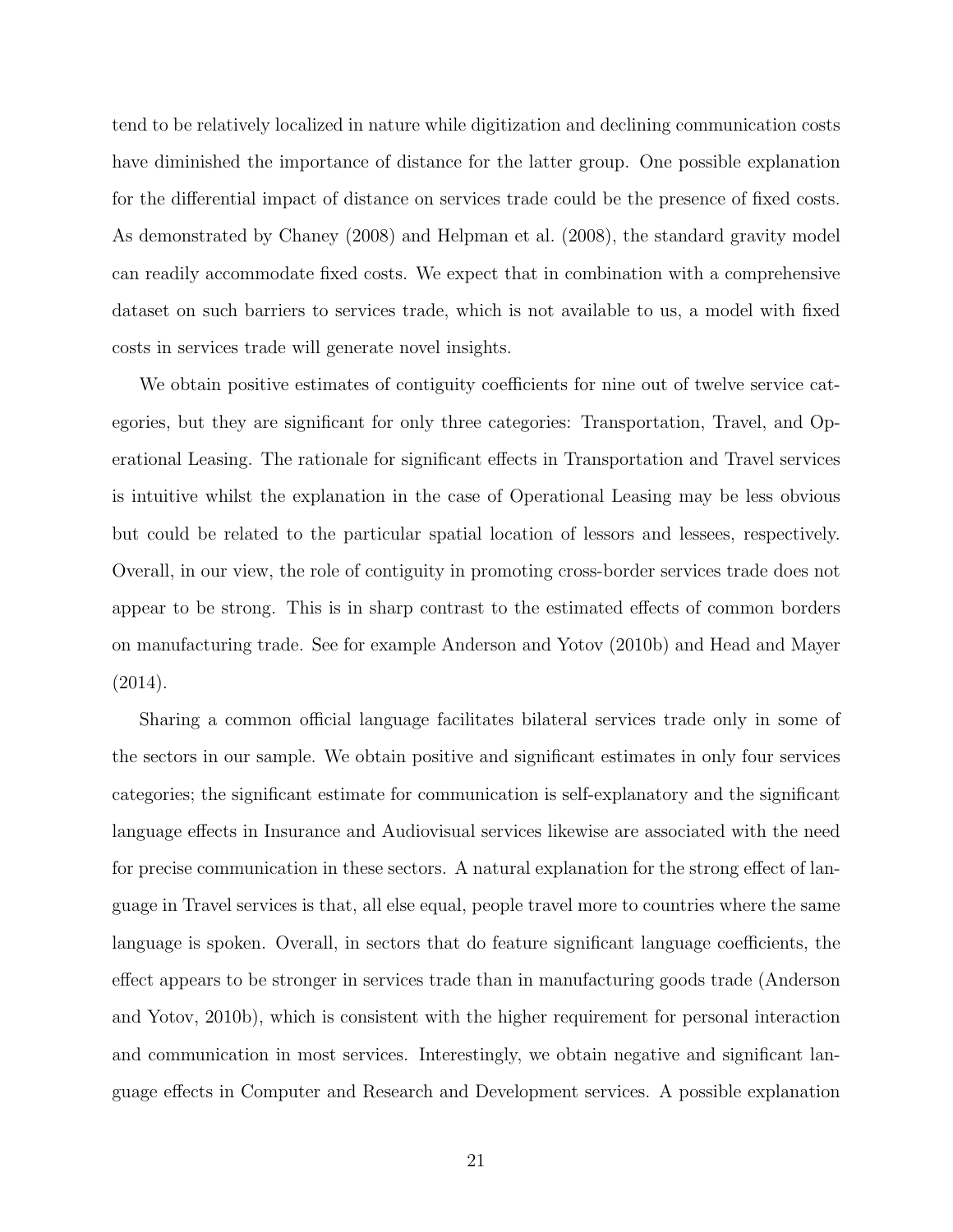for these results is a combination of high-specialization and the establishment of English as a universal language in these sectors in any (non-English speaking) country, which is the likely explanation for the insignificant language coefficients in half of the services sectors in our sample. In sum, the effect of language on services trade seems to be highly sector-specific, and the absence of significant language effects could point to the need for an alternative construction of language-related variables that go beyond common official language (Melitz and Toubal, 2014).

Turning to policy, institutions and cultural variables, respectively, we obtain significant effects of EU membership on services trade. However, the EU impact varies across 'old' vs. 'new' EU members. The estimates from Table 2 confirm our motivation and intuition to allow for differential impact across the two groups because the benefits from EU membership might have been exhausted among the 'old' members while there was much to gain for 'new' members. Specifically, we obtain six significant estimates for the EU impact on trade among 'old' members (and five of these estimates are actually negative), while nine of the estimates for 'new' members are positive and eight of them are statistically significant. A possible explanation for the negative EU estimates for old members in Insurance, Finance and Research is the preponderance of large non-EU services traders such as the US, Japan and Korea. Concurrently, we obtain positive, large and significant estimates for *new* EU members, likely reflecting the redirection of trade towards established EU economies after their 2004 accession.

Sharing a common currency does not seem to be a strong promoter of services trade. We only obtain three positive and significant estimates for sharing a common currency, which are in the categories of Finance, Insurance, and Computers. A possible explanation for the mostly insignificant *CCUR* estimates is that the EU membership dummies in our specification absorb some of the common currency effect. We obtain strong positive effects of having a common legal system for Computer, Business, and R&D services. The need for clear and compatible regulations that govern economic activity in Business and in R&D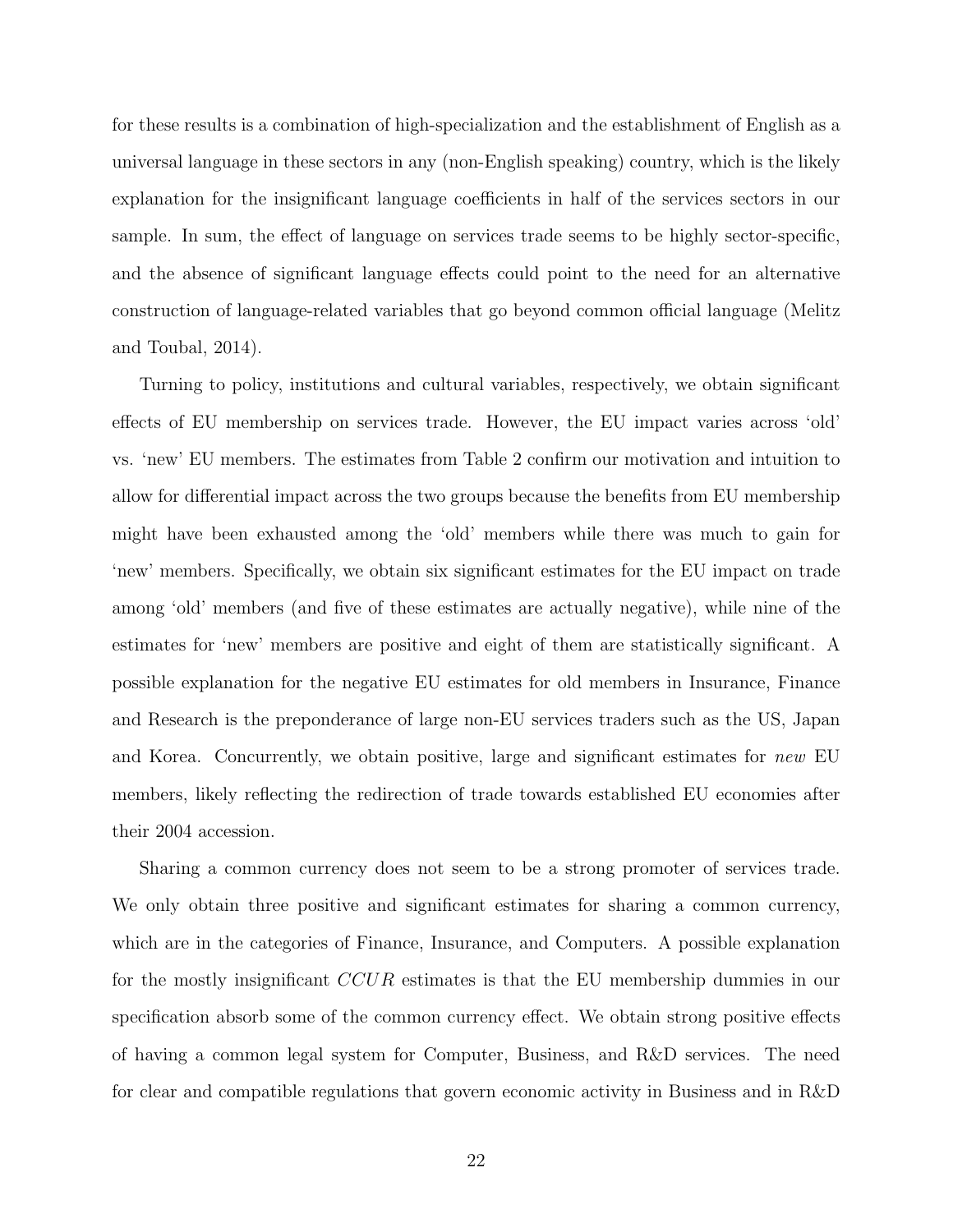services may explain the results for these sectors. Finally, we obtain positive estimates of the effects of common religion on services trade in eight of the services sectors in our sample and half of them are statistically significant. The single negative and marginally significant estimate of 'Common religion' in the category of Computers. The positive estimates can be explained with the fact that the common religion dummy is presumably picking up the wider effect of culture and trust, features that may be especially important for the exchange of some services.

In sum, the estimates from this section reveal that the structural gravity model performs well with services data. Many of the standard and policy gravity covariates are significant and their estimates make economic sense. At the same time, we document some differences in the effects of standard gravity covariates between goods and services trade as well as significant heterogeneity across the services sectors. Our benchmark results point to avenues for further research and to the need for improvements in modeling trade costs in services.

#### **5.2 On Border Effects in Services Trade**

Specification (14) delivers a database of country-time-specific *SMCT RY* estimates that reveal a significant variation in internal costs. This is an important departure from the existing trade literature that mostly treats countries as point masses.<sup>30</sup> Unfortunately, the very large number of *SMCTRY* estimates obtained from specification (14) renders a compact presentation of these estimates difficult. Therefore, in this section we employ econometric model (15), which includes separate country and time border effects  $(\beta_i^k \text{ and } \beta_i^k)$  that will replace the country-time effects  $(\beta_{i,t}^k)$  in equation (14). The smaller number of border estimates in (15) enables us to present some key results about the variation of border effects in individual services sectors across countries and over time.

Sectoral gravity estimates from specification (15) are reported in Table 3. In addition to estimates of the standard gravity variables, Table 3 includes time-varying *SMCT RY* es-

 $30$ For recent papers that emphasize the importance of proper treatment of intra-national trade costs see Agnosteva et al. (2014) and Ramondo et al. (2016).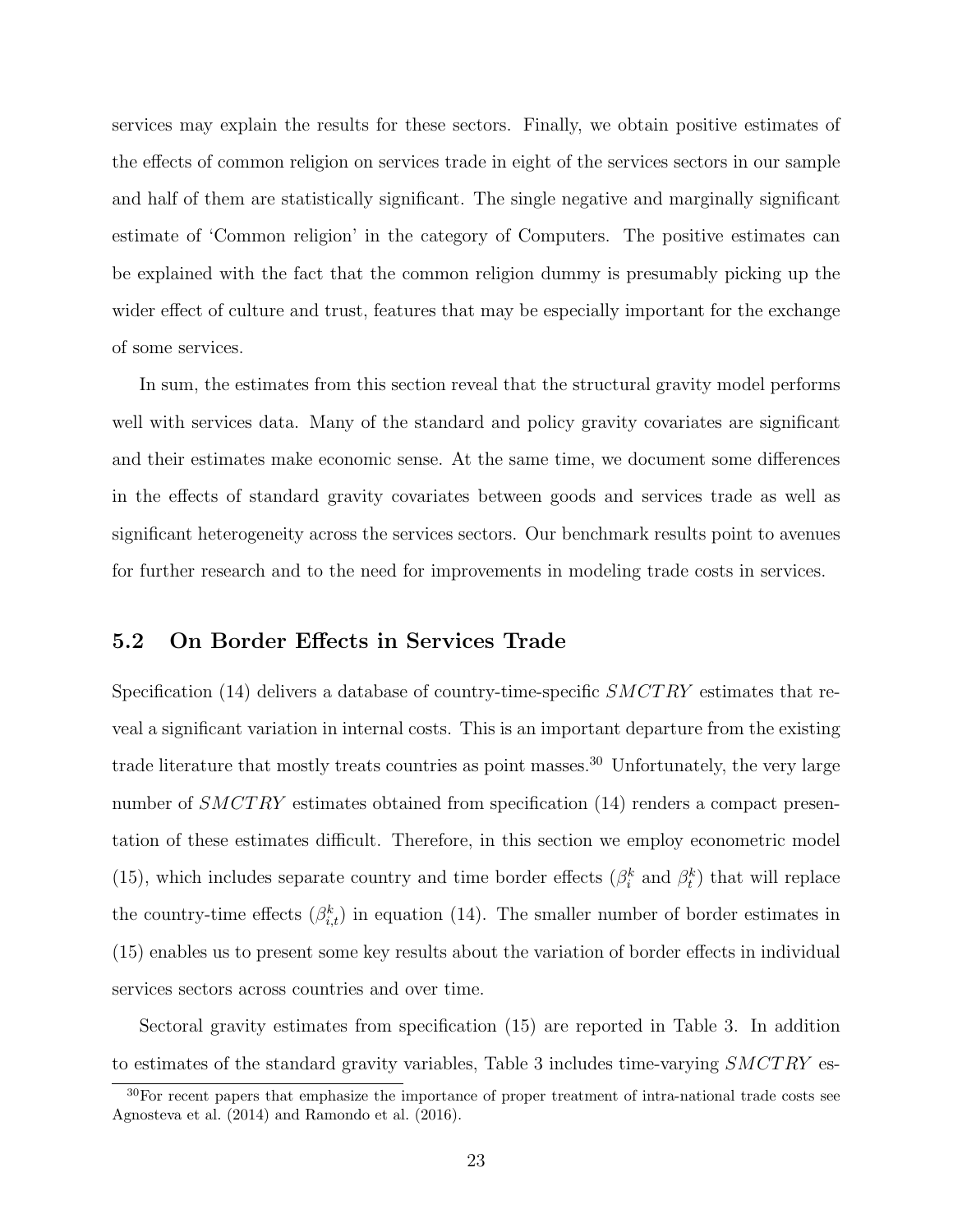timates, which are constrained to be common across countries. As discussed below, these estimates will reflect the impact of globalization in each sector in our sample. In addition, the estimates from Table 3 are obtained with country-specific *SMCT RY* dummies that will enable us to analyze the variation of services across countries within each sector. The country-specific *SMCT RY* estimates are omitted from Table 3 but are presented and discussed separately in Table 4. Finally, before proceeding with the discussion of border effects in services trade, we note that most of the estimates of standard gravity variables in Table 3 are very similar to the corresponding indexes from Table 2. This is encouraging because it implies that, for most sectors, the country-and-time *SMCT RY* dummies effectively replace the corresponding country-time border variables. $31$ 

We start with a discussion of the evolution of the borders in services trade over time for each sector. This evolution is captured by time *SMCT RY* estimates in Table 3. Due to perfect collinearity with the country-specific *SMCT RY* dummies, we are not able to obtain border estimates for each year in our sample. Therefore, we need to drop one of the time *SMCT RY* dummies in each sector. We chose the reference dummy to be the *SMCT RY* border effect for 2000, the first year in our sample. Thus, the estimates of all other time border effects should be interpreted as deviations from the average border effect in 2000, and a negative estimate on the time-*SMCT RY* dummies would indicate a decrease in the borders in services trade, while a positive estimate will reflect an increase in services borders.

The results from Table 3 lead to four notable conclusions with respect to the evolution of border effects for services trade over time. First, the services border barriers have fallen significantly between 2000 to 2006. This is supported by the large number of negative and significant time-*SMCT RY* estimates in Table 3. In fact, out of the thirty-six possible time border estimates (12 sectors  $\times$  3 time periods), we only obtain one positive and significant sector-time border effect (for Audiovisual services in 2002). Our broad interpretation for

<sup>&</sup>lt;sup>31</sup>Insurance and Finance are two sectors for which we observe quantitative differences in the gravity estimates. These differences suggest that in these sectors there are potentially important country-time effects that have been omitted from our specification.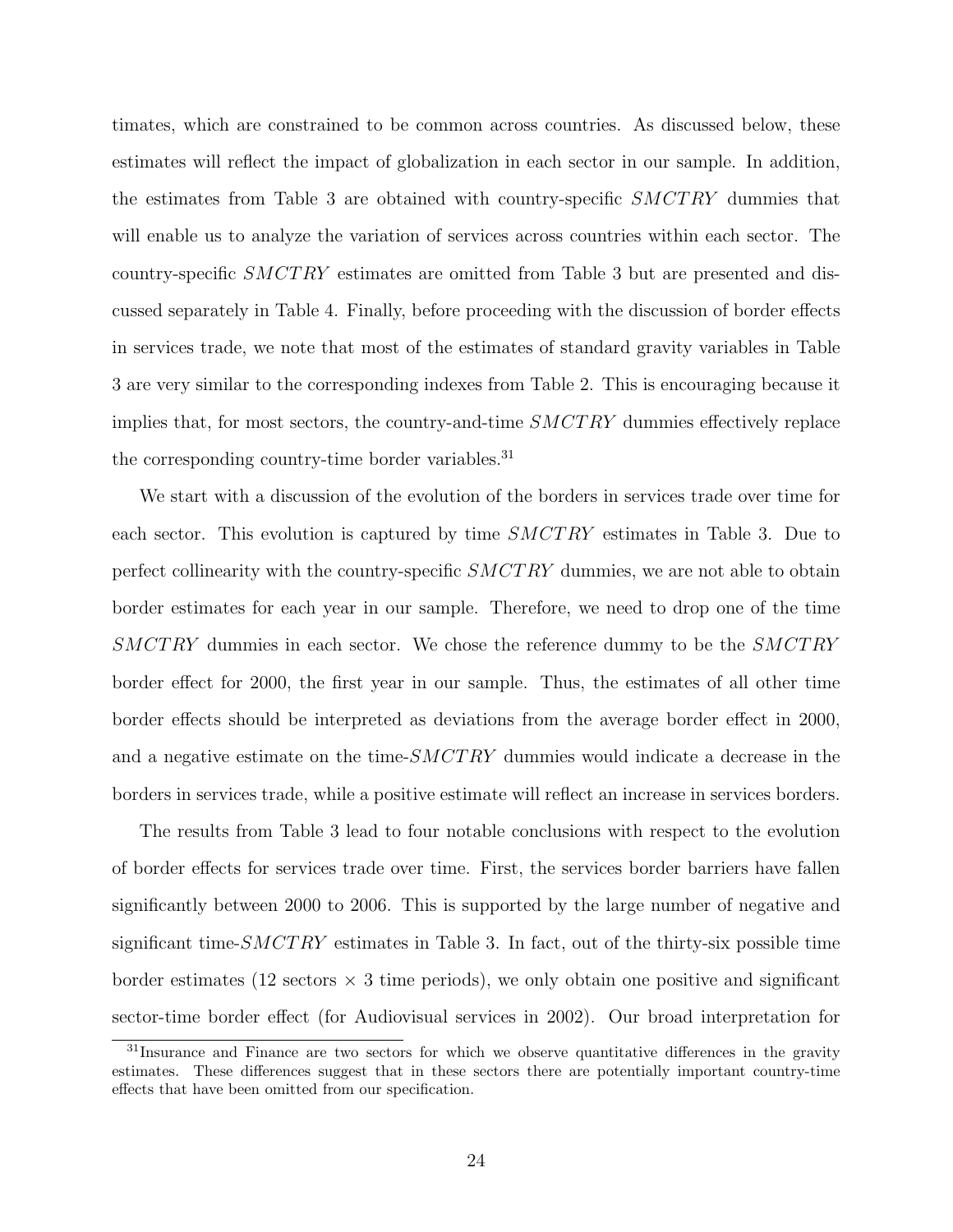the significant fall in services border effects is globalization. Second, we note that, with the exception of Construction and Audiovisual services, border effects in services trade have fallen for all sectors in our sample. A possible explanation for the insignificant 'globalization' effects in Construction, and Audiovisual services is that these sectors are among the industries with most pronounced localized service activities.

Third, we see that globalization forces have affected services borders in some sectors continuously throughout the whole period of investigation (e.g., Transportation, Computer, Leasing, and Business services), while other sectors have been affected only in particular periods (e.g. Communication, Wholesale, and Research services).<sup>32</sup> Finally, our results reveal significant variation in the decrease in border effects in services trade across the sectors in our sample. Based on the *SMCT RY* -time estimates for 2006, which by construction capture the total impact of globalization during the period of investigation, we see that the sectors that experience the largest fall in borders include Insurance, Finance, Computers and Leasing services. On the other side of the spectrum, the sectors that experienced the least decrease in services borders include Transportation, Travel, Communication, and Merchanting/Wholesale Trade services.

Next, we discuss the variation of the border effects across sectors and across countries. Table 4 reports *SMCT RY* estimates for each sector and for each country in our sample, which are obtained from estimable equation (15). For brevity, we do not report standard errors in Table 4. Instead, we use one asterisk (*<sup>∗</sup>*) to mark the *insignificant* border estimates. As can be seen from the table, the vast majority of the border estimates that we obtain across sectors and across countries are positive and statistically significant, suggesting the presence of substantial border barriers to services trade. However, we do obtain some insignificant as well as some negative border estimates, which we discuss in more detail below. Finally, in order to facilitate presentation, we use intra-national sales as weights to construct weightedaverage *SMCT RY* indexes for each sector, which are reported in the bottom row of Table

 $32$ This variation in the impact of globalization over time across sectors may be useful to identify specific policy tools that have been effective in liberalizing services trade within particular sectors.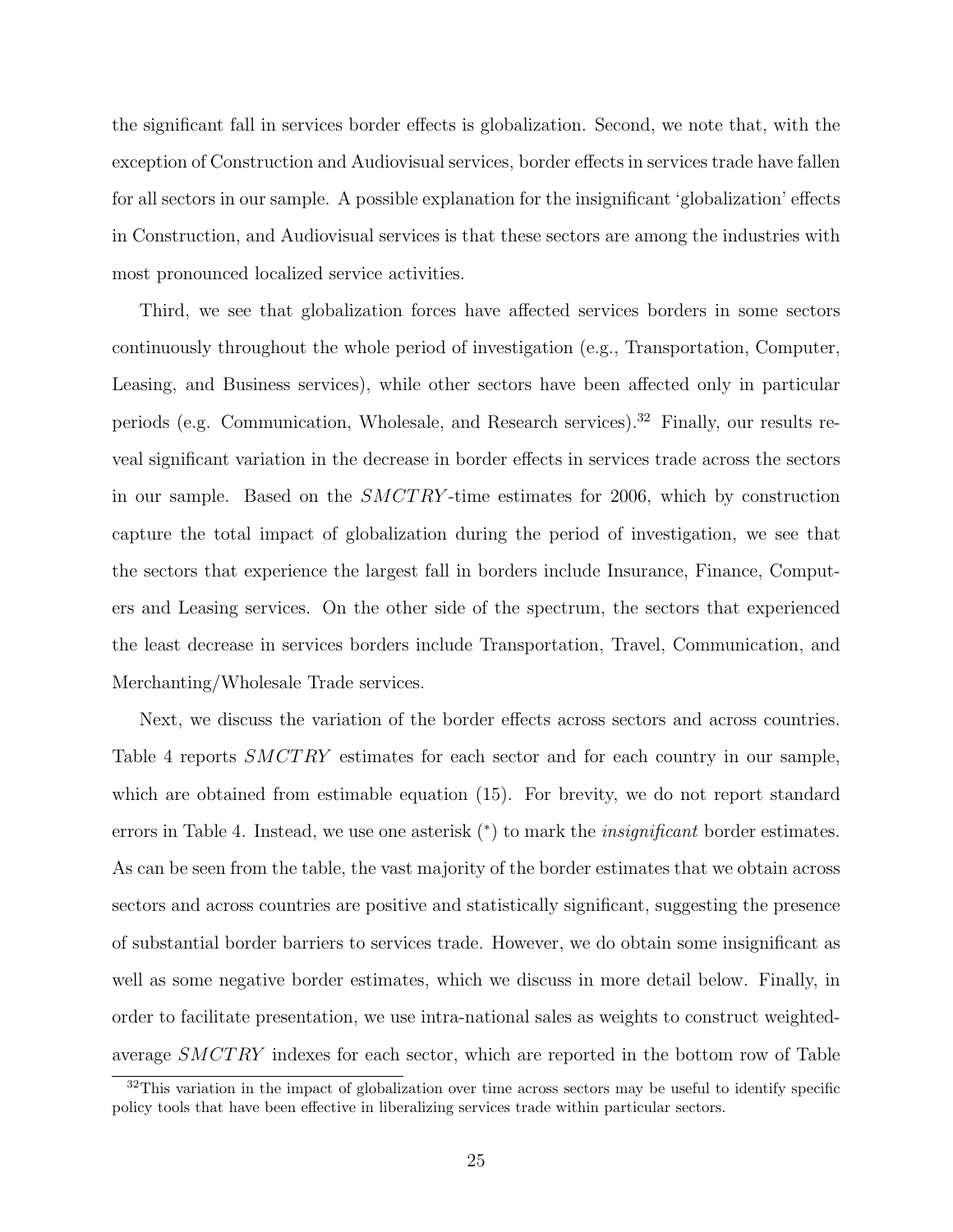4, and for each country, which are reported in the last column of Table 4. The average *SMCT RY* estimate across all countries and all sectors in our sample, reported in the bottom right corner of Table 4 is 2*.*31. This estimate points to substantial border effects that deflect international trade in services. We attribute the large estimates of border effects in services trade to the fact that consumption of services is highly localized.

Turning to the sectoral variation of our border estimates, we note that, with average values between -3.4 and 6.9, the border effects in services vary widely across sectors. We believe much of the variation in the sectoral estimates is due to high concentration of some service categories in certain developed parts of the world. The largest border effects are observed in Audiovisual and Financial services, respectively, followed by Operational Leasing and Merchanting services. The large estimates for Finance correspond to the fact that an overwhelming share of banking services are produced and consumed domestically. These findings are consistent with the results from Jensen and Kletzer (2005) about the tradability of services based on sectors' geographic concentration within the United States. For instance, banking activities exhibit very low geographic concentration, thereby suggesting low tradability due to the need for face-to-face interaction. At the other extreme, consistent with our priors, by far the lowest (and in fact negative) border barriers exist in the Travel and Transportation sectors, respectively, followed by Communication services. Overall, the variation in border estimates across sectors is considerable, with potentially important policy implications for sectors with large estimates.

The distribution of estimated border effects across countries also reveals wide variation. Without any exception, the average country-specific border effects from the right-most column in Table 4 are positive. Furthermore, our estimates suggest that, on average, the border barriers in services trade are appreciably higher for smaller and less developed economies than for large industrialized countries. With average *SMCT RY* indexes of more then 8, Slovakia and Latvia exhibit the sample's largest average *SMCT RY* coefficients, closely followed by Lithuania, Slovenia, Poland and Estonia with average *SMCTRY* estimates of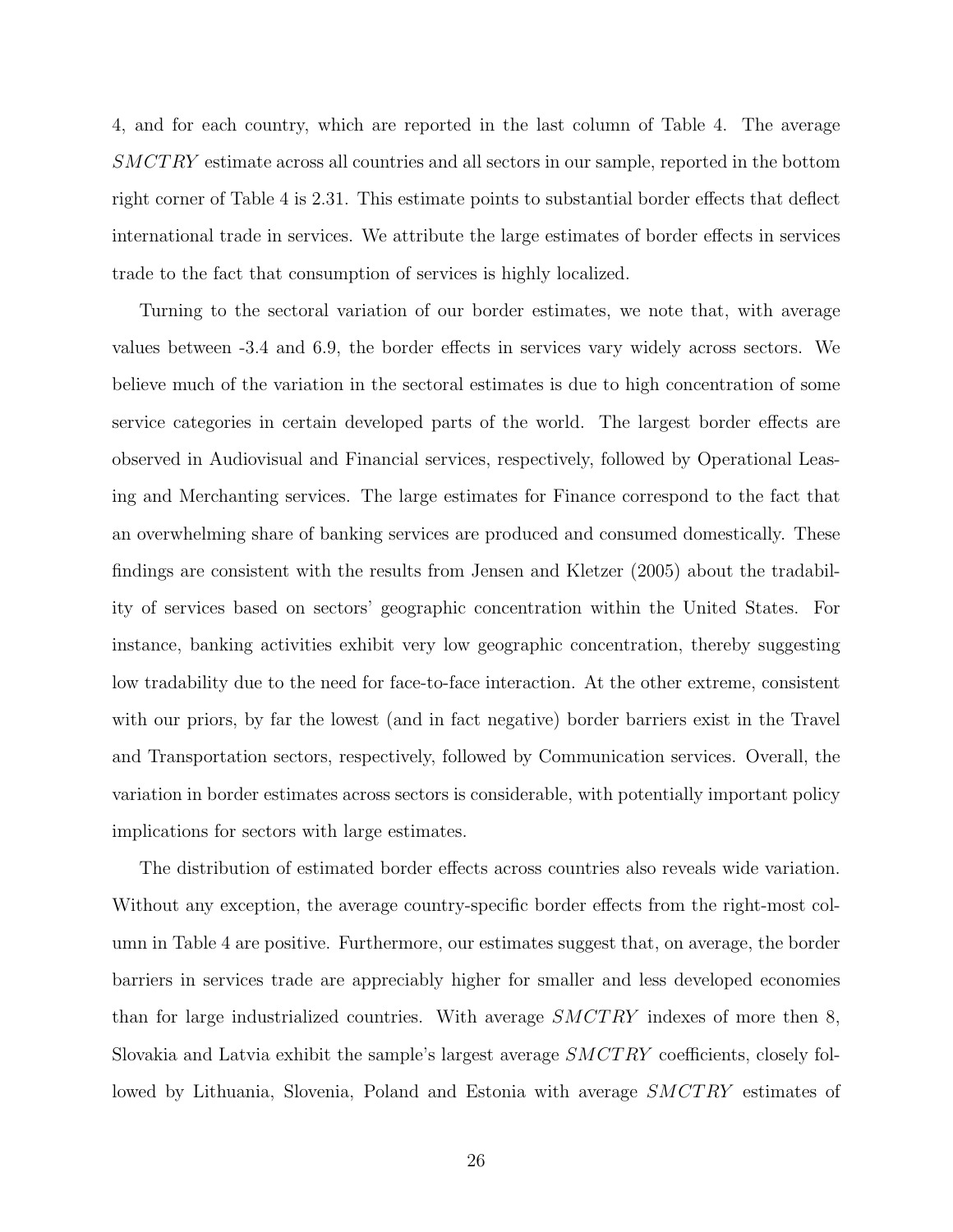more then 6. At the other end of the spectrum, we find some of the world's largest economic powers including the United States and Germany, followed by Italy, France, and the Netherlands. The result that richer/more developed countries face lower barriers in services trade is consistent with, and complements, the findings of Waugh (2010) who shows that less developed countries face larger aggregate trade costs. On related note, Coughlin and Novy (2016) demonstrate the existence of border effect heterogeneity that arises solely because aggregation across space increases the relative cost of trading within borders. As a result, larger countries appear to exhibit smaller border effects. The inverse relationship we document here presumably reflects both forces.

While the differences in the border effects in services trade that we just discussed across sectors and across countries are pretty robust on average, there are also instances in which countries with high average *SMCT RY* estimates exhibit low border effects in particular sectors, and conversely also countries with low average *SMCT RY* estimates exhibiting high border effects in particular sectors. For example, Ireland is among the countries with the lowest average *SMCT RY* estimates overall; however, it has one of the largest border effects in Travel services. Similarly, Great Britain is also among the countries with relatively low average *SMCT RY* estimates overall but exhibits relatively large border effects in Merchanting and Audiovisual services. Most of the countries with the largest *SMCT RY* estimates experience large border effects across all sectors, although we do see some exceptions with lower borders in specific sectors, for instance Poland in Computer services. The fact that we find only few instances of country-sector specific combinations that deviate from the average estimates across countries and across sectors implies that most of the border determinants in services trade are country and sector specific (as opposed to country-sector specific). We reinforce this argument in the next section.

The analysis of border effects in services trade in this section can be summarized as follows. First we find that the border barriers in services trade are large and significant. Second, we obtain heterogeneous border estimates across sectors that vary in an intuitive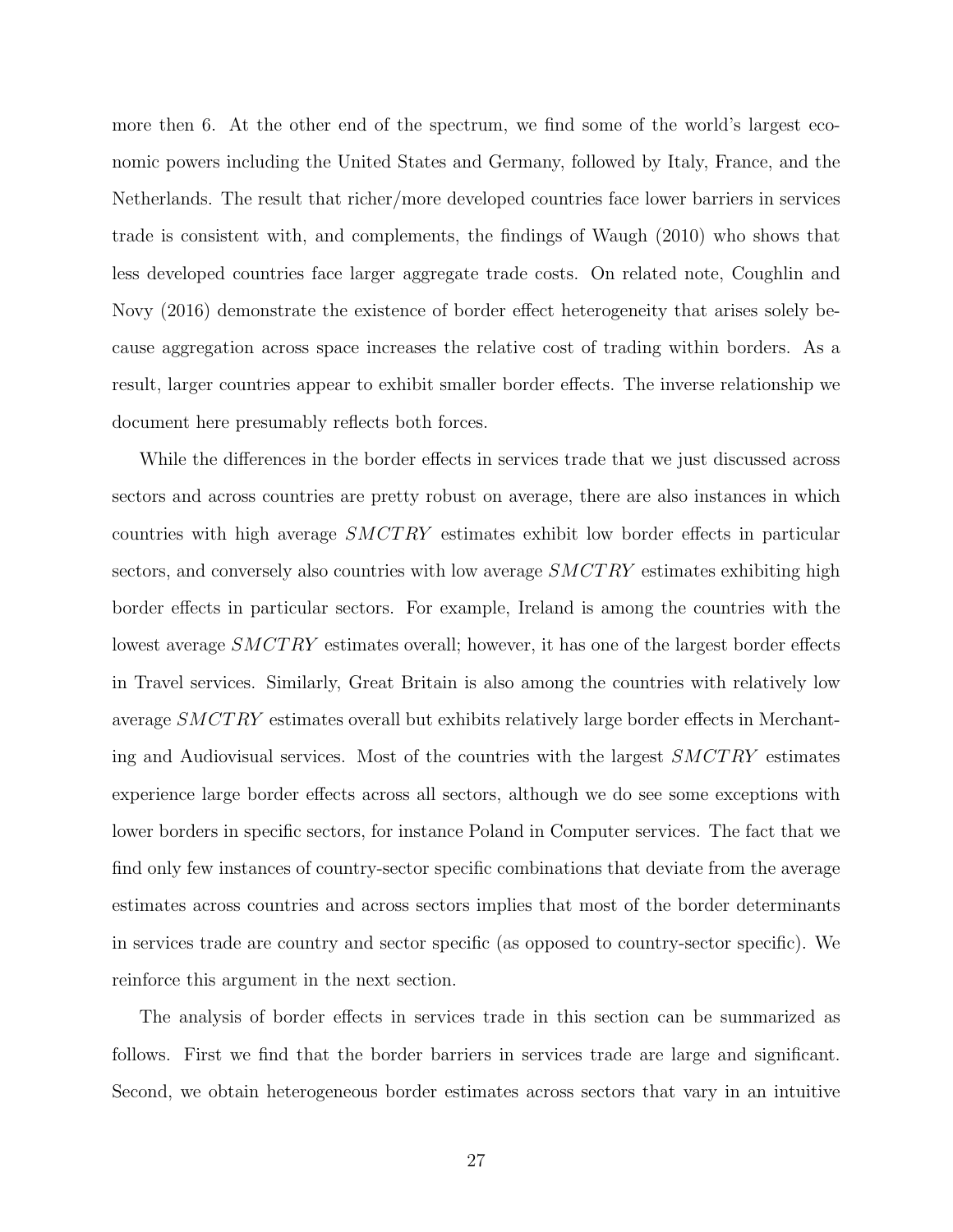way. Third, our country-specific estimates reveal that smaller and less developed countries face larger resistance to international services trade. Finally, we find that border effects in services trade have fallen over the period of investigation for all sectors in our sample.

# **6 Projecting Missing Output**

We now turn to specification (16), which replaces country-specific *SMCT RY* variables with observable national characteristics. The objectives and contributions of this section are twofold. First, the empirical results in Section 6.1 will add to our understanding of the forces that shape frictions between internal and border-crossing services trade flows. This is an interesting question in itself because, as demonstrated earlier, border effects in services trade are substantial and services now represent a larger share of GDP in the developed world than goods. We believe our study is the first to offer direct estimates of the differential impact of a series of national characteristics on international trade relative to intra-national trade. Second, as we show in Section 6.2, the ability to consistently predict border effects is a *necessary and sufficient* condition for successfully recovering missing output data, which may be valuable for many purposes.

#### **6.1 National Determinants of Trade Openness in Services Trade**

Estimation results based on specification (16) for each sector in our sample are reported in Table 5. For brevity, we omit from Table 5 estimates of standard gravity covariates.<sup>33</sup> Recall that national determinants of international borders from vector  $W_{it}$  in equation (16) are grouped in four categories, including *'Geography'*, *'Technology'*, *'Income and Endowments'*, and *'Institutions'*. Furthermore, we note that the estimates on each of the country-specific variables, which we use to replace the country-specific *SMCT RY* dummies, have a dual interpretation by construction. For example, a negative estimate of the coefficient on a

<sup>&</sup>lt;sup>33</sup>These estimates are comparable to the corresponding indexes from Table 2 and are available in Supplementary Appendix Table 16.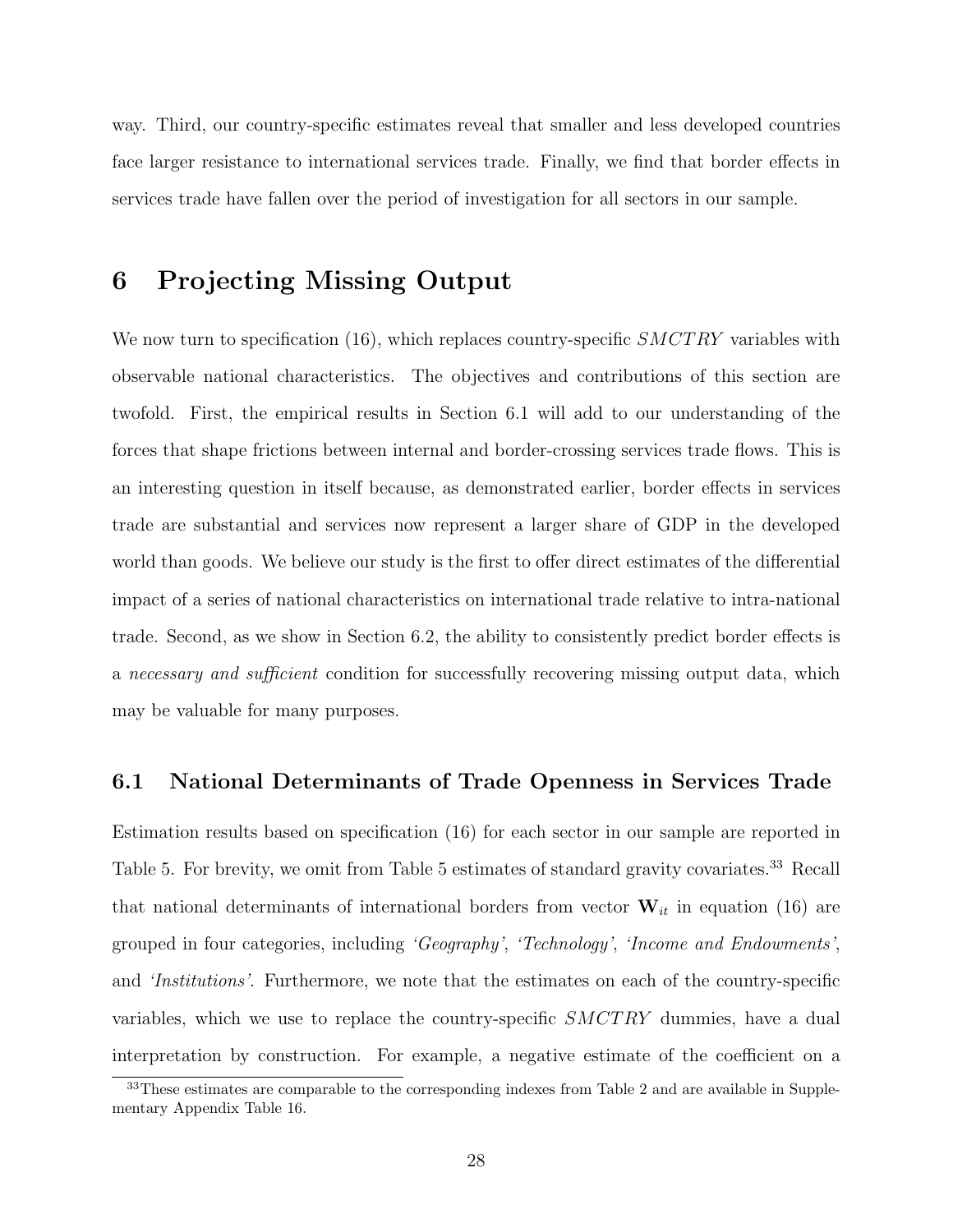given national characteristic can be interpreted either (i) as dampening intra-national trade relative to international trade or, alternatively, (ii) as decreasing international borders in services trade.

We start the analysis with a discussion of the covariates in the *'Geography'*, which include an indicator variable for whether a country is landlocked or not (*LANLCKD*), a variable for internal distance (*INT RADIST*), and our measure of effective internal distance (*EF F CT DIST*), defined as the ratio of internal distance and country area. Our results do not reveal a systematic pattern as to whether being landlocked has a significant impact on borders and intra-national trade relative to intra-national trade. Only half of the estimates on (*LANLCKD*) are significant and, among the significant ones, we observe both positive and negative values.<sup>34</sup> However, coefficients on internal distance and effective internal distance are generally significant. Nine of the estimates on *INT RADIST* are negative and three of them are statistically significant, suggesting that—all else equal—distance is an impediment to domestic trade. The two positive and significant *INT RADIST* estimates are in Transportation and Audiovisual services, respectively. At the same time, we find that geographical concentration of economic activity promotes international trade relative to domestic trade since the impact of effective distance is mostly negative (eleven coefficients) and six of them are statistically significant. Canada is a good example.

Next, we turn to the covariates in the *'Technology'* category, which include fixed-line teledensity (*F LT LDNS*) and mobile phone teledensity (*MP T LDNS*). The estimates from Table 5 suggest that better technology in the sense of digital infrastructure facilitates international services trade. This relationship is robust and is reflected in the consistently negative and significant estimates that we obtain of the coefficients on *F LT LDNS* and *MPT LDNS*. Our estimates suggest a causal relationship between technology and international trade and our findings are complementary to the results from Portes and Rey (2005)

<sup>&</sup>lt;sup>34</sup>We note that, unlike previous gravity studies that have constructed bilateral indexes to measure whether being landlocked affects international trade, our specification allows identification of the impact of landlockedness as a country-specific characteristic.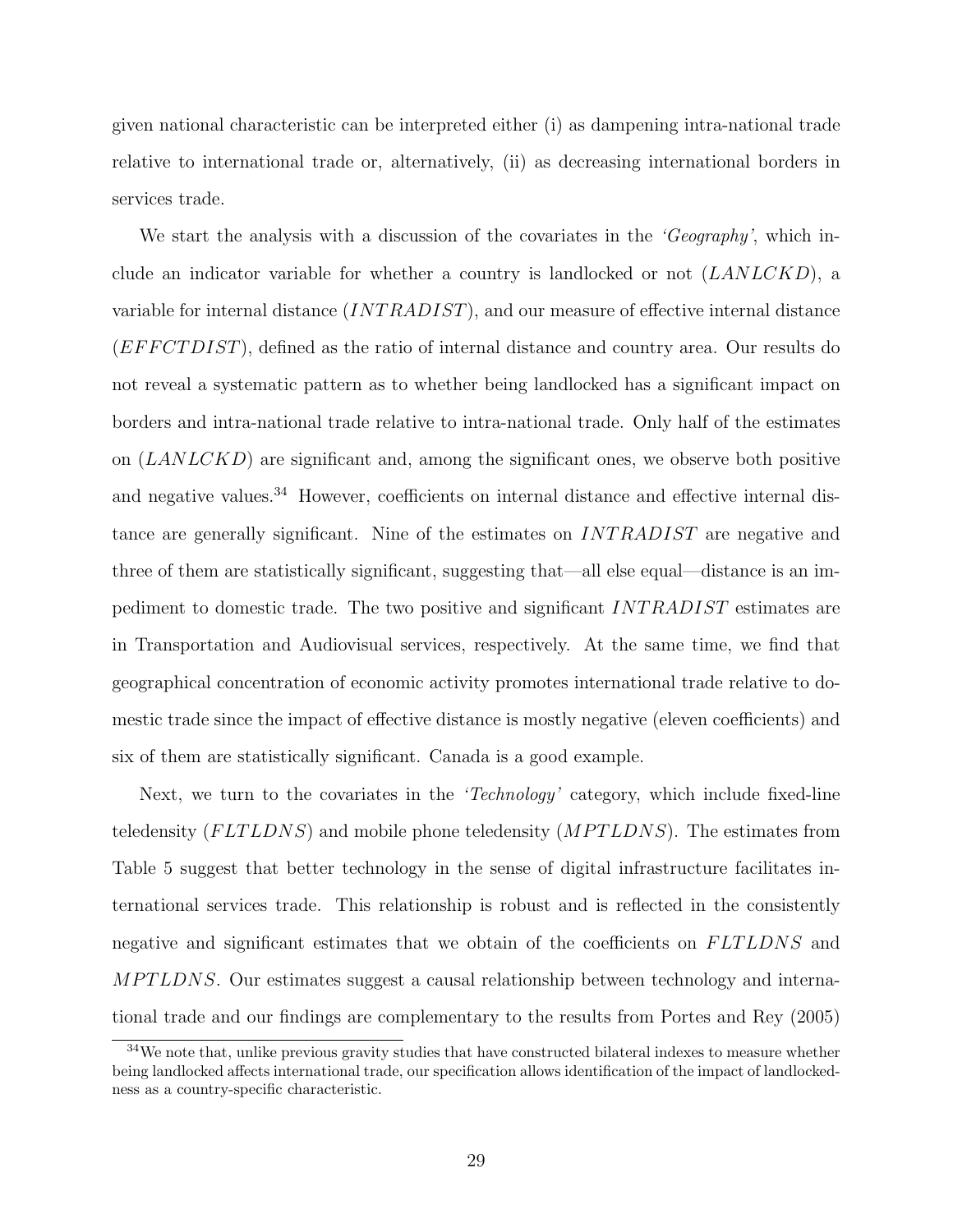who show that cross border equity flows are enhanced by density of telephone calls. From a methodological perspective, and building on the analysis from Heid et al. (2017), we were able to identify the impact of national technologies, which is a *country-specific* variable, on trade within a structural gravity model in the presence of a complete set of importer-time and exporter-time fixed effects.

The next category of national determinants of services trade borders is *'Income and Endowments'*, and here we include the logarithm of Gross Domestic Product (*LNGDP*), the logarithm of population (*LNPPLN*), and the endowment with human capital as proxied by secondary and tertiary education (*SCNDRY, SKILLD*).<sup>35</sup> Our estimates reveal that income and endowments are significant determinants of trade openness. This is supported by the fact that most of the estimates on each of the four covariates in this group are statistically significant. Our estimates reveal a positive relationship between GDP and intra-national trade relative to international trade. At the same time, conditional on income, the negative and significant estimates on *LNPPLN* suggest that population size is inversely related to international borders.

Turning to the impact of endowment with human capital, the estimates on the population shares based on education from Table 5 suggest that secondary education does not play a very significant role in promoting trade as only three of the estimates on *SCNDRY* are statistically significant. Pushing inference to the limit, we can interpret the fact that the three significant estimates are positive as an indicator that less developed countries are more closed. Turning to the estimates on *SKILLD*, which measures the share of population with tertiary education, we see a clearer and more consistent picture. All but one of the estimates of the coefficients on *SKILLD* are negative and the majority of them are statistically significant, thus suggesting that countries with higher shares of skilled workers, i.e., more developed countries, are more open to international trade.

<sup>35</sup>As mentioned earlier, in addition to these variables, we also experimented with physical capital endowment shares. However, due to very high correlation with GDP and Population it is in the current setting not possible to include this variable as a separate regressor.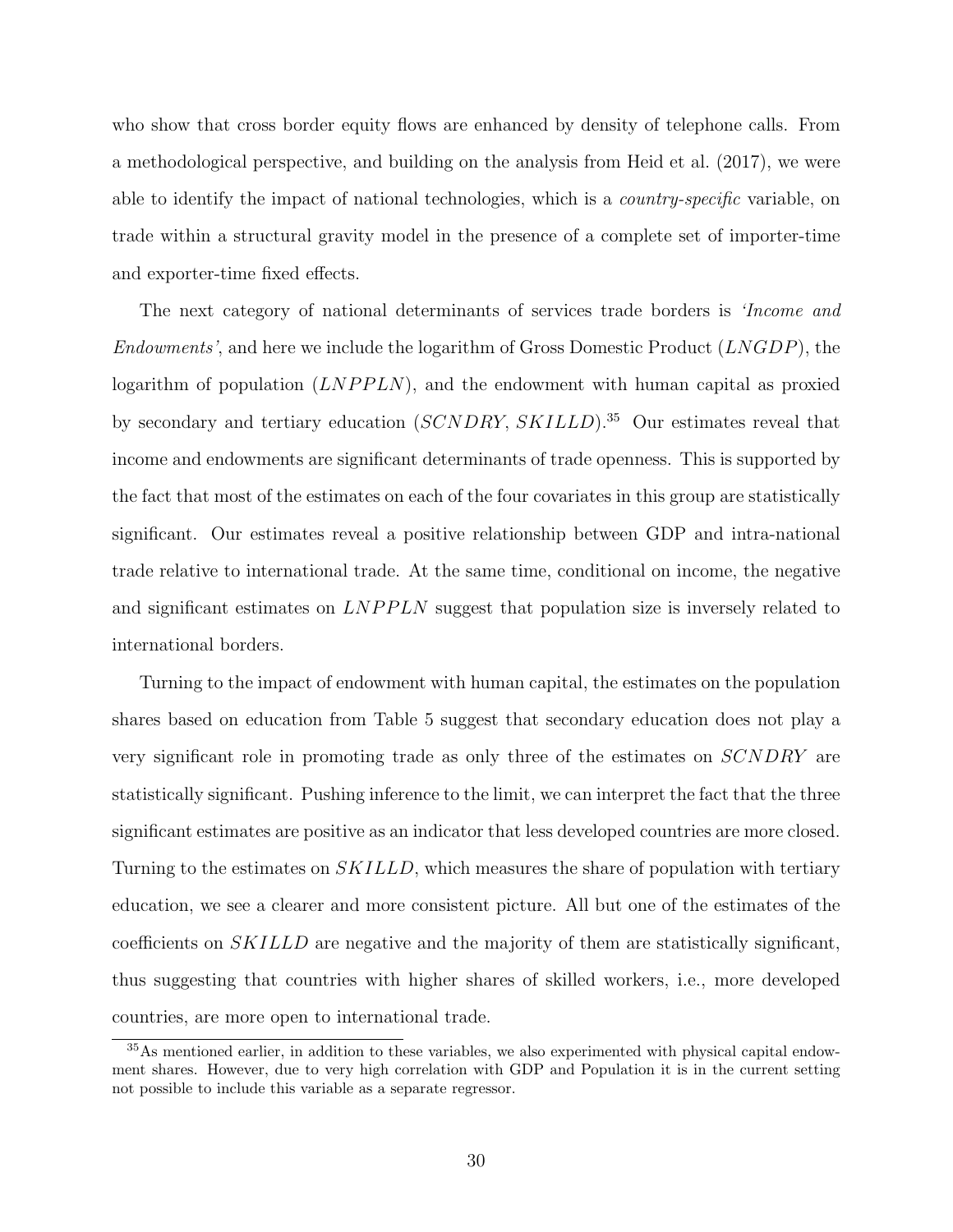Finally, we turn to the impact of institutions, which are represented in our model by the comprehensive "Rule of Law" institutional quality measure (*INST T NS*) from the Worldwide Governance Indicators (WGI). All but one of the estimates on *INSTTNS* are negative and eight of the eleven negative estimates are statistically significant. Thus, our estimates reveal a strong negative relationship between institutional quality and the size of border barriers in sectoral services trade. Alternatively, the negative and significant estimates on *INSTTNS* can be interpreted as in indicator that strong national institutions promote international trade (relative to intra-national trade). This result is consistent with the findings of Beverelli et al. (2017), who estimate a positive impact of national institutions within a similar structural gravity setting, and it complements the results from a series of studies, e.g., Anderson and Marcouiller  $(2002)$ , Yu et al.  $(2015)$ , and Alvarez, Barbero, Rodríguez-Pose and Zofio (2018) who construct bilateral institutional indexes in order to study the link between institutions and international trade.<sup>36</sup>

Overall, we view our analysis of the determinants of international borders in services trade as a successful first attempt to study this matter. The estimates appear to be intuitive with expected signs and reasonable magnitudes. We view these results as particularly encouraging as none of the regressors employed in the main specification relies on sectoral production data, which opens up the possibility of obtaining satisfactory out-of-sample predictions at the sectoral level. These predictions, in turn, are crucial for the success of the novel method for recovering missing sectoral output for services trade, which we implement and test next.

#### **6.2 Predicting Missing Output**

This section derives and empirically implements a procedure for projecting gross output when such information is missing or suspect. The availability of output information for the 28 OECD countries in our sample allows us to evaluate the accuracy of the procedure. Amongst other uses, output projections are useful in extracting estimates of multilateral resistance

<sup>36</sup>See Beverelli et al. (2017) for a recent review of the methods to identify the impact of institutions on international trade and for a summary of the related literature.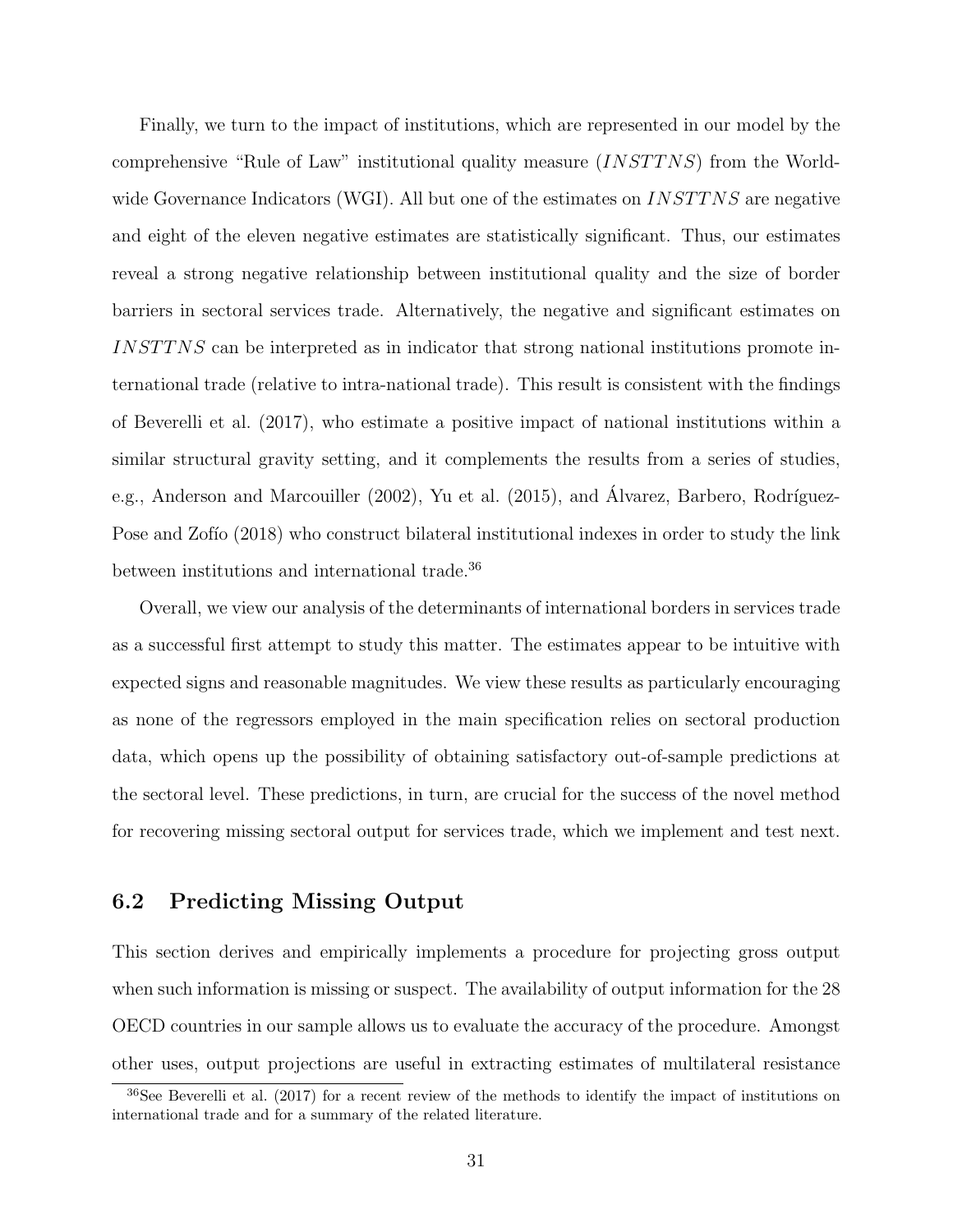from the origin and destination fixed effects estimates that are not paired with observed outputs and expenditures. Multilateral resistances in turn are useful for comparative static experiments and welfare evaluation. In comparative statics, it is rates of change (differences in logs) of multilateral resistances and welfare that matter, so the accuracy of projected log output indicates that comparative statics can be plausibly performed using projections of missing output data.

Following on from the theoretical exposition in Section 2.2, output predictions are generated in four steps:

- (i) Mimicking the case as if output information was not available for a given country, discard internal trade flow for one country and estimate specification (16). As a result, the associated country-specific *SMCT RY* coefficient is not identified; however, the time-varying *SMCT RY* coefficients are identified, as are the country's exporter-time and importer-time fixed effects, respectively, since we retain *international* trade flows;
- (ii) Obtain out-of-sample predicted values for internal trade of the country for which this information had been dropped in the previous step. A maintained assumption in doing so is that country characteristics in  $W_{it}$  are observable, and the associated coefficient vector  $\gamma'$  is identified from other countries' internal trade flows;
- (iii) Combine predicted internal trade with that country's total border-crossing trade to obtain a point estimate and standard errors for predicted log output;
- (iv) Repeat steps (i)-(iii) for each country and for each sector in our sample, collecting values of projected log output in each case. We report the accuracy of projected log output as appropriate to applications of gravity to comparative static exercises where rates of change are the focus.

We start to assess the "goodness of fit" of our projections by comparing the distributions of log predicted and log actual output, respectively. We do so by plotting quantiles of each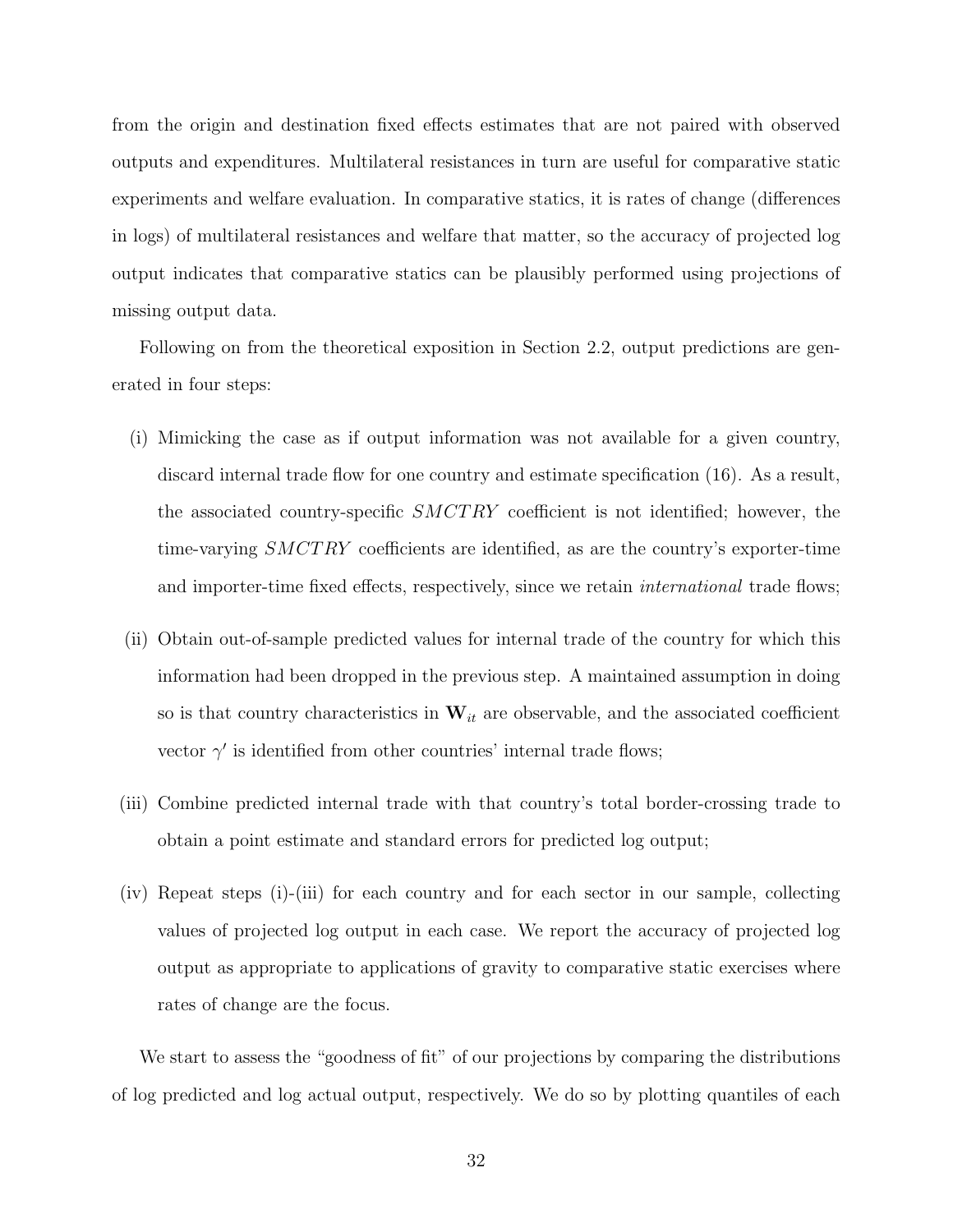distribution against each other (Figure 1). A quantile–quantile (Q–Q) plot to compare two samples can be viewed as a non-parametric approach to comparing their underlying distributions, and is generally regarded as a more powerful approach to do this than histograms. If the two distributions being compared are linearly related, the points in the Q–Q plot will approximately lie on a line, though not necessarily on the  $y = x$  ray.

Reassuringly, most of the quantiles in Figure 1 line up closely, and the line is not too dissimilar from the 45 degree line. The fact that the general trend in the Q–Q plot is slightly steeper than the 45 degree line indicates that the distribution of predicted log output is more dispersed than the distribution of actual log values. The Q–Q plot shows that the projection methods works quite well for a wide range of the log output distribution, but that the distribution of the predictions exhibits heavier tails, which in particular reflects a tendency to overpredict large outputs and under predict small outputs. We suspect that such mis-predictions occur when a country's international services trade is minuscule relative to its internal trade, which leads to very large estimated border effects that in turn produce outlier predictions.

It is convenient to express values of predicted log output as percentage deviations from their corresponding actual values, so that 100% would denote a perfect prediction. The full range of predictions in percentage deviation terms by country and sector is shown in Table 6. It is encouraging to note that in many instances predicted log output falls within *±*10 percentage points of its true value; for many countries including small ones the predictions are close to 100%, and the confidence intervals (not shown) are reasonably tight.

Some systematic deviations across countries by size are apparent. For instance, output for small economies such as Estonia, Lithuania, Luxembourg or Latvia appears to be mostly underpredicted, whereas output for the United States is overpredicted. There are also fluctuations in accuracy across sectors, which are likely to reflect the density and/or quality of reported trade flows. For instance, Transportation services trade flows (Sector 1) are both plentiful and straightforwardly measured, and as a result, predictions are generally close to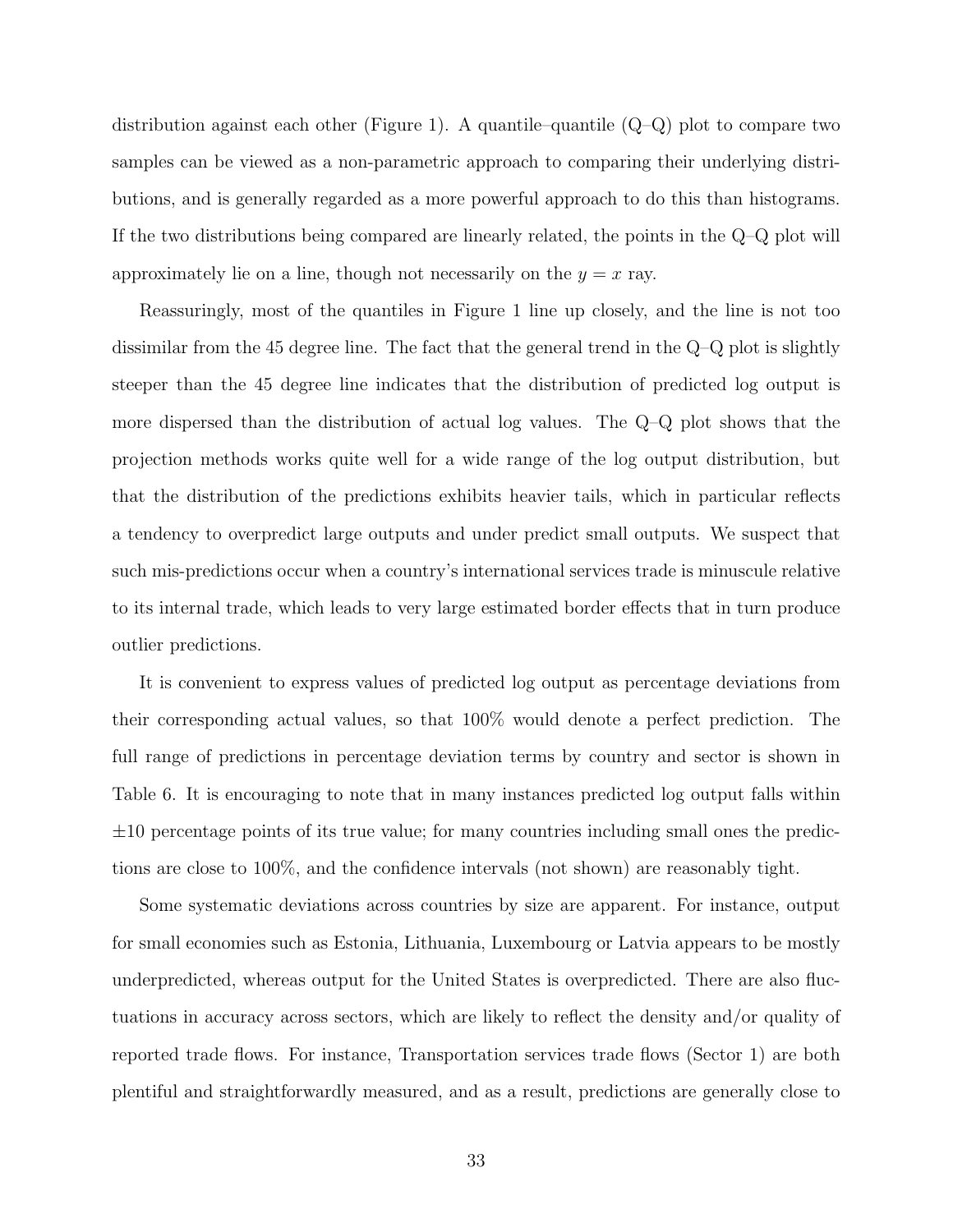100%. By contrast, trade in Audiovisual services (Sector 12), for example, is much sparser and also more difficult to measure; hence, predictions exhibit a wider dispersion around the benchmark. The relatively poorer performance of our prediction method for Audiovisual services is consistent with the relatively poor performance of the standard gravity model for this sector. On the whole, though, we take these results as evidence of the novel procedure's ability to deliver satisfactory results even when no output information at all is available for a given country-sector combination. In order to gauge margins of error, we use the delta method to construct 95% confidence intervals (CI) around average predictions of log output by country. Figure 2 conveys the full picture of percentage deviations, in increasing order of magnitude, and their associated confidence intervals.

It is intuitive, and is indeed reflected in the results discussed thus far, that the accuracy of output predictions is a function of the quality and amount of data that is available for estimation prior to out-of-sample predictions. In order to comprehensively illustrate the sensitivity of our novel procedure with respect to data input, we conduct a set of three robustness checks.<sup>37</sup>

First, we discard internal trade information not only for the country for which output is to be projected, but in addition for another three and six randomly drawn countries, respectively. This is akin to a situation in which output information is not available for 15% or 25% of the countries in a sample at hand. The results show that, predictably, the point estimates of log output tend to move away from their true values and the variance of such estimates increases (see Table 17 of the Supplementary Appendix). However, the incremental deterioration relative to predictions in Table 6 seems relatively small even for the case of dropping output information for seven countries, and so the projections appear to be quite robust.<sup>38</sup>

Second, rather than discarding output information, we discard 20% of *international* trade

<sup>37</sup>Each of the following three robustness exercises involves 336 estimations as each of the 28 countries is evaluated one-by-one, and each of those estimations are repeated for each of the 12 sectors.

<sup>38</sup>Results are available from the Online Appendix (Table 17). Likewise, full results tables for the other two robustness exercises are also contained in the Online Appendix (Tables 18 and 19, respectively).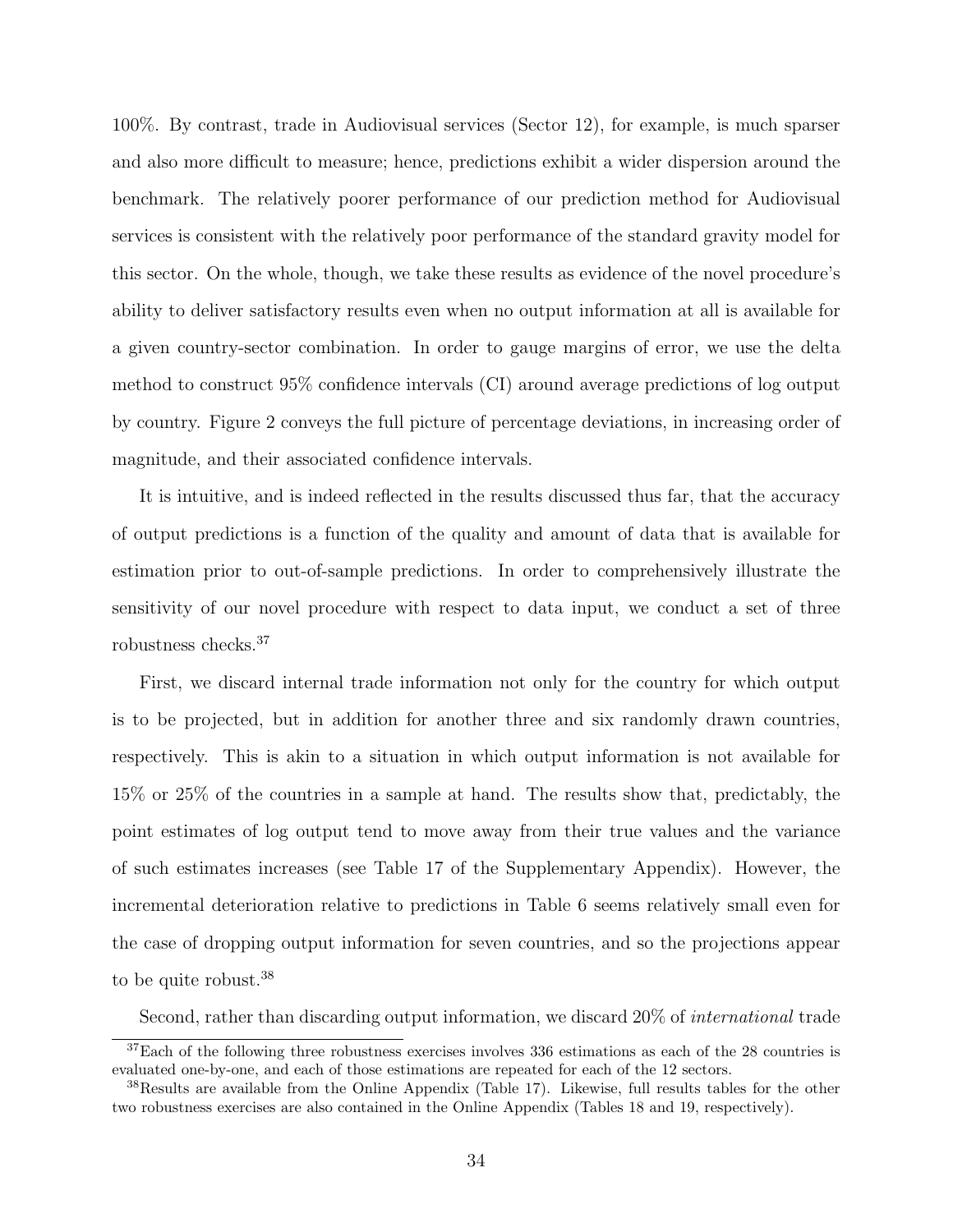flows randomly from the sample prior to estimating gravity and predicting internal trade. This scenario leaves the predictions essentially unaffected and thereby shows that projections are exceptionally robust to fewer information that involves other countries (see Table 18 of the Supplementary Appendix).

Third, we discard *all* export flows of a given country (ie. its internal *and* border-crossing trade) prior to estimating the gravity model and predicting out-of-sample that country's entire output. This is perhaps unrealistically demanding in that international trade statistics are usually available.<sup>39</sup> That said, the case of no country-specific trade flow information whatsoever renders the predictions appreciably worse off (see Table 19 of the Supplementary Appendix). This is a result of the fact that without international trade, a country's exportertime fixed effect is not identified and this hits the prediction accuracy for its internal trade hard. Because services trade data are sparser for smaller countries, we establish a clear link between incremental losses in prediction accuracy and country size (Figure 3).

From this set of robustness checks we infer two regularities: first, generally speaking the projection of log output works robustly even when less and less information is fed into the estimation. Given the sparsity of the services trade flow matrix in the first instance, this is an important and reassuring result. Second, there is a pecking order: the procedure copes well with less information on internal and international trade flows for other countries, but the availability of international trade flows is salient for satisfactory results. The reason is the crucial role of exporter-time and importer-time fixed effects for out-of-sample predictions.

We further characterize the suitability of the model in equation (16) for making projections by reporting a set of standard measures of forecast accuracy (Diebold and Lopez, 1996). The most widely used measure by far of overall accuracy is mean squared error (MSE), reported in Table 7 alongside other commonly used metrics such as Theil's U statistic and the variance ratio (Granger and Newbold, 1976), respectively.<sup>40</sup> The statistics in Table 7 refer to

 $39$ The results could be interpreted as giving an indication of the bias entailed by official statistics that would suffer from underreporting and thus not capture all trade flows.

<sup>&</sup>lt;sup>40</sup>Theil's U is defined as  $U = \sum_{i} (y_i - \hat{y}_i)^2 / \sum_{i} (y_i)^2$ ; the variance ratio is simply  $Var(\hat{\varepsilon}_i)/Var(y_i) = 1 - R^2$ , where  $\gamma$  is shorthand for the log of internal trade (dependent variable) and  $\hat{\gamma}$  denotes its fitted value.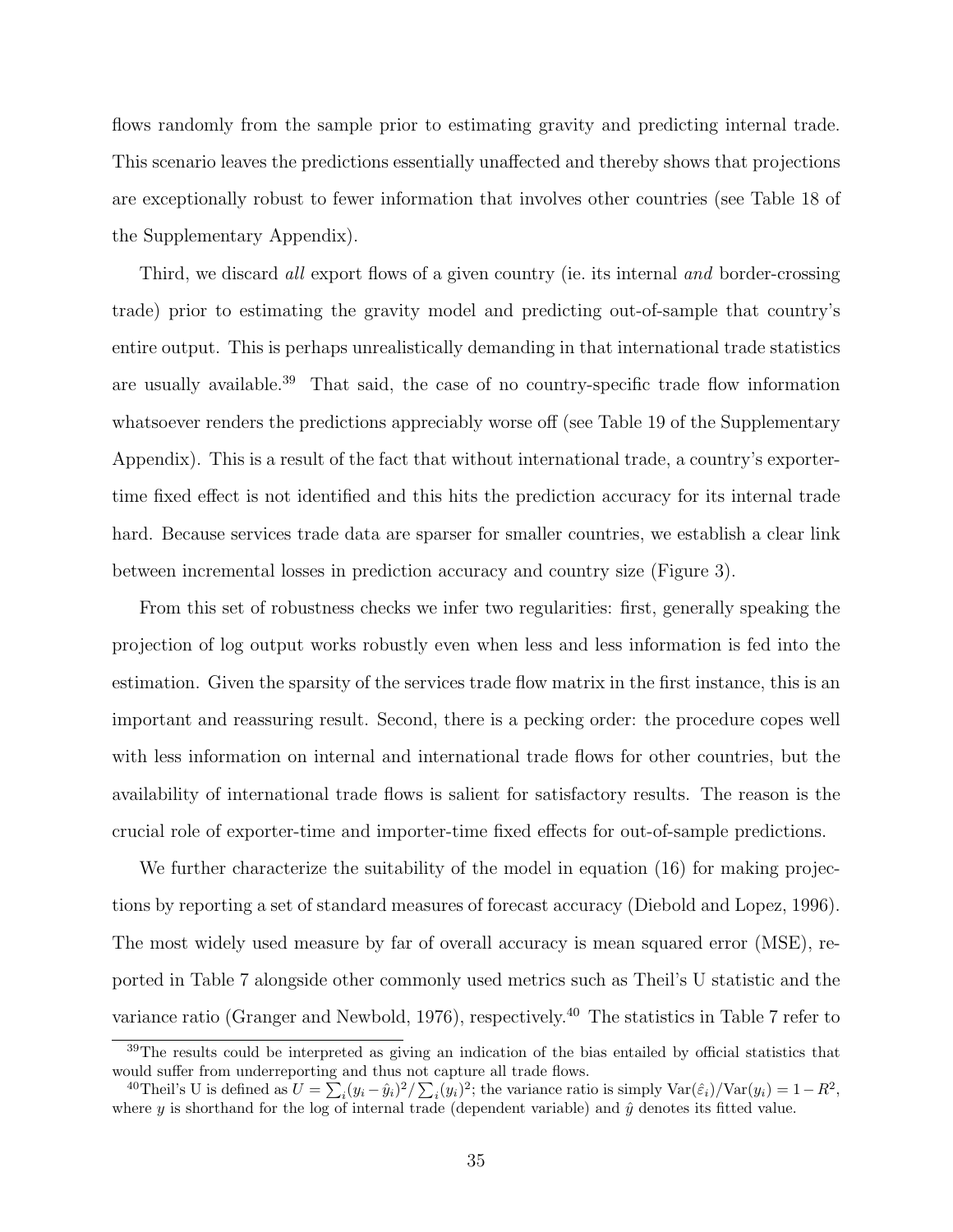predictions of internal trade flows only. Recall that the underpinning gravity estimations encompass both internal and international trade flows; however, a close fit for border-crossing observations would not be informative about the accuracy of our projection method for internal trade. Statistics are disaggregated by country, whereby individual entries denote the country that has been omitted from a given run of equation (16) for out-of-sample forecasting. We note that the smallest MSE value obtains if the United States is omitted from the estimation. This can be explained by the fact that—at least in manufacturing—the US exhibits unusually low Constructed Home Bias, defined as  $CHB_i = \left(\frac{t_{ii}}{\prod_i P_i}\right)$  <sup>1</sup>*−<sup>σ</sup>* , see Anderson and Yotov (2010a); we conjecture that the same is likely true in services as well. Values for the Theil index and the variance ratio (which is patterned after the familiar R-squared) are very low, thereby suggesting that nearly all of the variance of actual internal trade is explained. Lastly, in column (4) we compare the MSE from a simple benchmark model, which projects internal trade in a particular services sector solely onto log aggregate GDP, with our novel procedure's MSE as reported in column (1). The benchmark model's MSE values are between 150-230% higher than the ones of our specification, showing the value added afforded by the border barrier decomposition in Section 6.1.

Overall, we conclude that our methods to recover missing output data based upon structural gravity restrictions deliver reasonable results. Log output figures thus estimated are close to their true values for large parts of the log output range, even though the procedure is prone to overpredicting (underpredicting) in the extreme upper (lower) tail of the output distribution. The procedure's good performance in a situation in which no production data at all is available is particularly appealing because outside OECD countries output statistics are hard to come by. Whilst the decomposition of border barriers that underpins these predictions draws on structural gravity theory, its empirical implementation, which we show works very well for OECD countries, can be suitably adapted for the specifics of other (developing) country samples. We also demonstrate the method's robustness in terms of data requirements – not surprisingly predictions tend to be better in instances (eg. sectors) with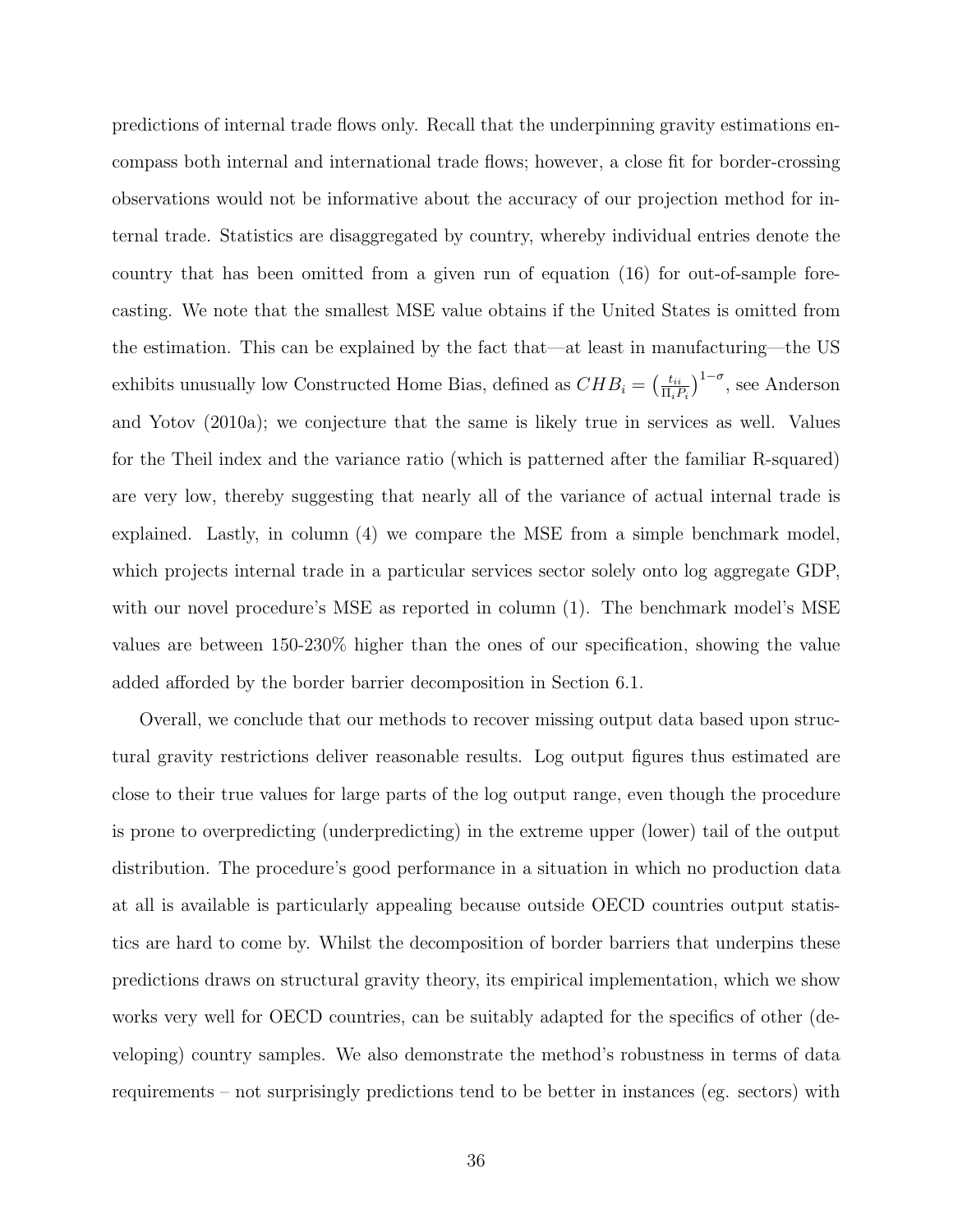more trade flow observations, but projection accuracy holds up quite well even when the procedure is run on less and less data.

# **7 Conclusion**

Structural gravity is applied to model barriers to cross-border services trade across many sectors, countries and time based on the development of an integrated dataset for services production and trade. Border barriers are flexibly inferred relative to internal costs. The gravity model works well with sectoral services trade data. In addition to confirming some results from the goods gravity literature, we also document some new insight and nuances that are specific to services trade. An important regularity is that relative border barriers are declining in the size of sectoral activity. The cause of this external scale economy merits further investigation. We find that border barriers have generally fallen over time but unevenly across services sectors.

The good fit and intuitive interpretation of the results encouraged development of a projection model whereby services production and trade data can be generated believably. A crucial step in this procedure decomposes border barriers according to their structural components, and the empirical estimation of the resultant model sheds light on the role of geography, technology, income and endowments, and institutions as key determinants of border barriers. The success of the projection method suggests that it could be usefully applied to analyse developing countries' services trade. More generally, beyond services trade, for which the missing data problem is especially severe, our projection method may be useful in instances when the quality of other trade or production data is suspect.

The full general equilibrium effect of border barriers in services trade includes their effect on multilateral resistances (see Agnosteva et al., 2014). We leave this extension for future work. Such general equilibrium analyses may also combine goods and services trade, for which the methods and results developed in this paper would be useful.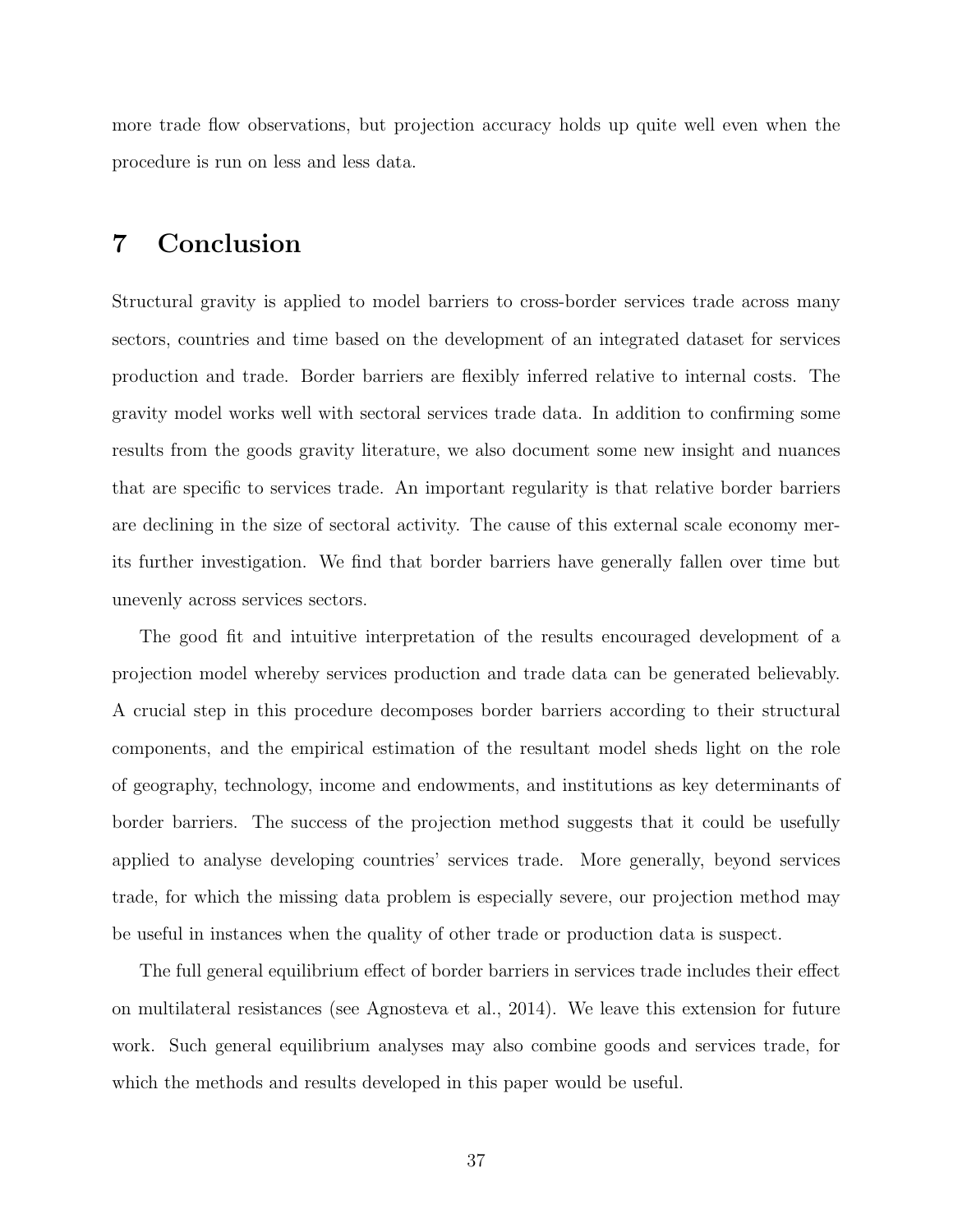# **Acknowledgements**

We would like to thank seminar participants at LSE's Centre for Economic Performance, Boston College, University of Sussex, Scottish Institute for Research in Economics (SIRE) at Edinburgh, and the 3rd IMF–WB–WTO Joint Trade Workshop at Washington DC. All remaining errors are our own.

Research for this paper has been supported in part by the World Bank's Multidonor Trust Fund for Trade and Development and by the Strategic Research Program. The findings, interpretations, and conclusions expressed in this paper are entirely those of the authors. They do not necessarily represent the views of the International Bank for Reconstruction and Development/World Bank and its affiliated organizations, or those of the Executive Directors of the World Bank or the governments they represent, or any of the aforementioned individuals or institutions.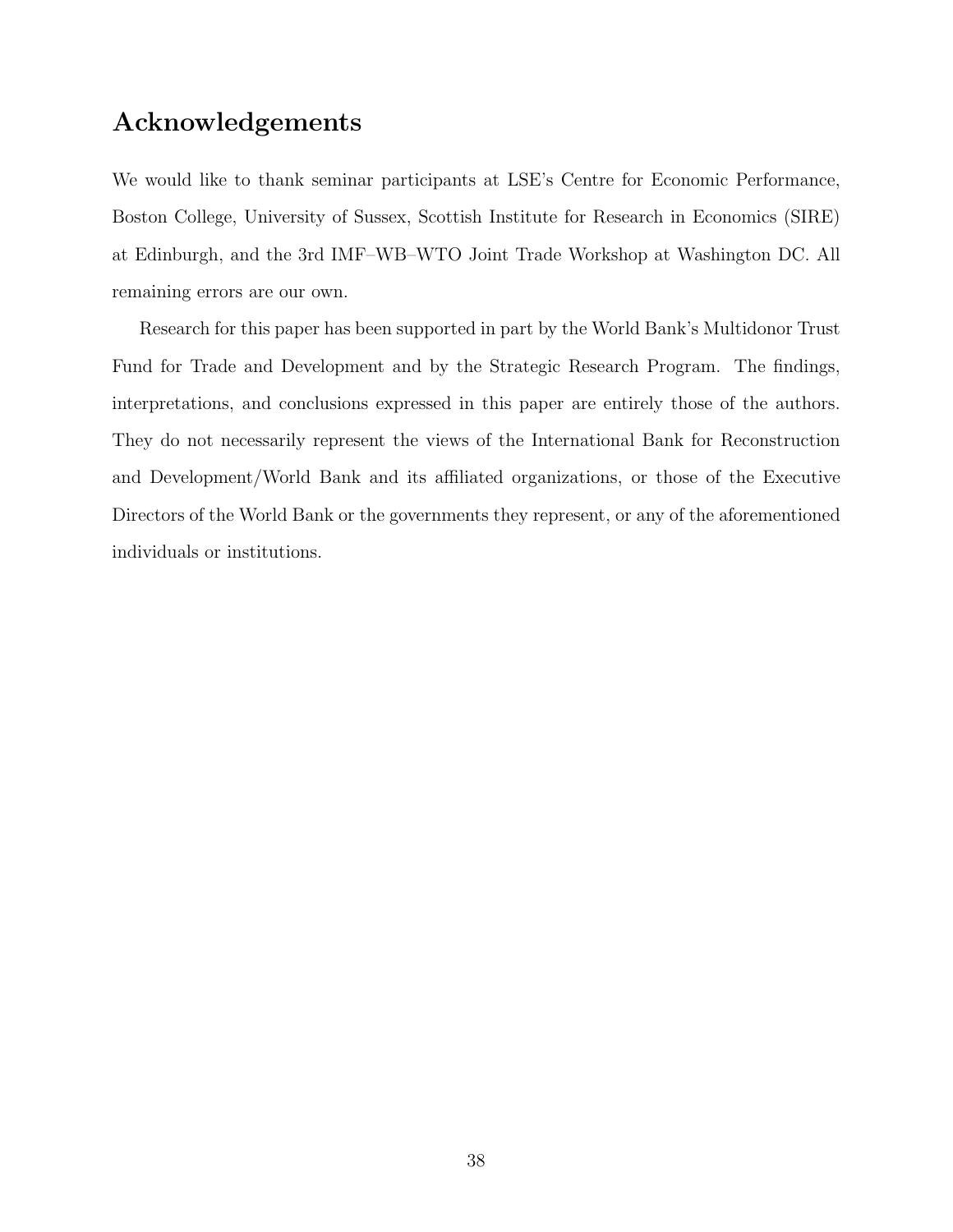# **References**

- **Agnosteva, Delina E., James E. Anderson, and Yoto V. Yotov**, "Intra-national Trade Costs: Measurement and Aggregation," *NBER Working Paper No. 19872*, 2014.  $\Omega$ Alvarez et al.
- Alvarez, Inmaculada C., Javier Barbero, Andrés Rodríguez-Pose, and José L. **Zofío**, "Does Institutional Quality Matter for Trade? Institutional Conditions in a Sectoral Trade Framework," *World Development*, 2018, *103*, 72–87.
- **Anderson, James E.**, "A Theoretical Foundation for the Gravity Equation," *American Economic Review*, 1979, *69* (1), 106–116.
- **Anderson, James E. and Douglas Marcouiller**, "Insecurity And The Pattern Of Trade: An Empirical Investigation," *The Review of Economics and Statistics*, May 2002, *84* (2), 342–352.
- **Anderson, James E. and Eric van Wincoop**, "Gravity with Gravitas: A Solution to the Border Puzzle," *American Economic Review*, 2003, *93* (1), 170–192.
- **Anderson, James E., Catherine A. Milot, and Yoto V. Yotov**, "How Much Does Geography Deflect Services Trade? Canadian Answers," *International Economic Review*, 08 2014, *55*, 791–818.
- **Anderson, J.E.**, "The Gravity Model," *Annual Review of Economics*, 2011, *3*, 133–160.
- **and E. van Wincoop**, "Trade Costs," *Journal of Economic Literature*, 2004, *42* (3), 691–751.
- **and Yoto V. Yotov**, "The Changing Incidence of Geography," *American Economic Review*, 2010, *100* (5), 2157–2186.
- **and** , "Specialization: Pro- and Anti-Globalizing, 1990-2002," *NBER Working Paper No. 16301*, 2010.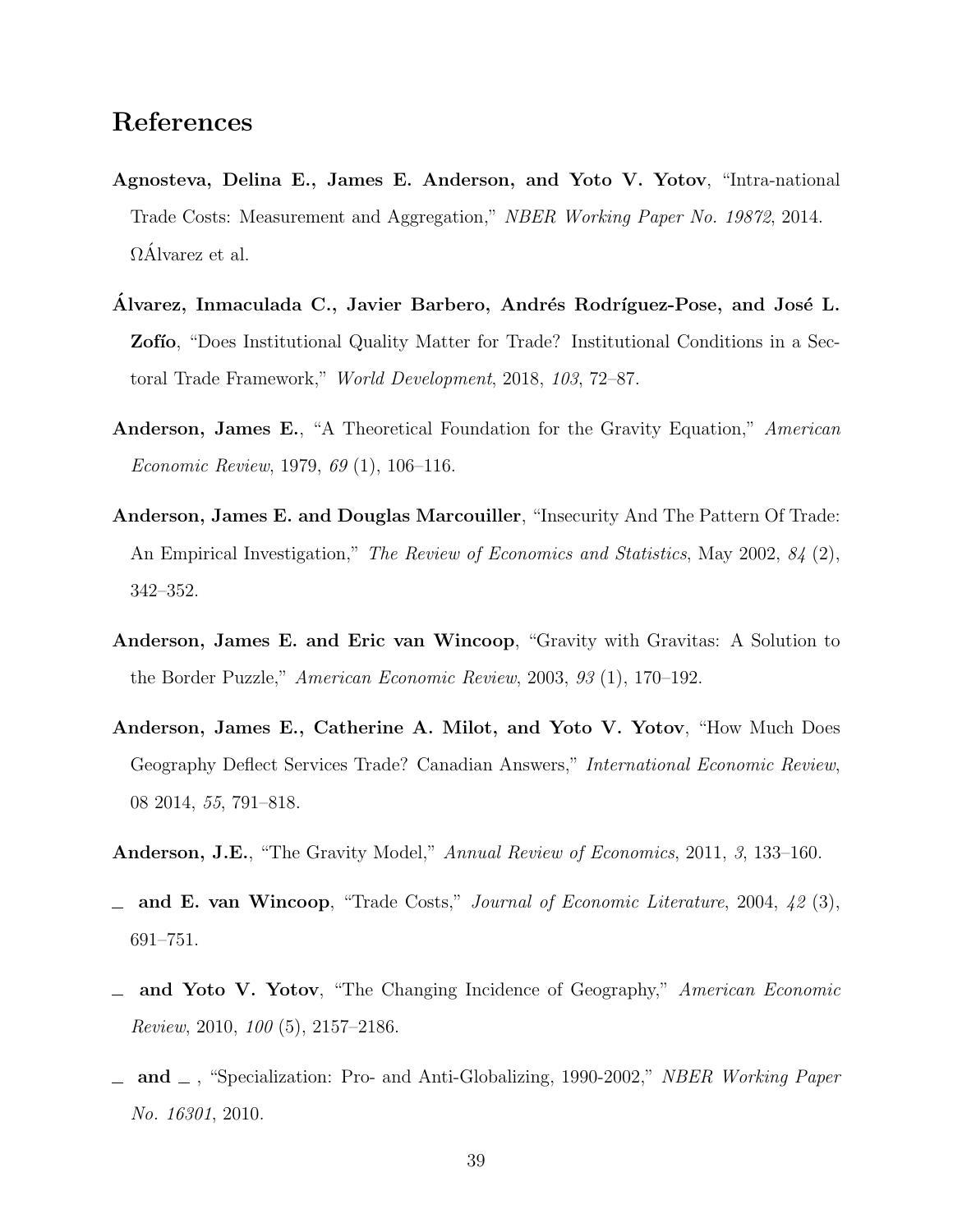- **Armington, P.S.**, "A Theory of Demand for Products Distinguished by Place of Production," *IMF Staff Papers*, 1969, *16*, 159–176.
- **Arvis, Jean-Francois and Ben Shepherd**, "The Poisson Quasi-Maximum Likelihood Estimator: A Solution to the "Adding up" Problem in Gravity Models," *Applied Economics Letters*, April 2013, *20* (6), 515–519.
- **Baier, Scott L. and Jeffrey H. Bergstrand**, "Do Free Trade Agreements Actually Increase Members' International Trade?," *Journal of International Economics*, 2007, *71* (1), 72–95.
- **Baldwin, R.E. and D. Taglioni**, "Gravity for Dummies and Dummies for Gravity Equations," *NBER Working Paper No. 12516*, 2006.
- **Beverelli, Cosimo, Alexander Keck, Mario Larch, and Yoto V. Yoto**, "Institutions, Trade and Development: A Quantitative Analysis," Manuscript 2017.
- **Breinlich, Holger and Chiara Criscuolo**, "International trade in services: A portrait of importers and exporters," *Journal of International Economics*, July 2011, *84* (2), 188–206.
- **Chaney, Thomas**, "Distorted Gravity: The Intensive and Extensive Margins of International Trade," *American Economic Review*, 2008, *98* (4), 1707–1721.
- **Cheng, I-Hui and Howard J. Wall**, "Controlling for Heterogeneity in Gravity Models of Trade and Integration," *Federal Reserve Bank of St. Louis Review*, 2005, *87* (1), 49–63.
- **Christen, Elisabeth M. and Joseph F. Francois**, "Modes of Delivery in Services," CEPR Discussion Paper DP7912, Centre for Economic Policy Research July 2010.
- **Costinot, Arnaud and Andres Rodriguez-Clare**, "Trade Theory with Numbers: Quantifying the Consequences of Globalization," Chapter 4 in the Handbook of International Economics Vol. 4, eds. Gita Gopinath, Elhanan Helpman, and Kenneth S. Rogoff, Elsevier Ltd., Oxford, 2014.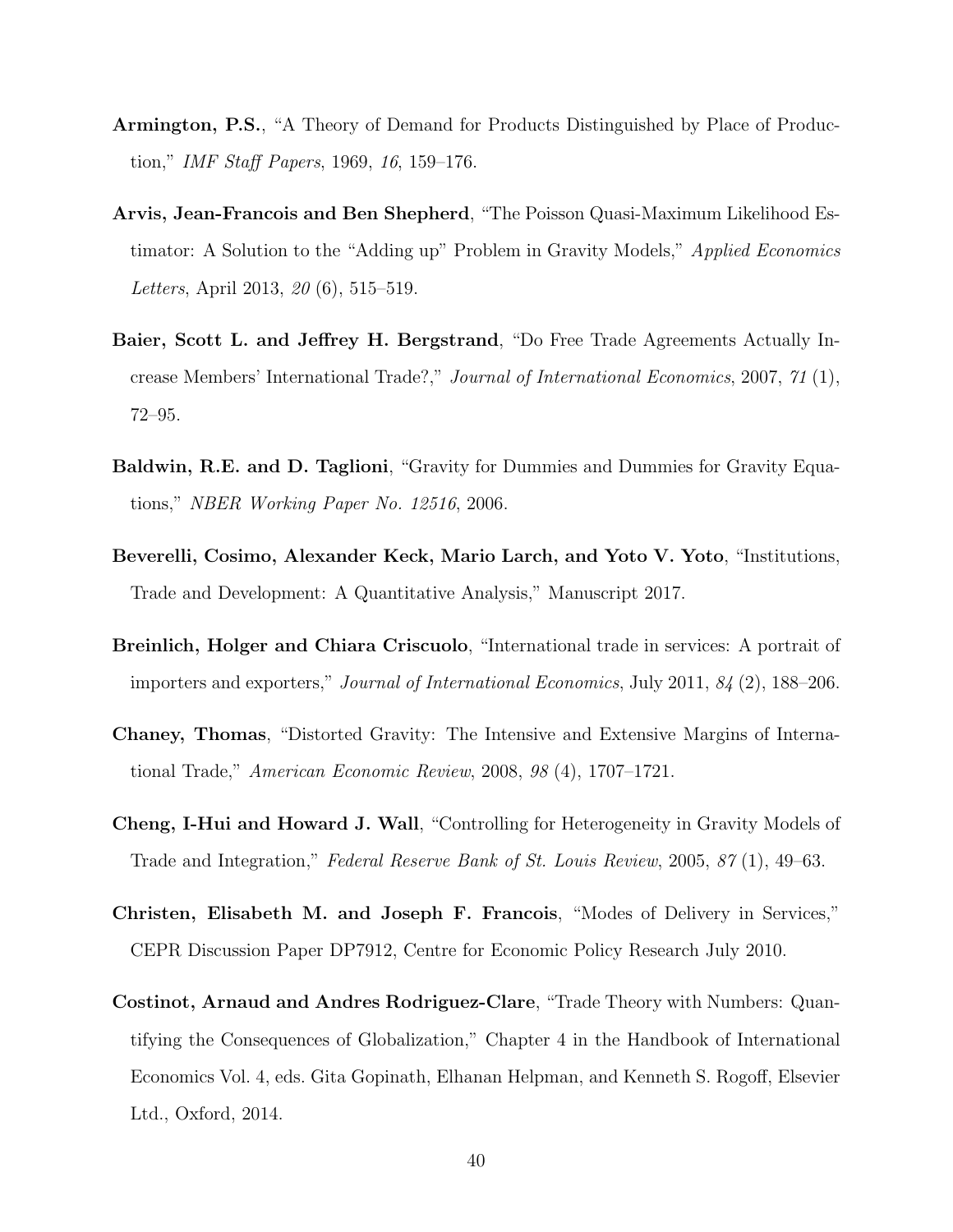- **Coughlin, Cletus C. and Dennis Novy**, "Estimating Border Effects: The Impact of Spatial Aggregation," *Federal Reserve Bank of St. Louis Working Paper 2016-006A*, April 2016.
- **Diebold, Francis X. and Jose A. Lopez**, "Forecast evaluation and combination," *Chapter 8 in The Handbook of Statistics, Editors: G.S. Maddala and C.R. Rao*, 1996, *14*, 241–268.
- **Eaton, Jonathan and Samuel Kortum**, "Technology, Geography and Trade," *Econometrica*, 2002, *70* (5), 1741–1779.
- **Eichengreen, Barry and Douglas A. Irwin**, "The Role of History in Bilateral Trade Flows," NBER Working Papers 5565, National Bureau of Economic Research, Inc May 1996.
- **Ethier, W. J. and H. Horn**, "Services in International Trade," *in E. Helpman and A. Razin (eds.), INTERNATIONAL TRADE AND TRADE POLICY*, 1991.
- **Fally, Thibault**, "Structural Gravity and Fixed Effects," *Journal of International Economics,* forthcoming, doi:10.1016/j.jinteco.2015.05.005, 2015.
- **Feenstra, R.C.**, *Advanced International Trade: Theory and Evidence*, Princeton, New Jersey: Princeton University Press, 2004.
- **Freund, Caroline L. and Diana Weinhold**, "The effect of the Internet on international trade," *Journal of International Economics*, 2004, *62*, 171–189.
- **Granger, Clive W.J. and Paul Newbold**, "Forecasting transformed series," *Journal of the Royal Statistical Society B*, 1976, *38*, 189–203.
- **Head, Keith and Thierry Mayer**, "Non-Europe: The magnitude and causes of market fragmentation in the EU," *Review of World Economics (Weltwirtschaftliches Archiv)*, June 2000, *136* (2), 284–314.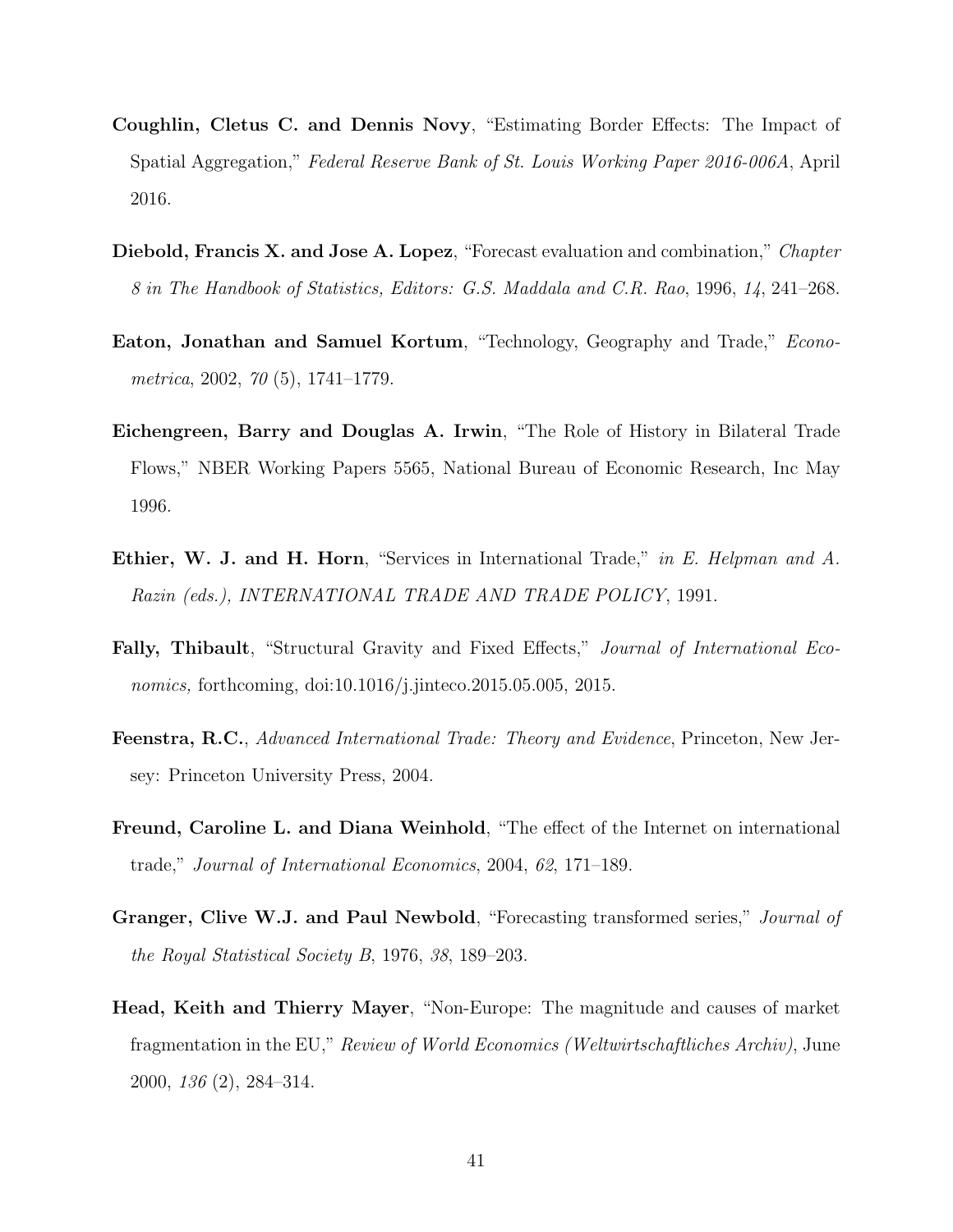- **Head, Keith and Thierry Mayer**, "Gravity Equations: Workhorse, Toolkit, and Cookbook," Chapter 3 in the Handbook of International Economics Vol. 4, eds. Gita Gopinath, Elhanan Helpman, and Kenneth S. Rogoff, Elsevier Ltd., Oxford, 2014, pp. 131–195.
- **Head, Keith, Thierry Mayer, and John Ries**, "How remote is the offshoring threat?," *European Economic Review*, 2008, *53* (4), 429–444.
- $-$ ,  $-$ , and  $-$ , "The erosion of colonial trade linkages after independence," *Journal of International Economics*, 2010, *81* (1), 1–14.
- **Heid, Benedikt, Mario Larch, and Yoto V. Yoto**, "Estimating the Effects of Nondiscriminatory Trade Policies within Structural Gravity Models," CESifo Working Paper Series 6735, CESifo Group Munich 2017.
- **Helpman, Elhanan, Marc Melitz, and Yona Rubinstein**, "Trading Partners and Trading Volumes," *Quarterly Journal of Economics*, 2008, *123* (2), 441–487.
- **Jensen, Bradford J. and Lori Kletzer**, "Tradable Services: Understanding the Scope and Impact of Services Outsourcing," *Institute for International Economics Working Paper*, 2005, *05-9.*
- **Kimura, Fukunari and Hyun-Hoon Lee**, "The Gravity Equation in International Trade in Services," *Review of World Economics*, April 2006, *142* (1), 92–121.
- **Lejour, Arjan and Jan-Willem de Paiva Verheijden**, "Services trade with Canada and the European Union," CPB Discussion Paper 42, CPB Netherlands Bureau for Economic Policy Analysis 2004.
- **Lennon, Carolina, Daniel Mirza, and Giuseppe Nicoletti**, "Complementarity of Inputs across Countries in Services Trade," *Annals of Economics and Statistics*, 2009, *93-94*, 161–182.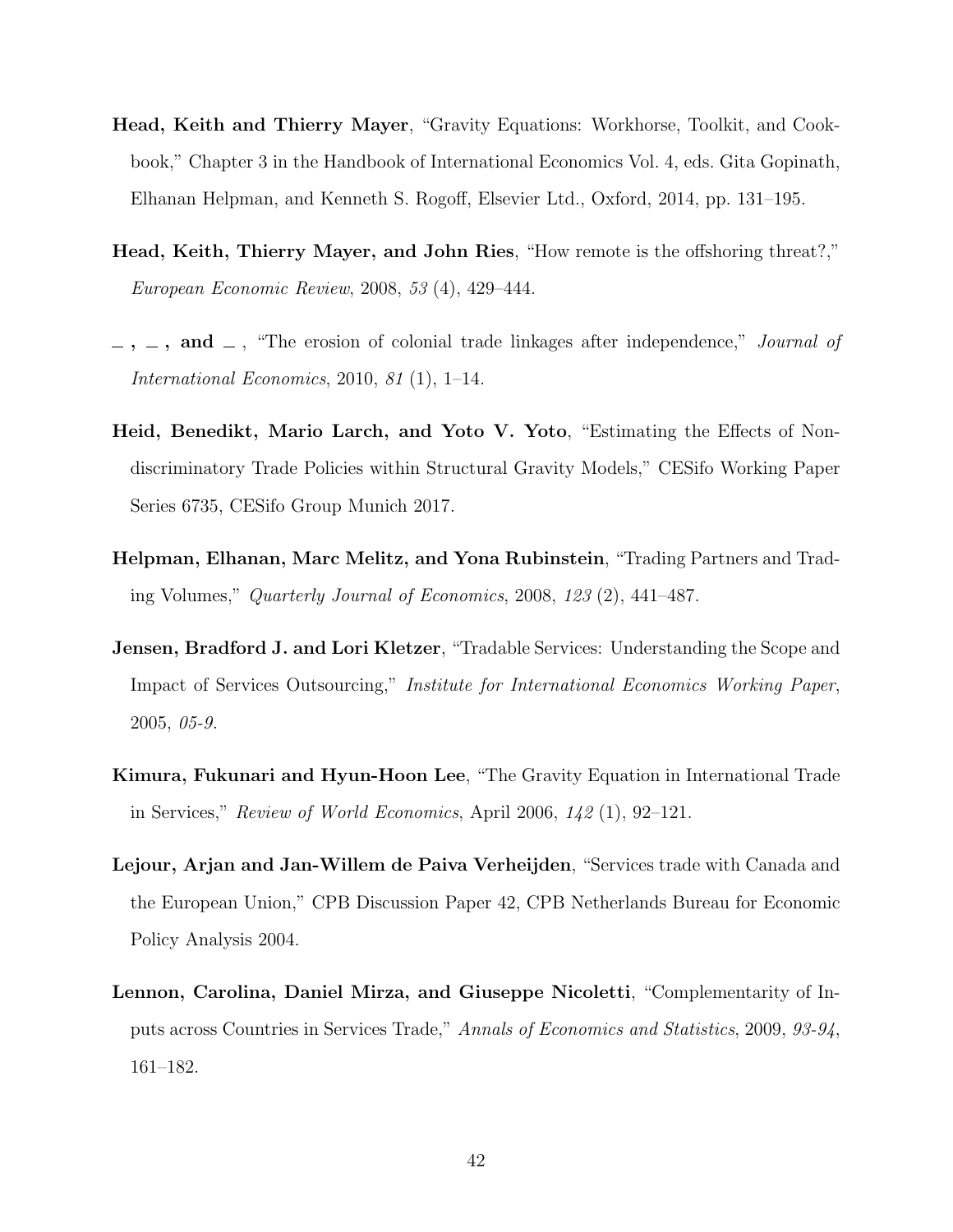- **Mattoo, Aaditya, Robert Stern, and Gianni Zanini, eds**, *A Handbook of International Trade in Services*, Oxford University Press, 2007.
- **Mayer, Thierry and Keith Head**, "Illusory Border Effects: Distance Mismeasurement Inflates Estimates of Home Bias in Trade," *Working Papers*, 2002, *2002-01.*
- **and Soledad Zignago**, "Notes on CEPII's Distances Measures: The GeoDist Database," *CEPII Working Paper 2011 - 25*, 2011.
- **Melitz, Jacques and Farid Toubal**, "Native language, spoken language, translation and trade," *Journal of International Economics*, 2014, *93* (2), 351–363.
- **Miroudot, Sébastien, Jehan Sauvage, and Ben Shepherd**, "Trade costs and productivity in services sectors," *Economics Letters*, 2012, *114* (1), 36–38.
- **Olivero, Maria Pia and Yoto V. Yotov**, "Dynamic Gravity: Endogenous Country Size and Asset Accumulation," *Canadian Journal of Economics*, 2012, *45* (1), 64–92.
- **Piermartini, Roberta and Yoto V. Yotov**, "Estimating Trade Policy Effects with Structural Gravity," *WTO Working Paper ERSD-2016-10*, 2016.
- **Portes, Richard and Helene Rey,** "The determinants of cross-border equity flows," *Journal of International Economics*, March 2005, *65* (2), 269–296.
- **Ramondo, Natalia, Andrs Rodrguez-Clare, and Milagro Saboro-Rodrguez**, "Trade, Domestic Frictions, and Scale Effects," *American Economic Review*, 2016, *106*  $(10), 3159 - 84.$
- **Santos Silva, João M.C. and Silvana Tenreyro**, "The Log of Gravity," *Review of Economics and Statistics*, 2006, *88* (4), 641–658.
- **and**  $\Box$ , "Further Simulation Evidence on the Performance of the Poisson Pseudo-Maximum Likelihood Estimator," *Economics Letters*, 2011, *112* (2), 220–222.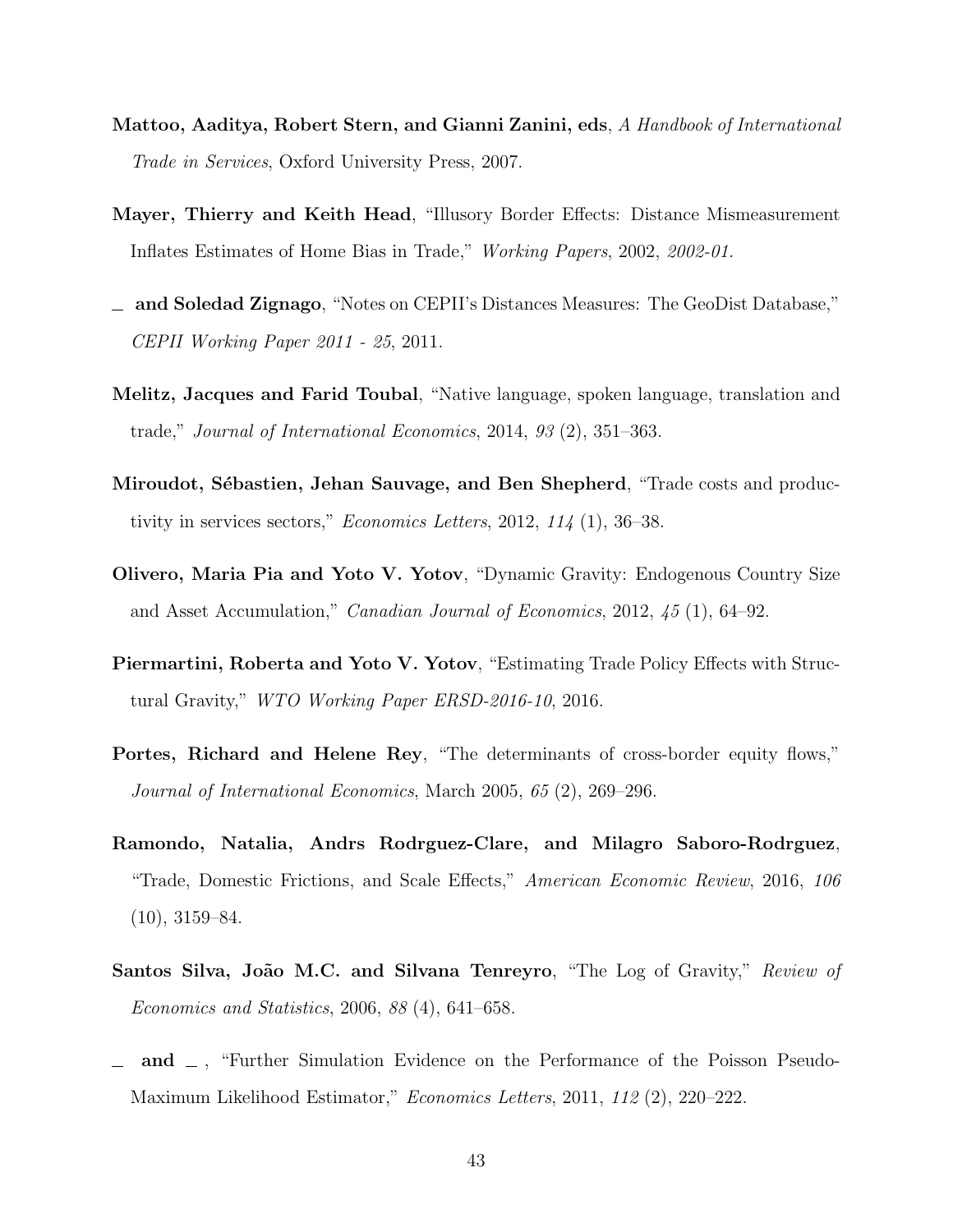- **Tharakan, P.K.M., Ilke Van Beveren, and Tom Van Ourti**, "The Determinants of India's Software Exports and Goods Exports," *The Review of Economics and Statistics*, 2005, *87* (4), 776–780.
- **Trefler, Daniel**, "The Long and Short of the Canada-U.S. Free Trade Agreement," *American Economic Review*, 2004, *94* (4), 870–895.
- **Walsh, Keith**, "Trade in Services: Does Gravity Hold? A Gravity Model Approach to Estimating Barriers to Services Trade," The Institute for International Integration Studies Discussion Paper Series, IIIS November 2006.
- **Waugh, Michael E.**, "International Trade and Income Differences," *American Economic Review*, 2010, *100* (5), 2093–2124.
- **Yotov, Yoto V., Roberta Piermartini, Jos-Antonio Monteiro, and Mario Larch**, *An Advanced Guide to Trade Policy Analysis: The Structural Gravity Model*, Geneva, Switzerland: United Nations and World Trade Organization, 2016.
- **Yu, Shu, Sjoerd Beugelsdijk, and Jakob de Haan**, "Trade, Trust and the Rule of Law," *European Journal of Political Economy*, 2015, *37*, 102–115.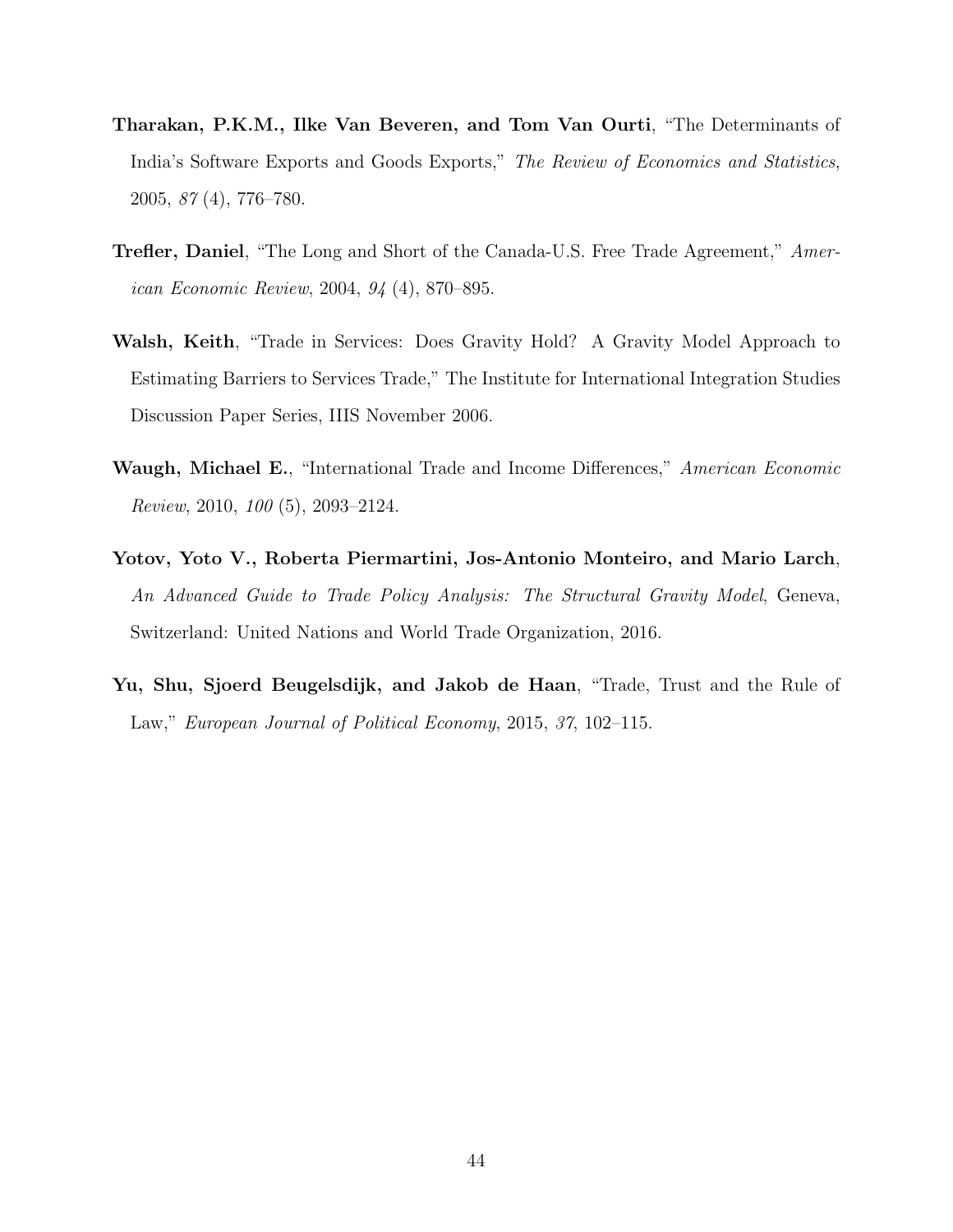# **Tables and Figures**

|                | $\frac{1}{2}$ . $\frac{1}{2}$ . $\frac{1}{2}$ . $\frac{1}{2}$ . $\frac{1}{2}$ . $\frac{1}{2}$ . $\frac{1}{2}$ |              |              |              |
|----------------|---------------------------------------------------------------------------------------------------------------|--------------|--------------|--------------|
|                |                                                                                                               |              | <b>EBOPS</b> | <b>EBOPS</b> |
| ID             | Description                                                                                                   | <b>LABEL</b> | code         | level        |
| 1              | Transportation                                                                                                | <b>TRNSP</b> | 205          | 1            |
| 2              | Travel                                                                                                        | <b>TRAVL</b> | 236          | 2            |
| 3              | Communications services                                                                                       | <b>CMMCN</b> | 245          | 3            |
| 4              | Construction services                                                                                         | <b>CSTRN</b> | 249          | 4            |
| 5              | Insurance services                                                                                            | <b>INSUR</b> | 253          | 5            |
| 6              | Financial services                                                                                            | <b>FINCE</b> | 260          | 6            |
| $\overline{7}$ | Computer services                                                                                             | <b>CMPTR</b> | 263          | 7.1          |
| 8              | Merchanting/trade-rel services                                                                                | <b>TRADE</b> | 269          | 9.1          |
| 9              | Operational leasing services                                                                                  | <b>OPRNL</b> | 272          | 9.2          |
| 10             | Business/prof/tech services                                                                                   | <b>BUSIN</b> | 273          | 9.3          |
| 11             | Research and development                                                                                      | <b>RSRCH</b> | 279          | 9.3.3        |
| 12             | Audiovisual and related services                                                                              | AUDIO        | 288          | 10.1         |

Table 1: Sector Description.

**Notes**: This table describes the sectors in our sample. Column (1) includes sector IDs, which are used in the text. Column (2) offers description of each sector. Column (3) includes the short labels that we use in the text for each sector. Finally, columns (4) and (5) list the Extended Balance of Payments Services Classification (EBOPS) codes and corresponding levels. See main text and Supplementary Appendix for more details on sectoral coverage and concordances.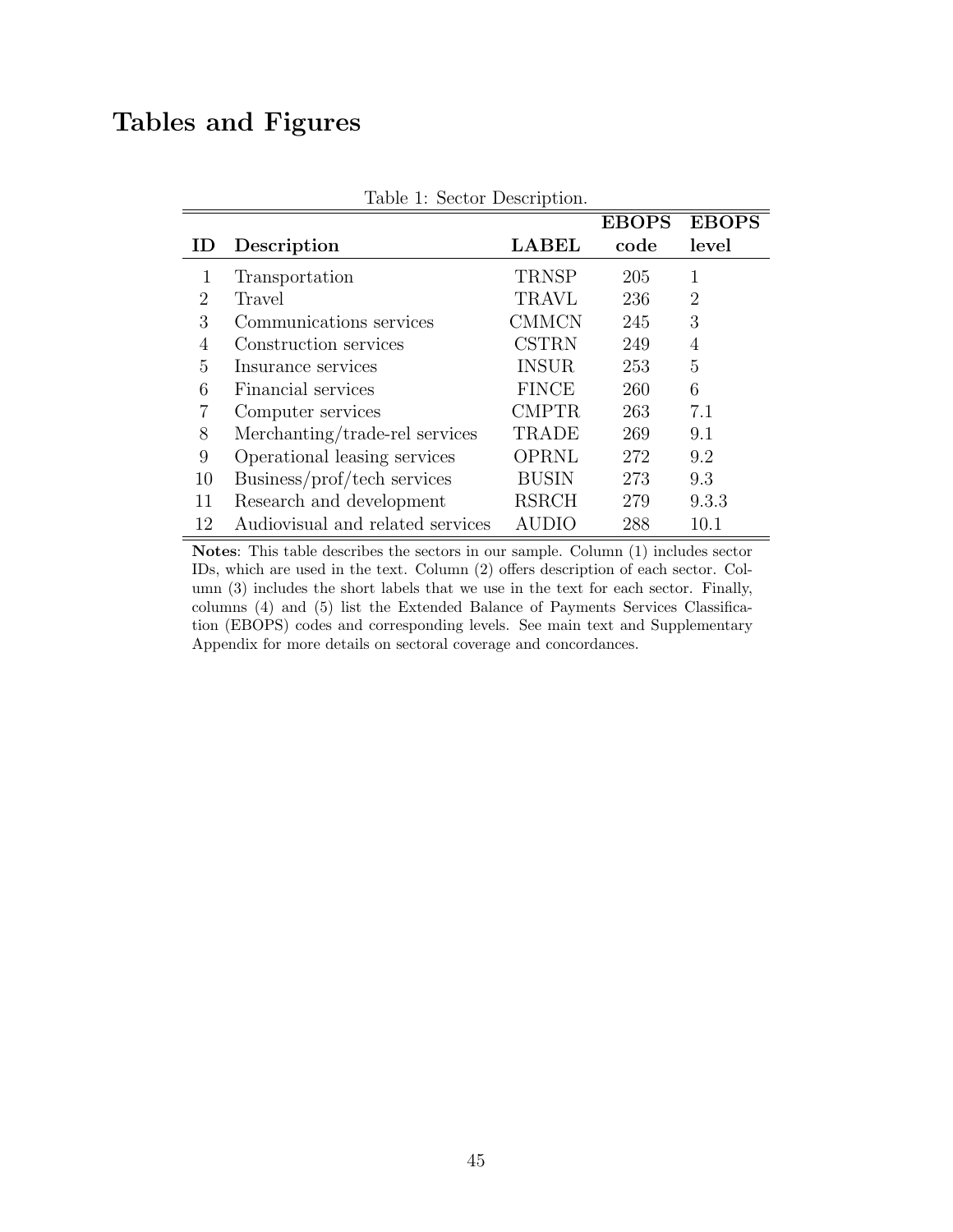|                                                        | (1)          | (2)          | (3)          | (4)          | (5)          | (6)          |
|--------------------------------------------------------|--------------|--------------|--------------|--------------|--------------|--------------|
|                                                        | <b>TRNSP</b> | TRAVL        | <b>CMMCN</b> | <b>CSTRN</b> | <b>INSUR</b> | <b>FINCE</b> |
| Log Distance                                           | $-0.6911***$ | $-0.9454***$ | $-0.8519***$ | $-0.9857***$ | $-1.0795***$ | $-0.8713***$ |
|                                                        | (0.084)      | (0.080)      | (0.085)      | (0.154)      | (0.096)      | (0.093)      |
| Contiguity                                             | $0.3042**$   | $0.3365**$   | 0.2052       | $-0.0479$    | 0.2465       | 0.0589       |
|                                                        | (0.139)      | (0.138)      | (0.162)      | (0.204)      | (0.232)      | (0.220)      |
| Same Language                                          | 0.1264       | $0.6469***$  | $0.4127*$    | 0.3748       | $0.8291***$  | $-0.1531$    |
|                                                        | (0.126)      | (0.167)      | (0.240)      | (0.251)      | (0.314)      | (0.262)      |
| Established EU member                                  | $-0.5160*$   | $-0.1051$    | $-0.0606$    | $-0.4055$    | $-1.5696***$ | $-1.3102***$ |
|                                                        | (0.264)      | (0.323)      | (0.276)      | (0.601)      | (0.475)      | (0.479)      |
| New EU member                                          | $1.3086***$  | $0.9222***$  | $1.2526***$  | $1.4737**$   | 1.3952**     | $1.5112**$   |
|                                                        | (0.315)      | (0.316)      | (0.317)      | (0.574)      | (0.602)      | (0.625)      |
| Common currency                                        | 0.2466       | 0.2743       | $-0.0982$    | $-0.6551$    | $1.0244***$  | $0.7723**$   |
|                                                        | (0.158)      | (0.217)      | (0.240)      | (0.475)      | (0.324)      | (0.388)      |
| Common legal system $% \left\vert \cdot \right\rangle$ | $-0.0355$    | $-0.0622$    | $-0.0277$    | $-0.2312$    | $-0.1455$    | 0.2194       |
|                                                        | (0.093)      | (0.123)      | (0.155)      | (0.194)      | (0.203)      | (0.214)      |
| Common religion                                        | $0.4915***$  | 0.4479       | $0.5390*$    | 0.5428       | $1.9827***$  | $1.3149**$   |
|                                                        | (0.229)      | (0.288)      | (0.311)      | (0.493)      | (0.693)      | (0.592)      |
| Observations                                           | 3135         | 3110         | 3135         | 3135         | 3124         | 3124         |
|                                                        |              |              |              |              |              |              |
|                                                        | (7)          | (8)          | (9)          | (10)         | (11)         | (12)         |
|                                                        |              |              |              |              |              |              |
|                                                        | <b>CMPTR</b> | TRADE        | OPRNL        | <b>BUSIN</b> | <b>RSRCH</b> | <b>AUDIO</b> |
| Log Distance                                           | $-0.9179***$ | $-0.9636***$ | $-0.9039***$ | $-0.5873***$ | $-0.7724***$ | $-1.2414***$ |
|                                                        | (0.120)      | (0.089)      | (0.089)      | (0.122)      | (0.200)      | (0.116)      |
| Contiguity                                             | 0.1701       | $-0.1087$    | $0.6821***$  | 0.1501       | 0.3266       | $-0.2516$    |
|                                                        | (0.261)      | (0.201)      | (0.260)      | (0.225)      | (0.346)      | (0.274)      |
| Same Language                                          | $-1.3553***$ | 0.1513       | $-0.4214$    | $-0.0604$    | $-0.8107*$   | $1.4776***$  |
|                                                        | (0.366)      | (0.290)      | (0.371)      | (0.247)      | (0.419)      | (0.415)      |
| Established EU member                                  | $-0.2422$    | $-1.2598**$  | $-1.2213*$   | $-0.0610$    | $-1.4539***$ | $-0.0047$    |
|                                                        | (0.343)      | (0.633)      | (0.683)      | (0.421)      | (0.455)      | (0.470)      |
| New EU member                                          | $-0.5793$    | $2.6249***$  | 0.8076       | $0.9246***$  | $-1.2013**$  | $-0.9331$    |
|                                                        | (0.483)      | (0.709)      | (0.714)      | (0.345)      | (0.567)      | (0.585)      |
| Common currency                                        | $0.6630**$   | $-0.8653*$   | 0.2597       | $-0.5190$    | 0.5524       | $-0.0257$    |
|                                                        | (0.281)      | (0.466)      | (0.394)      | (0.375)      | (0.469)      | (0.449)      |
| Common legal system                                    | $0.9646***$  | 0.0121       | $-0.0256$    | $0.5698***$  | $1.1009***$  | $-0.3078$    |
|                                                        | (0.230)      | (0.237)      | (0.263)      | (0.134)      | (0.197)      | (0.294)      |
| Common religion                                        | $-1.0091*$   | $-0.2925$    | 0.4435       | 0.0087       | $-0.4672$    | $-0.5943$    |
| Observations                                           | (0.517)      | (0.511)      | (0.672)      | (0.359)      | (0.645)      | (0.827)      |

Table 2: Services Gravity, 2000-2006, Country-Time Borders.

**Notes**: This table reports PPML panel gravity estimates for Services trade, 2000-2006, based on Specification (14). Dependent variable: service exports. Poisson PML estimation with std.err. (in parentheses) clustered at country-pair level. Full sets of exporter-year and importer-year fixed effects included but not reported. The specifications allow for country-year specific SMCTRY coefficient estimates (not shown). Significance levels:  $\hat{p}$  < 0.10,  $\hat{p}$  × .05,  $\hat{p}$  × .01. See text for more details.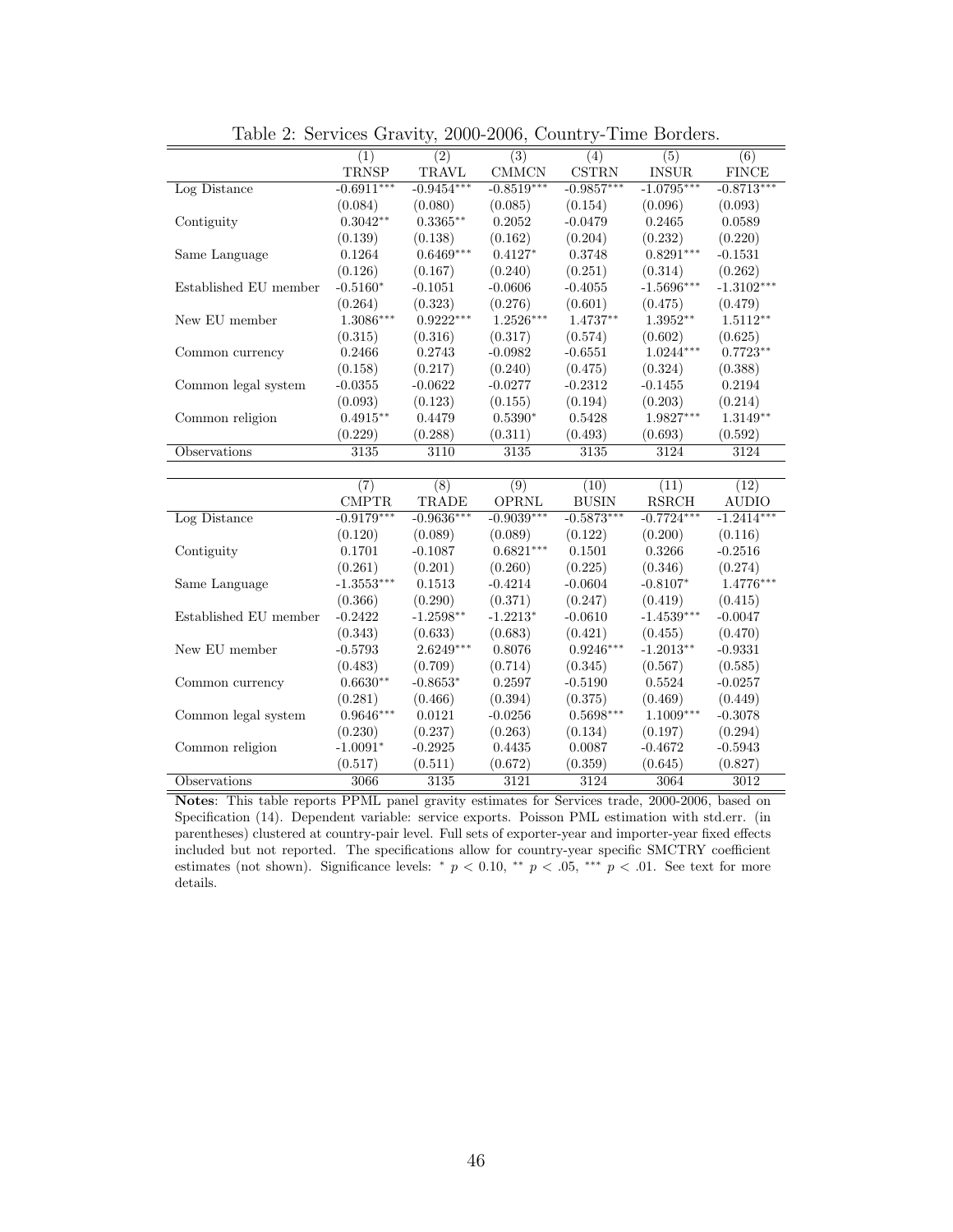| $\overline{(2)}$<br>$\overline{(1)}$<br>$\overline{(3)}$<br>$\overline{(4)}$<br>$\overline{(5)}$<br>$\overline{(6)}$<br><b>TRNSP</b><br>TRAVL<br><b>CMMCN</b><br><b>CSTRN</b><br><b>INSUR</b><br><b>FINCE</b><br>$-0.9406***$<br>$-0.6926***$<br>$-0.8584***$<br>$-0.9435***$<br>$-0.6730***$<br>$-0.3531**$<br>Log Distance<br>(0.086)<br>(0.163)<br>(0.171)<br>(0.084)<br>(0.081)<br>(0.158)<br>$0.3024**$<br>$0.3355***$<br>0.1761<br>$-0.0463$<br>$0.5549**$<br>$0.4544*$<br>Contiguity<br>(0.139)<br>(0.138)<br>(0.163)<br>(0.209)<br>(0.258)<br>(0.258)<br>$0.6432***$<br>$0.4103*$<br>Same Language<br>0.1134<br>0.3965<br>$0.8222**$<br>$-0.2416$<br>(0.126)<br>(0.169)<br>(0.239)<br>(0.263)<br>(0.327)<br>(0.267)<br>Established EU member<br>$-0.5054*$<br>0.0492<br>$-0.1086$<br>$-0.7507$<br>$-0.2166$<br>$-0.0659$<br>(0.536)<br>(0.536)<br>(0.264)<br>(0.321)<br>(0.285)<br>(0.674)<br>$1.3588***$<br>$0.9267***$<br>$1.2417***$<br>$2.2691***$<br>$1.4239**$<br>1.5917**<br>New EU member<br>(0.307)<br>(0.314)<br>(0.321)<br>(0.585)<br>(0.625)<br>(0.508)<br>$0.7064**$<br>0.2533<br>0.2203<br>$-0.1792$<br>$-0.8671$<br>0.5728<br>Common currency<br>(0.158)<br>(0.211)<br>(0.239)<br>(0.534)<br>(0.338)<br>(0.385)<br>Common legal system<br>$-0.0774$<br>$0.4186^{\ast}$<br>$-0.0321$<br>$-0.0474$<br>0.0117<br>$-0.2412$<br>(0.093)<br>(0.123)<br>(0.156)<br>(0.206)<br>(0.209)<br>(0.215)<br>$0.4914**$<br>$2.6554***$<br>$1.6854***$<br>Common religion<br>$0.4891*$<br>$0.5948*$<br>0.6862<br>(0.230)<br>(0.290)<br>(0.313)<br>(0.530)<br>(0.724)<br>(0.587)<br>SMCTRY (2002)<br>$-0.1322***$<br>$-0.1198$<br>0.0458<br>0.0776<br>$-0.3225$<br>0.0589<br>(0.280)<br>(0.120)<br>(0.041)<br>(0.080)<br>(0.059)<br>(0.077)<br>$-0.9991***$<br>$-0.6144***$<br>SMCTRY (2004)<br>$-0.2013***$<br>$-0.1324$<br>$-0.2151**$<br>$-0.1259$<br>(0.090)<br>(0.042)<br>(0.090)<br>(0.133)<br>(0.318)<br>(0.199)<br>SMCTRY (2006)<br>$-0.2965***$<br>$-0.1577*$<br>$-0.5055***$<br>$-0.0767$<br>$-1.0322***$<br>$-0.8518***$<br>(0.049)<br>(0.094)<br>(0.102)<br>(0.137)<br>(0.349)<br>(0.189)<br>Observations<br>3135<br>3110<br>3135<br>3135<br>3124<br>3124<br>$\overline{(7)}$<br>$\overline{(8)}$<br>$\overline{(9)}$<br>(10)<br>(11)<br>(12)<br><b>CMPTR</b><br>OPRNL<br><b>BUSIN</b><br><b>RSRCH</b><br>TRADE<br><b>AUDIO</b><br>Log Distance<br>$-0.8376***$<br>$-0.4037**$<br>$-0.5991***$<br>$-0.5464**$<br>$-0.7264***$<br>$-0.4203*$<br>(0.234)<br>(0.199)<br>(0.121)<br>(0.207)<br>(0.248)<br>(0.145)<br>Contiguity<br>0.2093<br>0.0755<br>$1.0193***$<br>0.1056<br>0.2709<br>0.4922<br>(0.277)<br>(0.247)<br>(0.306)<br>(0.224)<br>(0.349)<br>(0.369)<br>$-1.2513***$<br>$1.8045***$<br>0.2414<br>$-0.3471$<br>$-0.0787$<br>$-0.7644*$<br>Same Language<br>(0.330)<br>(0.350)<br>(0.358)<br>(0.244)<br>(0.391)<br>(0.419)<br>$1.2060**$<br>Established EU member<br>$-0.1952$<br>$-0.2597$<br>$-0.3069$<br>$-0.0821$<br>$-1.3252***$<br>(0.624)<br>(0.362)<br>(0.672)<br>(0.417)<br>(0.465)<br>(0.582)<br>$0.9469***$<br>New EU member<br>$2.1290***$<br>0.6826<br>$-1.0707*$<br>0.0810<br>$-0.2560$<br>(0.637)<br>(0.604)<br>(0.465)<br>(0.610)<br>(0.335)<br>(0.570)<br>$0.5857**$<br>$-1.1076**$<br>0.0578<br>$-0.5107$<br>0.5394<br>$-0.8515*$<br>Common currency<br>(0.292)<br>(0.420)<br>(0.365)<br>(0.454)<br>(0.495)<br>(0.492)<br>Common legal system<br>$0.9111***$<br>$0.6099***$<br>$1.0555***$<br>0.0786<br>0.0273<br>$-0.1965$<br>(0.225)<br>(0.243)<br>(0.251)<br>(0.289)<br>(0.131)<br>(0.187)<br>$-0.0804$<br>$-0.4329$<br>$0.0456\,$<br>Common religion<br>$-0.9377*$<br>0.7167<br>0.0756<br>(0.739)<br>(0.541)<br>(0.562)<br>(0.669)<br>(0.364)<br>(0.628)<br>SMCTRY (2002)<br>$-0.2377***$<br>$-0.2339**$<br>0.0882<br>$-0.1703*$<br>$-0.0739$<br>$0.4351**$<br>(0.085)<br>(0.122)<br>(0.081)<br>(0.118)<br>(0.098)<br>(0.180)<br>SMCTRY (2004)<br>$-0.7169***$<br>$-0.7384***$<br>$-0.7737***$<br>$-0.2798$<br>$-0.2655**$<br>$-0.4072$<br>(0.202)<br>(0.178)<br>(0.276)<br>(0.150)<br>(0.118)<br>(0.139)<br>SMCTRY (2006)<br>$-0.9548***$<br>$-0.4914***$<br>$-0.9816***$<br>$-0.8194***$<br>$-0.8271***$<br>$-0.3554$<br>(0.273)<br>(0.185)<br>(0.137)<br>(0.205)<br>(0.131)<br>(0.201)<br>3121<br>Observations<br>3066<br>3135<br>3124<br>3064<br>3012 |  |  |  |  |
|----------------------------------------------------------------------------------------------------------------------------------------------------------------------------------------------------------------------------------------------------------------------------------------------------------------------------------------------------------------------------------------------------------------------------------------------------------------------------------------------------------------------------------------------------------------------------------------------------------------------------------------------------------------------------------------------------------------------------------------------------------------------------------------------------------------------------------------------------------------------------------------------------------------------------------------------------------------------------------------------------------------------------------------------------------------------------------------------------------------------------------------------------------------------------------------------------------------------------------------------------------------------------------------------------------------------------------------------------------------------------------------------------------------------------------------------------------------------------------------------------------------------------------------------------------------------------------------------------------------------------------------------------------------------------------------------------------------------------------------------------------------------------------------------------------------------------------------------------------------------------------------------------------------------------------------------------------------------------------------------------------------------------------------------------------------------------------------------------------------------------------------------------------------------------------------------------------------------------------------------------------------------------------------------------------------------------------------------------------------------------------------------------------------------------------------------------------------------------------------------------------------------------------------------------------------------------------------------------------------------------------------------------------------------------------------------------------------------------------------------------------------------------------------------------------------------------------------------------------------------------------------------------------------------------------------------------------------------------------------------------------------------------------------------------------------------------------------------------------------------------------------------------------------------------------------------------------------------------------------------------------------------------------------------------------------------------------------------------------------------------------------------------------------------------------------------------------------------------------------------------------------------------------------------------------------------------------------------------------------------------------------------------------------------------------------------------------------------------------------------------------------------------------------------------------------------------------------------------------------------------------------------------------------------------------------------------------------------------------------------------------------------------------------------------------------------------------------------------------------------------------------------------------------------------------------------------------------------------------------------------------------------------------------------------------|--|--|--|--|
|                                                                                                                                                                                                                                                                                                                                                                                                                                                                                                                                                                                                                                                                                                                                                                                                                                                                                                                                                                                                                                                                                                                                                                                                                                                                                                                                                                                                                                                                                                                                                                                                                                                                                                                                                                                                                                                                                                                                                                                                                                                                                                                                                                                                                                                                                                                                                                                                                                                                                                                                                                                                                                                                                                                                                                                                                                                                                                                                                                                                                                                                                                                                                                                                                                                                                                                                                                                                                                                                                                                                                                                                                                                                                                                                                                                                                                                                                                                                                                                                                                                                                                                                                                                                                                                                                                          |  |  |  |  |
|                                                                                                                                                                                                                                                                                                                                                                                                                                                                                                                                                                                                                                                                                                                                                                                                                                                                                                                                                                                                                                                                                                                                                                                                                                                                                                                                                                                                                                                                                                                                                                                                                                                                                                                                                                                                                                                                                                                                                                                                                                                                                                                                                                                                                                                                                                                                                                                                                                                                                                                                                                                                                                                                                                                                                                                                                                                                                                                                                                                                                                                                                                                                                                                                                                                                                                                                                                                                                                                                                                                                                                                                                                                                                                                                                                                                                                                                                                                                                                                                                                                                                                                                                                                                                                                                                                          |  |  |  |  |
|                                                                                                                                                                                                                                                                                                                                                                                                                                                                                                                                                                                                                                                                                                                                                                                                                                                                                                                                                                                                                                                                                                                                                                                                                                                                                                                                                                                                                                                                                                                                                                                                                                                                                                                                                                                                                                                                                                                                                                                                                                                                                                                                                                                                                                                                                                                                                                                                                                                                                                                                                                                                                                                                                                                                                                                                                                                                                                                                                                                                                                                                                                                                                                                                                                                                                                                                                                                                                                                                                                                                                                                                                                                                                                                                                                                                                                                                                                                                                                                                                                                                                                                                                                                                                                                                                                          |  |  |  |  |
|                                                                                                                                                                                                                                                                                                                                                                                                                                                                                                                                                                                                                                                                                                                                                                                                                                                                                                                                                                                                                                                                                                                                                                                                                                                                                                                                                                                                                                                                                                                                                                                                                                                                                                                                                                                                                                                                                                                                                                                                                                                                                                                                                                                                                                                                                                                                                                                                                                                                                                                                                                                                                                                                                                                                                                                                                                                                                                                                                                                                                                                                                                                                                                                                                                                                                                                                                                                                                                                                                                                                                                                                                                                                                                                                                                                                                                                                                                                                                                                                                                                                                                                                                                                                                                                                                                          |  |  |  |  |
|                                                                                                                                                                                                                                                                                                                                                                                                                                                                                                                                                                                                                                                                                                                                                                                                                                                                                                                                                                                                                                                                                                                                                                                                                                                                                                                                                                                                                                                                                                                                                                                                                                                                                                                                                                                                                                                                                                                                                                                                                                                                                                                                                                                                                                                                                                                                                                                                                                                                                                                                                                                                                                                                                                                                                                                                                                                                                                                                                                                                                                                                                                                                                                                                                                                                                                                                                                                                                                                                                                                                                                                                                                                                                                                                                                                                                                                                                                                                                                                                                                                                                                                                                                                                                                                                                                          |  |  |  |  |
|                                                                                                                                                                                                                                                                                                                                                                                                                                                                                                                                                                                                                                                                                                                                                                                                                                                                                                                                                                                                                                                                                                                                                                                                                                                                                                                                                                                                                                                                                                                                                                                                                                                                                                                                                                                                                                                                                                                                                                                                                                                                                                                                                                                                                                                                                                                                                                                                                                                                                                                                                                                                                                                                                                                                                                                                                                                                                                                                                                                                                                                                                                                                                                                                                                                                                                                                                                                                                                                                                                                                                                                                                                                                                                                                                                                                                                                                                                                                                                                                                                                                                                                                                                                                                                                                                                          |  |  |  |  |
|                                                                                                                                                                                                                                                                                                                                                                                                                                                                                                                                                                                                                                                                                                                                                                                                                                                                                                                                                                                                                                                                                                                                                                                                                                                                                                                                                                                                                                                                                                                                                                                                                                                                                                                                                                                                                                                                                                                                                                                                                                                                                                                                                                                                                                                                                                                                                                                                                                                                                                                                                                                                                                                                                                                                                                                                                                                                                                                                                                                                                                                                                                                                                                                                                                                                                                                                                                                                                                                                                                                                                                                                                                                                                                                                                                                                                                                                                                                                                                                                                                                                                                                                                                                                                                                                                                          |  |  |  |  |
|                                                                                                                                                                                                                                                                                                                                                                                                                                                                                                                                                                                                                                                                                                                                                                                                                                                                                                                                                                                                                                                                                                                                                                                                                                                                                                                                                                                                                                                                                                                                                                                                                                                                                                                                                                                                                                                                                                                                                                                                                                                                                                                                                                                                                                                                                                                                                                                                                                                                                                                                                                                                                                                                                                                                                                                                                                                                                                                                                                                                                                                                                                                                                                                                                                                                                                                                                                                                                                                                                                                                                                                                                                                                                                                                                                                                                                                                                                                                                                                                                                                                                                                                                                                                                                                                                                          |  |  |  |  |
|                                                                                                                                                                                                                                                                                                                                                                                                                                                                                                                                                                                                                                                                                                                                                                                                                                                                                                                                                                                                                                                                                                                                                                                                                                                                                                                                                                                                                                                                                                                                                                                                                                                                                                                                                                                                                                                                                                                                                                                                                                                                                                                                                                                                                                                                                                                                                                                                                                                                                                                                                                                                                                                                                                                                                                                                                                                                                                                                                                                                                                                                                                                                                                                                                                                                                                                                                                                                                                                                                                                                                                                                                                                                                                                                                                                                                                                                                                                                                                                                                                                                                                                                                                                                                                                                                                          |  |  |  |  |
|                                                                                                                                                                                                                                                                                                                                                                                                                                                                                                                                                                                                                                                                                                                                                                                                                                                                                                                                                                                                                                                                                                                                                                                                                                                                                                                                                                                                                                                                                                                                                                                                                                                                                                                                                                                                                                                                                                                                                                                                                                                                                                                                                                                                                                                                                                                                                                                                                                                                                                                                                                                                                                                                                                                                                                                                                                                                                                                                                                                                                                                                                                                                                                                                                                                                                                                                                                                                                                                                                                                                                                                                                                                                                                                                                                                                                                                                                                                                                                                                                                                                                                                                                                                                                                                                                                          |  |  |  |  |
|                                                                                                                                                                                                                                                                                                                                                                                                                                                                                                                                                                                                                                                                                                                                                                                                                                                                                                                                                                                                                                                                                                                                                                                                                                                                                                                                                                                                                                                                                                                                                                                                                                                                                                                                                                                                                                                                                                                                                                                                                                                                                                                                                                                                                                                                                                                                                                                                                                                                                                                                                                                                                                                                                                                                                                                                                                                                                                                                                                                                                                                                                                                                                                                                                                                                                                                                                                                                                                                                                                                                                                                                                                                                                                                                                                                                                                                                                                                                                                                                                                                                                                                                                                                                                                                                                                          |  |  |  |  |
|                                                                                                                                                                                                                                                                                                                                                                                                                                                                                                                                                                                                                                                                                                                                                                                                                                                                                                                                                                                                                                                                                                                                                                                                                                                                                                                                                                                                                                                                                                                                                                                                                                                                                                                                                                                                                                                                                                                                                                                                                                                                                                                                                                                                                                                                                                                                                                                                                                                                                                                                                                                                                                                                                                                                                                                                                                                                                                                                                                                                                                                                                                                                                                                                                                                                                                                                                                                                                                                                                                                                                                                                                                                                                                                                                                                                                                                                                                                                                                                                                                                                                                                                                                                                                                                                                                          |  |  |  |  |
|                                                                                                                                                                                                                                                                                                                                                                                                                                                                                                                                                                                                                                                                                                                                                                                                                                                                                                                                                                                                                                                                                                                                                                                                                                                                                                                                                                                                                                                                                                                                                                                                                                                                                                                                                                                                                                                                                                                                                                                                                                                                                                                                                                                                                                                                                                                                                                                                                                                                                                                                                                                                                                                                                                                                                                                                                                                                                                                                                                                                                                                                                                                                                                                                                                                                                                                                                                                                                                                                                                                                                                                                                                                                                                                                                                                                                                                                                                                                                                                                                                                                                                                                                                                                                                                                                                          |  |  |  |  |
|                                                                                                                                                                                                                                                                                                                                                                                                                                                                                                                                                                                                                                                                                                                                                                                                                                                                                                                                                                                                                                                                                                                                                                                                                                                                                                                                                                                                                                                                                                                                                                                                                                                                                                                                                                                                                                                                                                                                                                                                                                                                                                                                                                                                                                                                                                                                                                                                                                                                                                                                                                                                                                                                                                                                                                                                                                                                                                                                                                                                                                                                                                                                                                                                                                                                                                                                                                                                                                                                                                                                                                                                                                                                                                                                                                                                                                                                                                                                                                                                                                                                                                                                                                                                                                                                                                          |  |  |  |  |
|                                                                                                                                                                                                                                                                                                                                                                                                                                                                                                                                                                                                                                                                                                                                                                                                                                                                                                                                                                                                                                                                                                                                                                                                                                                                                                                                                                                                                                                                                                                                                                                                                                                                                                                                                                                                                                                                                                                                                                                                                                                                                                                                                                                                                                                                                                                                                                                                                                                                                                                                                                                                                                                                                                                                                                                                                                                                                                                                                                                                                                                                                                                                                                                                                                                                                                                                                                                                                                                                                                                                                                                                                                                                                                                                                                                                                                                                                                                                                                                                                                                                                                                                                                                                                                                                                                          |  |  |  |  |
|                                                                                                                                                                                                                                                                                                                                                                                                                                                                                                                                                                                                                                                                                                                                                                                                                                                                                                                                                                                                                                                                                                                                                                                                                                                                                                                                                                                                                                                                                                                                                                                                                                                                                                                                                                                                                                                                                                                                                                                                                                                                                                                                                                                                                                                                                                                                                                                                                                                                                                                                                                                                                                                                                                                                                                                                                                                                                                                                                                                                                                                                                                                                                                                                                                                                                                                                                                                                                                                                                                                                                                                                                                                                                                                                                                                                                                                                                                                                                                                                                                                                                                                                                                                                                                                                                                          |  |  |  |  |
|                                                                                                                                                                                                                                                                                                                                                                                                                                                                                                                                                                                                                                                                                                                                                                                                                                                                                                                                                                                                                                                                                                                                                                                                                                                                                                                                                                                                                                                                                                                                                                                                                                                                                                                                                                                                                                                                                                                                                                                                                                                                                                                                                                                                                                                                                                                                                                                                                                                                                                                                                                                                                                                                                                                                                                                                                                                                                                                                                                                                                                                                                                                                                                                                                                                                                                                                                                                                                                                                                                                                                                                                                                                                                                                                                                                                                                                                                                                                                                                                                                                                                                                                                                                                                                                                                                          |  |  |  |  |
|                                                                                                                                                                                                                                                                                                                                                                                                                                                                                                                                                                                                                                                                                                                                                                                                                                                                                                                                                                                                                                                                                                                                                                                                                                                                                                                                                                                                                                                                                                                                                                                                                                                                                                                                                                                                                                                                                                                                                                                                                                                                                                                                                                                                                                                                                                                                                                                                                                                                                                                                                                                                                                                                                                                                                                                                                                                                                                                                                                                                                                                                                                                                                                                                                                                                                                                                                                                                                                                                                                                                                                                                                                                                                                                                                                                                                                                                                                                                                                                                                                                                                                                                                                                                                                                                                                          |  |  |  |  |
|                                                                                                                                                                                                                                                                                                                                                                                                                                                                                                                                                                                                                                                                                                                                                                                                                                                                                                                                                                                                                                                                                                                                                                                                                                                                                                                                                                                                                                                                                                                                                                                                                                                                                                                                                                                                                                                                                                                                                                                                                                                                                                                                                                                                                                                                                                                                                                                                                                                                                                                                                                                                                                                                                                                                                                                                                                                                                                                                                                                                                                                                                                                                                                                                                                                                                                                                                                                                                                                                                                                                                                                                                                                                                                                                                                                                                                                                                                                                                                                                                                                                                                                                                                                                                                                                                                          |  |  |  |  |
|                                                                                                                                                                                                                                                                                                                                                                                                                                                                                                                                                                                                                                                                                                                                                                                                                                                                                                                                                                                                                                                                                                                                                                                                                                                                                                                                                                                                                                                                                                                                                                                                                                                                                                                                                                                                                                                                                                                                                                                                                                                                                                                                                                                                                                                                                                                                                                                                                                                                                                                                                                                                                                                                                                                                                                                                                                                                                                                                                                                                                                                                                                                                                                                                                                                                                                                                                                                                                                                                                                                                                                                                                                                                                                                                                                                                                                                                                                                                                                                                                                                                                                                                                                                                                                                                                                          |  |  |  |  |
|                                                                                                                                                                                                                                                                                                                                                                                                                                                                                                                                                                                                                                                                                                                                                                                                                                                                                                                                                                                                                                                                                                                                                                                                                                                                                                                                                                                                                                                                                                                                                                                                                                                                                                                                                                                                                                                                                                                                                                                                                                                                                                                                                                                                                                                                                                                                                                                                                                                                                                                                                                                                                                                                                                                                                                                                                                                                                                                                                                                                                                                                                                                                                                                                                                                                                                                                                                                                                                                                                                                                                                                                                                                                                                                                                                                                                                                                                                                                                                                                                                                                                                                                                                                                                                                                                                          |  |  |  |  |
|                                                                                                                                                                                                                                                                                                                                                                                                                                                                                                                                                                                                                                                                                                                                                                                                                                                                                                                                                                                                                                                                                                                                                                                                                                                                                                                                                                                                                                                                                                                                                                                                                                                                                                                                                                                                                                                                                                                                                                                                                                                                                                                                                                                                                                                                                                                                                                                                                                                                                                                                                                                                                                                                                                                                                                                                                                                                                                                                                                                                                                                                                                                                                                                                                                                                                                                                                                                                                                                                                                                                                                                                                                                                                                                                                                                                                                                                                                                                                                                                                                                                                                                                                                                                                                                                                                          |  |  |  |  |
|                                                                                                                                                                                                                                                                                                                                                                                                                                                                                                                                                                                                                                                                                                                                                                                                                                                                                                                                                                                                                                                                                                                                                                                                                                                                                                                                                                                                                                                                                                                                                                                                                                                                                                                                                                                                                                                                                                                                                                                                                                                                                                                                                                                                                                                                                                                                                                                                                                                                                                                                                                                                                                                                                                                                                                                                                                                                                                                                                                                                                                                                                                                                                                                                                                                                                                                                                                                                                                                                                                                                                                                                                                                                                                                                                                                                                                                                                                                                                                                                                                                                                                                                                                                                                                                                                                          |  |  |  |  |
|                                                                                                                                                                                                                                                                                                                                                                                                                                                                                                                                                                                                                                                                                                                                                                                                                                                                                                                                                                                                                                                                                                                                                                                                                                                                                                                                                                                                                                                                                                                                                                                                                                                                                                                                                                                                                                                                                                                                                                                                                                                                                                                                                                                                                                                                                                                                                                                                                                                                                                                                                                                                                                                                                                                                                                                                                                                                                                                                                                                                                                                                                                                                                                                                                                                                                                                                                                                                                                                                                                                                                                                                                                                                                                                                                                                                                                                                                                                                                                                                                                                                                                                                                                                                                                                                                                          |  |  |  |  |
|                                                                                                                                                                                                                                                                                                                                                                                                                                                                                                                                                                                                                                                                                                                                                                                                                                                                                                                                                                                                                                                                                                                                                                                                                                                                                                                                                                                                                                                                                                                                                                                                                                                                                                                                                                                                                                                                                                                                                                                                                                                                                                                                                                                                                                                                                                                                                                                                                                                                                                                                                                                                                                                                                                                                                                                                                                                                                                                                                                                                                                                                                                                                                                                                                                                                                                                                                                                                                                                                                                                                                                                                                                                                                                                                                                                                                                                                                                                                                                                                                                                                                                                                                                                                                                                                                                          |  |  |  |  |
|                                                                                                                                                                                                                                                                                                                                                                                                                                                                                                                                                                                                                                                                                                                                                                                                                                                                                                                                                                                                                                                                                                                                                                                                                                                                                                                                                                                                                                                                                                                                                                                                                                                                                                                                                                                                                                                                                                                                                                                                                                                                                                                                                                                                                                                                                                                                                                                                                                                                                                                                                                                                                                                                                                                                                                                                                                                                                                                                                                                                                                                                                                                                                                                                                                                                                                                                                                                                                                                                                                                                                                                                                                                                                                                                                                                                                                                                                                                                                                                                                                                                                                                                                                                                                                                                                                          |  |  |  |  |
|                                                                                                                                                                                                                                                                                                                                                                                                                                                                                                                                                                                                                                                                                                                                                                                                                                                                                                                                                                                                                                                                                                                                                                                                                                                                                                                                                                                                                                                                                                                                                                                                                                                                                                                                                                                                                                                                                                                                                                                                                                                                                                                                                                                                                                                                                                                                                                                                                                                                                                                                                                                                                                                                                                                                                                                                                                                                                                                                                                                                                                                                                                                                                                                                                                                                                                                                                                                                                                                                                                                                                                                                                                                                                                                                                                                                                                                                                                                                                                                                                                                                                                                                                                                                                                                                                                          |  |  |  |  |
|                                                                                                                                                                                                                                                                                                                                                                                                                                                                                                                                                                                                                                                                                                                                                                                                                                                                                                                                                                                                                                                                                                                                                                                                                                                                                                                                                                                                                                                                                                                                                                                                                                                                                                                                                                                                                                                                                                                                                                                                                                                                                                                                                                                                                                                                                                                                                                                                                                                                                                                                                                                                                                                                                                                                                                                                                                                                                                                                                                                                                                                                                                                                                                                                                                                                                                                                                                                                                                                                                                                                                                                                                                                                                                                                                                                                                                                                                                                                                                                                                                                                                                                                                                                                                                                                                                          |  |  |  |  |
|                                                                                                                                                                                                                                                                                                                                                                                                                                                                                                                                                                                                                                                                                                                                                                                                                                                                                                                                                                                                                                                                                                                                                                                                                                                                                                                                                                                                                                                                                                                                                                                                                                                                                                                                                                                                                                                                                                                                                                                                                                                                                                                                                                                                                                                                                                                                                                                                                                                                                                                                                                                                                                                                                                                                                                                                                                                                                                                                                                                                                                                                                                                                                                                                                                                                                                                                                                                                                                                                                                                                                                                                                                                                                                                                                                                                                                                                                                                                                                                                                                                                                                                                                                                                                                                                                                          |  |  |  |  |
|                                                                                                                                                                                                                                                                                                                                                                                                                                                                                                                                                                                                                                                                                                                                                                                                                                                                                                                                                                                                                                                                                                                                                                                                                                                                                                                                                                                                                                                                                                                                                                                                                                                                                                                                                                                                                                                                                                                                                                                                                                                                                                                                                                                                                                                                                                                                                                                                                                                                                                                                                                                                                                                                                                                                                                                                                                                                                                                                                                                                                                                                                                                                                                                                                                                                                                                                                                                                                                                                                                                                                                                                                                                                                                                                                                                                                                                                                                                                                                                                                                                                                                                                                                                                                                                                                                          |  |  |  |  |
|                                                                                                                                                                                                                                                                                                                                                                                                                                                                                                                                                                                                                                                                                                                                                                                                                                                                                                                                                                                                                                                                                                                                                                                                                                                                                                                                                                                                                                                                                                                                                                                                                                                                                                                                                                                                                                                                                                                                                                                                                                                                                                                                                                                                                                                                                                                                                                                                                                                                                                                                                                                                                                                                                                                                                                                                                                                                                                                                                                                                                                                                                                                                                                                                                                                                                                                                                                                                                                                                                                                                                                                                                                                                                                                                                                                                                                                                                                                                                                                                                                                                                                                                                                                                                                                                                                          |  |  |  |  |
|                                                                                                                                                                                                                                                                                                                                                                                                                                                                                                                                                                                                                                                                                                                                                                                                                                                                                                                                                                                                                                                                                                                                                                                                                                                                                                                                                                                                                                                                                                                                                                                                                                                                                                                                                                                                                                                                                                                                                                                                                                                                                                                                                                                                                                                                                                                                                                                                                                                                                                                                                                                                                                                                                                                                                                                                                                                                                                                                                                                                                                                                                                                                                                                                                                                                                                                                                                                                                                                                                                                                                                                                                                                                                                                                                                                                                                                                                                                                                                                                                                                                                                                                                                                                                                                                                                          |  |  |  |  |
|                                                                                                                                                                                                                                                                                                                                                                                                                                                                                                                                                                                                                                                                                                                                                                                                                                                                                                                                                                                                                                                                                                                                                                                                                                                                                                                                                                                                                                                                                                                                                                                                                                                                                                                                                                                                                                                                                                                                                                                                                                                                                                                                                                                                                                                                                                                                                                                                                                                                                                                                                                                                                                                                                                                                                                                                                                                                                                                                                                                                                                                                                                                                                                                                                                                                                                                                                                                                                                                                                                                                                                                                                                                                                                                                                                                                                                                                                                                                                                                                                                                                                                                                                                                                                                                                                                          |  |  |  |  |
|                                                                                                                                                                                                                                                                                                                                                                                                                                                                                                                                                                                                                                                                                                                                                                                                                                                                                                                                                                                                                                                                                                                                                                                                                                                                                                                                                                                                                                                                                                                                                                                                                                                                                                                                                                                                                                                                                                                                                                                                                                                                                                                                                                                                                                                                                                                                                                                                                                                                                                                                                                                                                                                                                                                                                                                                                                                                                                                                                                                                                                                                                                                                                                                                                                                                                                                                                                                                                                                                                                                                                                                                                                                                                                                                                                                                                                                                                                                                                                                                                                                                                                                                                                                                                                                                                                          |  |  |  |  |
|                                                                                                                                                                                                                                                                                                                                                                                                                                                                                                                                                                                                                                                                                                                                                                                                                                                                                                                                                                                                                                                                                                                                                                                                                                                                                                                                                                                                                                                                                                                                                                                                                                                                                                                                                                                                                                                                                                                                                                                                                                                                                                                                                                                                                                                                                                                                                                                                                                                                                                                                                                                                                                                                                                                                                                                                                                                                                                                                                                                                                                                                                                                                                                                                                                                                                                                                                                                                                                                                                                                                                                                                                                                                                                                                                                                                                                                                                                                                                                                                                                                                                                                                                                                                                                                                                                          |  |  |  |  |
|                                                                                                                                                                                                                                                                                                                                                                                                                                                                                                                                                                                                                                                                                                                                                                                                                                                                                                                                                                                                                                                                                                                                                                                                                                                                                                                                                                                                                                                                                                                                                                                                                                                                                                                                                                                                                                                                                                                                                                                                                                                                                                                                                                                                                                                                                                                                                                                                                                                                                                                                                                                                                                                                                                                                                                                                                                                                                                                                                                                                                                                                                                                                                                                                                                                                                                                                                                                                                                                                                                                                                                                                                                                                                                                                                                                                                                                                                                                                                                                                                                                                                                                                                                                                                                                                                                          |  |  |  |  |
|                                                                                                                                                                                                                                                                                                                                                                                                                                                                                                                                                                                                                                                                                                                                                                                                                                                                                                                                                                                                                                                                                                                                                                                                                                                                                                                                                                                                                                                                                                                                                                                                                                                                                                                                                                                                                                                                                                                                                                                                                                                                                                                                                                                                                                                                                                                                                                                                                                                                                                                                                                                                                                                                                                                                                                                                                                                                                                                                                                                                                                                                                                                                                                                                                                                                                                                                                                                                                                                                                                                                                                                                                                                                                                                                                                                                                                                                                                                                                                                                                                                                                                                                                                                                                                                                                                          |  |  |  |  |
|                                                                                                                                                                                                                                                                                                                                                                                                                                                                                                                                                                                                                                                                                                                                                                                                                                                                                                                                                                                                                                                                                                                                                                                                                                                                                                                                                                                                                                                                                                                                                                                                                                                                                                                                                                                                                                                                                                                                                                                                                                                                                                                                                                                                                                                                                                                                                                                                                                                                                                                                                                                                                                                                                                                                                                                                                                                                                                                                                                                                                                                                                                                                                                                                                                                                                                                                                                                                                                                                                                                                                                                                                                                                                                                                                                                                                                                                                                                                                                                                                                                                                                                                                                                                                                                                                                          |  |  |  |  |
|                                                                                                                                                                                                                                                                                                                                                                                                                                                                                                                                                                                                                                                                                                                                                                                                                                                                                                                                                                                                                                                                                                                                                                                                                                                                                                                                                                                                                                                                                                                                                                                                                                                                                                                                                                                                                                                                                                                                                                                                                                                                                                                                                                                                                                                                                                                                                                                                                                                                                                                                                                                                                                                                                                                                                                                                                                                                                                                                                                                                                                                                                                                                                                                                                                                                                                                                                                                                                                                                                                                                                                                                                                                                                                                                                                                                                                                                                                                                                                                                                                                                                                                                                                                                                                                                                                          |  |  |  |  |
|                                                                                                                                                                                                                                                                                                                                                                                                                                                                                                                                                                                                                                                                                                                                                                                                                                                                                                                                                                                                                                                                                                                                                                                                                                                                                                                                                                                                                                                                                                                                                                                                                                                                                                                                                                                                                                                                                                                                                                                                                                                                                                                                                                                                                                                                                                                                                                                                                                                                                                                                                                                                                                                                                                                                                                                                                                                                                                                                                                                                                                                                                                                                                                                                                                                                                                                                                                                                                                                                                                                                                                                                                                                                                                                                                                                                                                                                                                                                                                                                                                                                                                                                                                                                                                                                                                          |  |  |  |  |
|                                                                                                                                                                                                                                                                                                                                                                                                                                                                                                                                                                                                                                                                                                                                                                                                                                                                                                                                                                                                                                                                                                                                                                                                                                                                                                                                                                                                                                                                                                                                                                                                                                                                                                                                                                                                                                                                                                                                                                                                                                                                                                                                                                                                                                                                                                                                                                                                                                                                                                                                                                                                                                                                                                                                                                                                                                                                                                                                                                                                                                                                                                                                                                                                                                                                                                                                                                                                                                                                                                                                                                                                                                                                                                                                                                                                                                                                                                                                                                                                                                                                                                                                                                                                                                                                                                          |  |  |  |  |
|                                                                                                                                                                                                                                                                                                                                                                                                                                                                                                                                                                                                                                                                                                                                                                                                                                                                                                                                                                                                                                                                                                                                                                                                                                                                                                                                                                                                                                                                                                                                                                                                                                                                                                                                                                                                                                                                                                                                                                                                                                                                                                                                                                                                                                                                                                                                                                                                                                                                                                                                                                                                                                                                                                                                                                                                                                                                                                                                                                                                                                                                                                                                                                                                                                                                                                                                                                                                                                                                                                                                                                                                                                                                                                                                                                                                                                                                                                                                                                                                                                                                                                                                                                                                                                                                                                          |  |  |  |  |
|                                                                                                                                                                                                                                                                                                                                                                                                                                                                                                                                                                                                                                                                                                                                                                                                                                                                                                                                                                                                                                                                                                                                                                                                                                                                                                                                                                                                                                                                                                                                                                                                                                                                                                                                                                                                                                                                                                                                                                                                                                                                                                                                                                                                                                                                                                                                                                                                                                                                                                                                                                                                                                                                                                                                                                                                                                                                                                                                                                                                                                                                                                                                                                                                                                                                                                                                                                                                                                                                                                                                                                                                                                                                                                                                                                                                                                                                                                                                                                                                                                                                                                                                                                                                                                                                                                          |  |  |  |  |
|                                                                                                                                                                                                                                                                                                                                                                                                                                                                                                                                                                                                                                                                                                                                                                                                                                                                                                                                                                                                                                                                                                                                                                                                                                                                                                                                                                                                                                                                                                                                                                                                                                                                                                                                                                                                                                                                                                                                                                                                                                                                                                                                                                                                                                                                                                                                                                                                                                                                                                                                                                                                                                                                                                                                                                                                                                                                                                                                                                                                                                                                                                                                                                                                                                                                                                                                                                                                                                                                                                                                                                                                                                                                                                                                                                                                                                                                                                                                                                                                                                                                                                                                                                                                                                                                                                          |  |  |  |  |
|                                                                                                                                                                                                                                                                                                                                                                                                                                                                                                                                                                                                                                                                                                                                                                                                                                                                                                                                                                                                                                                                                                                                                                                                                                                                                                                                                                                                                                                                                                                                                                                                                                                                                                                                                                                                                                                                                                                                                                                                                                                                                                                                                                                                                                                                                                                                                                                                                                                                                                                                                                                                                                                                                                                                                                                                                                                                                                                                                                                                                                                                                                                                                                                                                                                                                                                                                                                                                                                                                                                                                                                                                                                                                                                                                                                                                                                                                                                                                                                                                                                                                                                                                                                                                                                                                                          |  |  |  |  |
|                                                                                                                                                                                                                                                                                                                                                                                                                                                                                                                                                                                                                                                                                                                                                                                                                                                                                                                                                                                                                                                                                                                                                                                                                                                                                                                                                                                                                                                                                                                                                                                                                                                                                                                                                                                                                                                                                                                                                                                                                                                                                                                                                                                                                                                                                                                                                                                                                                                                                                                                                                                                                                                                                                                                                                                                                                                                                                                                                                                                                                                                                                                                                                                                                                                                                                                                                                                                                                                                                                                                                                                                                                                                                                                                                                                                                                                                                                                                                                                                                                                                                                                                                                                                                                                                                                          |  |  |  |  |
|                                                                                                                                                                                                                                                                                                                                                                                                                                                                                                                                                                                                                                                                                                                                                                                                                                                                                                                                                                                                                                                                                                                                                                                                                                                                                                                                                                                                                                                                                                                                                                                                                                                                                                                                                                                                                                                                                                                                                                                                                                                                                                                                                                                                                                                                                                                                                                                                                                                                                                                                                                                                                                                                                                                                                                                                                                                                                                                                                                                                                                                                                                                                                                                                                                                                                                                                                                                                                                                                                                                                                                                                                                                                                                                                                                                                                                                                                                                                                                                                                                                                                                                                                                                                                                                                                                          |  |  |  |  |
|                                                                                                                                                                                                                                                                                                                                                                                                                                                                                                                                                                                                                                                                                                                                                                                                                                                                                                                                                                                                                                                                                                                                                                                                                                                                                                                                                                                                                                                                                                                                                                                                                                                                                                                                                                                                                                                                                                                                                                                                                                                                                                                                                                                                                                                                                                                                                                                                                                                                                                                                                                                                                                                                                                                                                                                                                                                                                                                                                                                                                                                                                                                                                                                                                                                                                                                                                                                                                                                                                                                                                                                                                                                                                                                                                                                                                                                                                                                                                                                                                                                                                                                                                                                                                                                                                                          |  |  |  |  |
|                                                                                                                                                                                                                                                                                                                                                                                                                                                                                                                                                                                                                                                                                                                                                                                                                                                                                                                                                                                                                                                                                                                                                                                                                                                                                                                                                                                                                                                                                                                                                                                                                                                                                                                                                                                                                                                                                                                                                                                                                                                                                                                                                                                                                                                                                                                                                                                                                                                                                                                                                                                                                                                                                                                                                                                                                                                                                                                                                                                                                                                                                                                                                                                                                                                                                                                                                                                                                                                                                                                                                                                                                                                                                                                                                                                                                                                                                                                                                                                                                                                                                                                                                                                                                                                                                                          |  |  |  |  |
|                                                                                                                                                                                                                                                                                                                                                                                                                                                                                                                                                                                                                                                                                                                                                                                                                                                                                                                                                                                                                                                                                                                                                                                                                                                                                                                                                                                                                                                                                                                                                                                                                                                                                                                                                                                                                                                                                                                                                                                                                                                                                                                                                                                                                                                                                                                                                                                                                                                                                                                                                                                                                                                                                                                                                                                                                                                                                                                                                                                                                                                                                                                                                                                                                                                                                                                                                                                                                                                                                                                                                                                                                                                                                                                                                                                                                                                                                                                                                                                                                                                                                                                                                                                                                                                                                                          |  |  |  |  |
|                                                                                                                                                                                                                                                                                                                                                                                                                                                                                                                                                                                                                                                                                                                                                                                                                                                                                                                                                                                                                                                                                                                                                                                                                                                                                                                                                                                                                                                                                                                                                                                                                                                                                                                                                                                                                                                                                                                                                                                                                                                                                                                                                                                                                                                                                                                                                                                                                                                                                                                                                                                                                                                                                                                                                                                                                                                                                                                                                                                                                                                                                                                                                                                                                                                                                                                                                                                                                                                                                                                                                                                                                                                                                                                                                                                                                                                                                                                                                                                                                                                                                                                                                                                                                                                                                                          |  |  |  |  |

Table 3: Services Gravity, 2000-2006, Country and Time Borders.

**Notes**: This table reports PPML panel gravity estimates for Services trade, 2000-2006, based on Specification (15). Dependent variable: service exports. Poisson PML estimation with std.err. (in parentheses) clustered at country-pair level. Full sets of exporter-year and importer-year fixed effects included but not reported. The specifications allow for country specific SMCTRY coefficient estimates (not shown). Significance levels:  $*$   $p < 0.10$ ,  $*$   $p < .05$ ,  $*$   $*$   $p < .01$ . See text for more details.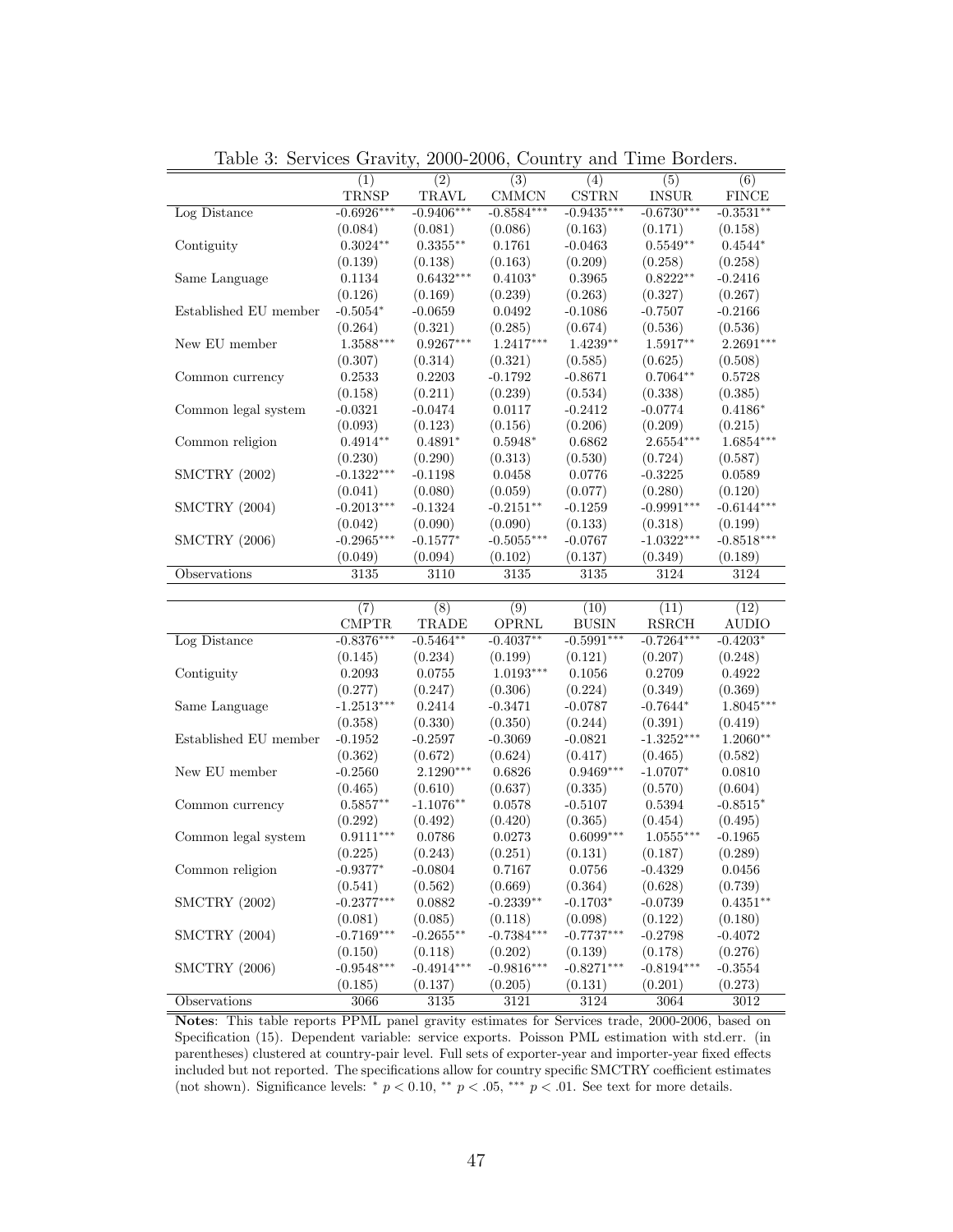| AVRG                                                                            |                    | $\frac{4}{3}$ : 0.0  |                             |                                 |                                               |              |                                                       |                                                                                                                                                                                                                                                                                                                                                                                                                                                               |         |                            |                                        |  |                       |                     |                                        |                           |               |                |                      |                                                                                                                                                                                                                                                                                                                                                                                                                                                                                                                                                          |         | 4.9      | 87700                                                                       |                  |                             |                   | 2.31   | Countries appear in rows and                                                                                          | e obtained from Specification (15) together with the gravity estimates from Table 3. Corresponding | constructed and available by request but omitted here for brevity. Instead, all insignificant estimates | Similarly, the last row of the table reports                                          |  |
|---------------------------------------------------------------------------------|--------------------|----------------------|-----------------------------|---------------------------------|-----------------------------------------------|--------------|-------------------------------------------------------|---------------------------------------------------------------------------------------------------------------------------------------------------------------------------------------------------------------------------------------------------------------------------------------------------------------------------------------------------------------------------------------------------------------------------------------------------------------|---------|----------------------------|----------------------------------------|--|-----------------------|---------------------|----------------------------------------|---------------------------|---------------|----------------|----------------------|----------------------------------------------------------------------------------------------------------------------------------------------------------------------------------------------------------------------------------------------------------------------------------------------------------------------------------------------------------------------------------------------------------------------------------------------------------------------------------------------------------------------------------------------------------|---------|----------|-----------------------------------------------------------------------------|------------------|-----------------------------|-------------------|--------|-----------------------------------------------------------------------------------------------------------------------|----------------------------------------------------------------------------------------------------|---------------------------------------------------------------------------------------------------------|---------------------------------------------------------------------------------------|--|
| AUDIO                                                                           |                    | 7.5                  | 8.2                         |                                 |                                               | 4.3          |                                                       | $8.58$ 7.21 5.00 7.52<br>$7.21$ 5.00 7.52<br>$7.58$                                                                                                                                                                                                                                                                                                                                                                                                           |         |                            |                                        |  |                       |                     |                                        | $6.8993774$<br>$6.893744$ |               |                |                      |                                                                                                                                                                                                                                                                                                                                                                                                                                                                                                                                                          | $8.8\,$ |          | $13.1$<br>$14.0$<br>$11.1$                                                  |                  |                             |                   | 6.9    |                                                                                                                       |                                                                                                    |                                                                                                         |                                                                                       |  |
| RSRCH                                                                           |                    | $-1.7*$<br>$-2.1*$   |                             |                                 | 3.6                                           | $-3.3$       | $2.2*$                                                | $\ddot{+}$                                                                                                                                                                                                                                                                                                                                                                                                                                                    |         |                            |                                        |  |                       |                     |                                        |                           |               |                |                      | $\begin{array}{l} \n\ddot{\Gamma} \stackrel{\ast}{\sim} \stackrel{\ast}{\sim} \stackrel{\ast}{\sim} \stackrel{\ast}{\sim} \stackrel{\ast}{\sim} \stackrel{\ast}{\sim} \stackrel{\ast}{\sim} \stackrel{\ast}{\sim} \stackrel{\ast}{\sim} \stackrel{\ast}{\sim} \stackrel{\ast}{\sim} \stackrel{\ast}{\sim} \stackrel{\ast}{\sim} \stackrel{\ast}{\sim} \stackrel{\ast}{\sim} \stackrel{\ast}{\sim} \stackrel{\ast}{\sim} \stackrel{\ast}{\sim} \stackrel{\ast}{\sim} \stackrel{\ast}{\sim} \stackrel{\ast}{\sim} \stackrel{\ast}{\sim} \stackrel{\ast}{\$ |         |          |                                                                             |                  |                             |                   | 0.1    |                                                                                                                       |                                                                                                    |                                                                                                         |                                                                                       |  |
| 2000-2006<br>BUSIN                                                              |                    |                      | $\frac{4}{2}$ $\frac{3}{2}$ |                                 |                                               | $\ddot{S}^*$ | 4.3                                                   | $\frac{1}{4}$                                                                                                                                                                                                                                                                                                                                                                                                                                                 |         | o O H M M M<br>D M N N M M |                                        |  | $1.1*$                |                     |                                        |                           |               |                |                      |                                                                                                                                                                                                                                                                                                                                                                                                                                                                                                                                                          | 4.6     |          | $6.40*$                                                                     |                  |                             |                   | 2.7    |                                                                                                                       |                                                                                                    |                                                                                                         |                                                                                       |  |
| OPRNI                                                                           |                    | 5.9                  | 5.9                         |                                 |                                               | 4.3          | 4.9                                                   | $3.\overline{3}$                                                                                                                                                                                                                                                                                                                                                                                                                                              |         |                            |                                        |  | $-3*$                 |                     |                                        |                           |               |                |                      | n con thong<br>n con con c                                                                                                                                                                                                                                                                                                                                                                                                                                                                                                                               |         | 10.0     | $\Xi$                                                                       | 4.9              |                             |                   | 5.7    |                                                                                                                       |                                                                                                    |                                                                                                         |                                                                                       |  |
| TRADE                                                                           |                    | $3.4*$<br>2.5*       |                             | $\frac{5}{7} \cdot \frac{3}{2}$ |                                               |              |                                                       | $\begin{array}{l} \mathcal{S}_{1} \mathcal{S}_{2} \mathcal{S}_{3} \mathcal{S}_{4} \mathcal{S}_{5} \mathcal{S}_{6} \mathcal{S}_{7} \mathcal{S}_{8} \mathcal{S}_{8} \mathcal{S}_{9} \mathcal{S}_{9} \mathcal{S}_{9} \mathcal{S}_{9} \mathcal{S}_{9} \mathcal{S}_{9} \mathcal{S}_{9} \mathcal{S}_{9} \mathcal{S}_{9} \mathcal{S}_{9} \mathcal{S}_{9} \mathcal{S}_{9} \mathcal{S}_{9} \mathcal{S}_{9} \mathcal{S}_{9} \mathcal{S}_{9} \mathcal{S}_{9} \mathcal{S$ |         |                            |                                        |  |                       |                     |                                        |                           |               |                |                      |                                                                                                                                                                                                                                                                                                                                                                                                                                                                                                                                                          |         |          | $\frac{2.7}{9.01}$                                                          |                  | $\frac{0}{2}$ $\frac{8}{8}$ |                   | 4.4    |                                                                                                                       |                                                                                                    |                                                                                                         | The last column of the table reports domestic-sales-weighted averages across sectors. |  |
| CMPTR                                                                           |                    | $\ddot{\sigma}$      | $\frac{*}{\cdot}$           |                                 | $3.\overline{2}$<br>$-2.\overline{3}$<br>2.3* |              |                                                       |                                                                                                                                                                                                                                                                                                                                                                                                                                                               |         |                            |                                        |  |                       |                     |                                        |                           |               |                |                      |                                                                                                                                                                                                                                                                                                                                                                                                                                                                                                                                                          |         |          |                                                                             |                  |                             |                   | 2.5    |                                                                                                                       |                                                                                                    |                                                                                                         |                                                                                       |  |
| FINCE                                                                           |                    |                      | $7.4$<br>6.0                |                                 |                                               |              | $\begin{array}{c} 4 & 0 & 4 \\ 8 & 4 & 0 \end{array}$ |                                                                                                                                                                                                                                                                                                                                                                                                                                                               |         |                            |                                        |  |                       |                     |                                        |                           |               |                |                      |                                                                                                                                                                                                                                                                                                                                                                                                                                                                                                                                                          |         |          |                                                                             |                  |                             |                   | 5.9    |                                                                                                                       |                                                                                                    |                                                                                                         |                                                                                       |  |
| <b>NSUR</b>                                                                     |                    |                      | $4.6$<br>6.3                |                                 | $6.0\,$                                       | $2.1*$       |                                                       |                                                                                                                                                                                                                                                                                                                                                                                                                                                               |         |                            |                                        |  |                       |                     |                                        |                           |               |                |                      |                                                                                                                                                                                                                                                                                                                                                                                                                                                                                                                                                          |         |          | 11.0                                                                        | 8.4              | 3.5                         |                   | 2.8    |                                                                                                                       |                                                                                                    |                                                                                                         |                                                                                       |  |
| <b>STRN</b><br>E                                                                | $\overline{2.9}^*$ | $\ddot{\tilde{c}}$   | $2.2*$                      |                                 |                                               |              |                                                       |                                                                                                                                                                                                                                                                                                                                                                                                                                                               |         |                            |                                        |  |                       |                     |                                        |                           |               |                |                      |                                                                                                                                                                                                                                                                                                                                                                                                                                                                                                                                                          |         |          |                                                                             |                  |                             | $\dot{\tilde{c}}$ | $\Xi$  |                                                                                                                       |                                                                                                    |                                                                                                         |                                                                                       |  |
| Table 4: Country-sector-specific Border Estimates for Services,<br><b>CMMCN</b> | $\ddot{\vec{z}}$   | $\sum_{i=1}^{n}$     | 1.9                         | ್ಲೆ                             | 3.4                                           | $\ddot{c}$ . |                                                       |                                                                                                                                                                                                                                                                                                                                                                                                                                                               |         |                            |                                        |  | $5.6995$<br>$-2.5095$ | $\ddot{\mathrm{o}}$ | $1.3*$                                 | $\stackrel{*}{\circ}$     | $\frac{4}{4}$ | $\ddot{\cdot}$ | $\frac{4}{4}$        | $\ddot{\tilde{c}}$                                                                                                                                                                                                                                                                                                                                                                                                                                                                                                                                       | 3.4     | 2.6      | $\ddot{z}$                                                                  | $\ddot{1}$       | 2.2                         | 2.4               | $-0.2$ | Notes: This table reports country-specific and sector-specific estimates of the borders in services trade, 2000-2006. | sectors appear in columns. The estimates an                                                        | standard errors and confidence intervals are                                                            |                                                                                       |  |
| TRAVL                                                                           | ن<br>4.6           | $-2.8$               | $-1.3$                      | $-21$                           | $-3.4$                                        | $-3.5$       | $-3.6$                                                | $-2.8$                                                                                                                                                                                                                                                                                                                                                                                                                                                        | $-0.9*$ | $-2.8$                     | $-3.\overline{3}$<br>$-2.\overline{6}$ |  | $\tilde{c}^*$         | $-2.3$              | $-2.\overline{3}$<br>$-2.\overline{4}$ |                           |               |                | $\stackrel{*}{\neg}$ | $-2.2$                                                                                                                                                                                                                                                                                                                                                                                                                                                                                                                                                   |         | ن<br>1.5 | $3.\overline{3}$                                                            |                  | $-3.2$                      | $-5.0$            | $-3.4$ |                                                                                                                       |                                                                                                    |                                                                                                         |                                                                                       |  |
| TRNSP                                                                           |                    | $\stackrel{*}{\sim}$ | $\infty^*$                  | $\tilde{\vec{b}}$               | 2.9                                           | $1.1*$       | $-1.6$                                                | $\begin{array}{c} 5.7 \\ 2.16 \\ 0.4 \end{array}$                                                                                                                                                                                                                                                                                                                                                                                                             |         |                            |                                        |  |                       |                     |                                        |                           |               |                |                      | $\ddot{\cdot}9\cdot$                                                                                                                                                                                                                                                                                                                                                                                                                                                                                                                                     | $2.1\,$ | $1.2*$   | 7.2                                                                         | $3.\overline{3}$ | $\stackrel{*}{\infty}$      | $-2.6$            | $-0.3$ |                                                                                                                       |                                                                                                    |                                                                                                         | are marked with $\lq\lq\lq\lq$ .                                                      |  |
| <b>OS</b>                                                                       | <b>AUS</b>         | AUT<br>BEL           |                             | <b>CAN</b>                      | <b>CZE</b><br>DEU                             |              |                                                       | <b>ESH E GEORGE HEAR CHANGE EN SECTION</b>                                                                                                                                                                                                                                                                                                                                                                                                                    |         |                            |                                        |  |                       |                     |                                        |                           |               |                |                      |                                                                                                                                                                                                                                                                                                                                                                                                                                                                                                                                                          |         |          | $\begin{array}{c} \mathrm{SVK} \\ \mathrm{SVD} \\ \mathrm{SWE} \end{array}$ |                  |                             | <b>JSA</b>        | AVRG   |                                                                                                                       |                                                                                                    |                                                                                                         |                                                                                       |  |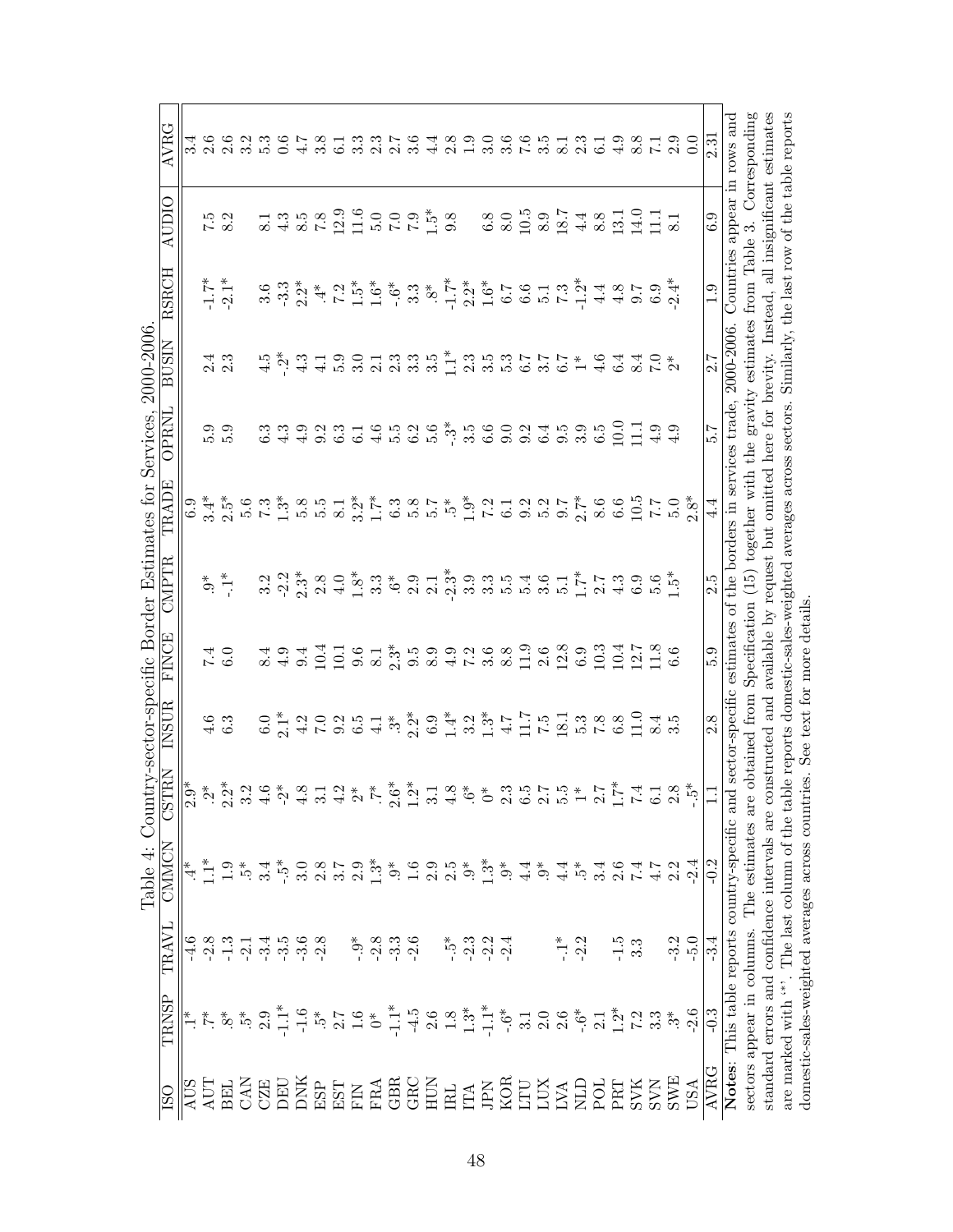| イー・アイトリスト そくしょくく                                                                                                                                                                                                                   | $\frac{1}{2}$                                                                                                  |
|------------------------------------------------------------------------------------------------------------------------------------------------------------------------------------------------------------------------------------|----------------------------------------------------------------------------------------------------------------|
|                                                                                                                                                                                                                                    |                                                                                                                |
|                                                                                                                                                                                                                                    | ֧֦֧֧֧֧֧֧֧֧֛֧֧֧֧֛֧֛֛֛֛֛֛֛֪֛֪֛֛֛֛֛֪֛֚֚֚֚֚֚֝֝֝֝֓֝֬֝֝֝֓֝֓֕֓֕֓֝֬֝֓֝֬֝֓֝֬֝֓֝֬֝֓֝֬֝֬֝֓֝֬֝֓֝֬֝֬֝֓֝֬֝֬֝֝֬֝֝֝֝֝֝֝֝֝֝֝֝֝֝ |
|                                                                                                                                                                                                                                    |                                                                                                                |
|                                                                                                                                                                                                                                    | .<br>.<br>.<br>.<br>.<br>$\frac{1}{2}$                                                                         |
| <b><br/> 11<br/> 11<br/> 11<br/> 11<br/> 11<br/> 11<br/> 11<br/> 11<br/> 11<br/> 11<br/> 11<br/> 11<br/> 11<br/> 11<br/> 11<br> 11<br> 11<br> 11<br> 11<br> 11<br/>11<br/>11<br/>11<br/>11<br/>11&lt;</br></br></br></br></br></b> |                                                                                                                |
| ļ                                                                                                                                                                                                                                  | j                                                                                                              |
| י<br> <br>                                                                                                                                                                                                                         | $\frac{1}{3}$                                                                                                  |

|                                                                                             |                | Table 5: Panel PPML   |                        | Gravity                                                                 | Estimates                                                                                  | Services                                                                                                                                                                                                                                                                                                                                 |                                                                                                                                                                                                                                                               |                                                                                                                                                                                                                                                                                                                                  | 2000-2006, SMCTRY Proxies                                                                                                                                                                                                                                                                   |                                                                                                                                                                                                                                                                                                                        |                                                                                                                                                                                                                                                                                                                                                                 |                                                                                                                                                                                                                                                                                              |
|---------------------------------------------------------------------------------------------|----------------|-----------------------|------------------------|-------------------------------------------------------------------------|--------------------------------------------------------------------------------------------|------------------------------------------------------------------------------------------------------------------------------------------------------------------------------------------------------------------------------------------------------------------------------------------------------------------------------------------|---------------------------------------------------------------------------------------------------------------------------------------------------------------------------------------------------------------------------------------------------------------|----------------------------------------------------------------------------------------------------------------------------------------------------------------------------------------------------------------------------------------------------------------------------------------------------------------------------------|---------------------------------------------------------------------------------------------------------------------------------------------------------------------------------------------------------------------------------------------------------------------------------------------|------------------------------------------------------------------------------------------------------------------------------------------------------------------------------------------------------------------------------------------------------------------------------------------------------------------------|-----------------------------------------------------------------------------------------------------------------------------------------------------------------------------------------------------------------------------------------------------------------------------------------------------------------------------------------------------------------|----------------------------------------------------------------------------------------------------------------------------------------------------------------------------------------------------------------------------------------------------------------------------------------------|
|                                                                                             |                | $\widehat{\infty}$    | $\widehat{\mathbb{C}}$ |                                                                         |                                                                                            |                                                                                                                                                                                                                                                                                                                                          |                                                                                                                                                                                                                                                               |                                                                                                                                                                                                                                                                                                                                  | $\frac{(9)}{10}$                                                                                                                                                                                                                                                                            |                                                                                                                                                                                                                                                                                                                        |                                                                                                                                                                                                                                                                                                                                                                 | $\frac{\text{(12)}}{\text{ALDIO}}$                                                                                                                                                                                                                                                           |
|                                                                                             | TRNSP          | TRAVL                 | CMMCN                  | <b>CSTRN</b>                                                            | $\frac{(5)}{N\mathrm{SUR}}$                                                                | $\frac{(6)}{\text{FNCE}}$                                                                                                                                                                                                                                                                                                                | $\frac{(7)}{MDTR}$                                                                                                                                                                                                                                            | $\begin{array}{c} {\bf (8)} \\ {\bf TRADE} \end{array}$                                                                                                                                                                                                                                                                          |                                                                                                                                                                                                                                                                                             | $\frac{(10)}{0.11}$                                                                                                                                                                                                                                                                                                    | RSRCH                                                                                                                                                                                                                                                                                                                                                           |                                                                                                                                                                                                                                                                                              |
| <b>LNDLCKD</b>                                                                              | 0.698          | $-0.070$              | $-0.712$               | $-0.969$                                                                | $-0.123$                                                                                   | $-1.439$                                                                                                                                                                                                                                                                                                                                 | $-1.407$                                                                                                                                                                                                                                                      | 0.053                                                                                                                                                                                                                                                                                                                            | 2.314                                                                                                                                                                                                                                                                                       | 0.342                                                                                                                                                                                                                                                                                                                  | 0.457                                                                                                                                                                                                                                                                                                                                                           | $-2.244$                                                                                                                                                                                                                                                                                     |
|                                                                                             | $(0.307)^*$    | (0.386)               | $(0.355)^*$            | (0.445)                                                                 | (0.700)                                                                                    |                                                                                                                                                                                                                                                                                                                                          | (0.643)                                                                                                                                                                                                                                                       |                                                                                                                                                                                                                                                                                                                                  | $0.693$ <sup>*</sup>                                                                                                                                                                                                                                                                        | (0.500)                                                                                                                                                                                                                                                                                                                |                                                                                                                                                                                                                                                                                                                                                                 |                                                                                                                                                                                                                                                                                              |
| EFFCTDIST                                                                                   | $-0.094$       | 0.167                 | $-0.062$               | $-0.397$                                                                | $-0.398$                                                                                   |                                                                                                                                                                                                                                                                                                                                          |                                                                                                                                                                                                                                                               |                                                                                                                                                                                                                                                                                                                                  |                                                                                                                                                                                                                                                                                             |                                                                                                                                                                                                                                                                                                                        |                                                                                                                                                                                                                                                                                                                                                                 |                                                                                                                                                                                                                                                                                              |
|                                                                                             | (0.132)        | $(0.092)^+$           | (0.101)                | $(0.134)$ *                                                             |                                                                                            |                                                                                                                                                                                                                                                                                                                                          |                                                                                                                                                                                                                                                               |                                                                                                                                                                                                                                                                                                                                  | $\left(0.332\right)$ *<br>$\left(0.332\right)$ *                                                                                                                                                                                                                                            | $\frac{-0.868}{0.260}$<br>-0.325                                                                                                                                                                                                                                                                                       |                                                                                                                                                                                                                                                                                                                                                                 |                                                                                                                                                                                                                                                                                              |
| INTRADIST                                                                                   | 1.113          | $-0.260$              | $-0.076$               | 0.254                                                                   |                                                                                            |                                                                                                                                                                                                                                                                                                                                          |                                                                                                                                                                                                                                                               |                                                                                                                                                                                                                                                                                                                                  |                                                                                                                                                                                                                                                                                             |                                                                                                                                                                                                                                                                                                                        |                                                                                                                                                                                                                                                                                                                                                                 |                                                                                                                                                                                                                                                                                              |
|                                                                                             | $(0.290)$ **   | (0.175)               | (0.280)                |                                                                         |                                                                                            |                                                                                                                                                                                                                                                                                                                                          |                                                                                                                                                                                                                                                               |                                                                                                                                                                                                                                                                                                                                  |                                                                                                                                                                                                                                                                                             |                                                                                                                                                                                                                                                                                                                        |                                                                                                                                                                                                                                                                                                                                                                 |                                                                                                                                                                                                                                                                                              |
| <b>FLTLDNS</b>                                                                              | $-0.072$       | $-0.046$              | $-0.084$               |                                                                         |                                                                                            |                                                                                                                                                                                                                                                                                                                                          |                                                                                                                                                                                                                                                               |                                                                                                                                                                                                                                                                                                                                  |                                                                                                                                                                                                                                                                                             |                                                                                                                                                                                                                                                                                                                        |                                                                                                                                                                                                                                                                                                                                                                 |                                                                                                                                                                                                                                                                                              |
|                                                                                             | $(0.013)$ **   | $(0.016)$ **          | $(0.015)$ **           | $(0.390)$<br>-0.108<br>(0.020)*                                         | $\begin{array}{l} (0.247) \\ -1.135 \\ (0.437)^{**} \\ -0.137 \\ (0.025)^{**} \end{array}$ | $(0.643)^{*}$<br>$-1.686$<br>$(0.231)^{*}$<br>$-0.022$<br>$(0.372)$<br>$-0.115$<br>$-0.115$                                                                                                                                                                                                                                              |                                                                                                                                                                                                                                                               |                                                                                                                                                                                                                                                                                                                                  |                                                                                                                                                                                                                                                                                             |                                                                                                                                                                                                                                                                                                                        |                                                                                                                                                                                                                                                                                                                                                                 |                                                                                                                                                                                                                                                                                              |
| NPTLDNS                                                                                     | $-0.001$       | $-0.028$              | $-0.017$               | $-0.008$                                                                | $\begin{array}{c} -0.039 \\ (0.015)^* \\ 1.583 \end{array}$                                |                                                                                                                                                                                                                                                                                                                                          |                                                                                                                                                                                                                                                               |                                                                                                                                                                                                                                                                                                                                  |                                                                                                                                                                                                                                                                                             |                                                                                                                                                                                                                                                                                                                        |                                                                                                                                                                                                                                                                                                                                                                 |                                                                                                                                                                                                                                                                                              |
|                                                                                             | (0.005)        | $0.006$ <sup>**</sup> | $(0.007)$ **           | $\begin{array}{c} (0.011) \\ 2.258 \end{array}$                         |                                                                                            |                                                                                                                                                                                                                                                                                                                                          |                                                                                                                                                                                                                                                               |                                                                                                                                                                                                                                                                                                                                  |                                                                                                                                                                                                                                                                                             |                                                                                                                                                                                                                                                                                                                        |                                                                                                                                                                                                                                                                                                                                                                 |                                                                                                                                                                                                                                                                                              |
| <b>LNGDP</b>                                                                                | 1.163          | 1.513                 | $1.627$                |                                                                         |                                                                                            |                                                                                                                                                                                                                                                                                                                                          |                                                                                                                                                                                                                                                               |                                                                                                                                                                                                                                                                                                                                  |                                                                                                                                                                                                                                                                                             |                                                                                                                                                                                                                                                                                                                        |                                                                                                                                                                                                                                                                                                                                                                 |                                                                                                                                                                                                                                                                                              |
|                                                                                             | $(0.136)$ **   | $(0.259)$ **          | $(0.216)$ **           | $(0.281)$ **                                                            | $^{**}$ (867.0)                                                                            |                                                                                                                                                                                                                                                                                                                                          |                                                                                                                                                                                                                                                               |                                                                                                                                                                                                                                                                                                                                  |                                                                                                                                                                                                                                                                                             |                                                                                                                                                                                                                                                                                                                        |                                                                                                                                                                                                                                                                                                                                                                 |                                                                                                                                                                                                                                                                                              |
| <b>LNPPLN</b>                                                                               | $-1.736$       | $-1.802$              | $-1.971$               | $-3.136$<br>0.402)**                                                    |                                                                                            |                                                                                                                                                                                                                                                                                                                                          |                                                                                                                                                                                                                                                               |                                                                                                                                                                                                                                                                                                                                  |                                                                                                                                                                                                                                                                                             |                                                                                                                                                                                                                                                                                                                        |                                                                                                                                                                                                                                                                                                                                                                 |                                                                                                                                                                                                                                                                                              |
|                                                                                             | $(0.194)^{**}$ | $(0.383)$ **          | $(0.322)$ **           |                                                                         | (0.817)                                                                                    |                                                                                                                                                                                                                                                                                                                                          |                                                                                                                                                                                                                                                               |                                                                                                                                                                                                                                                                                                                                  |                                                                                                                                                                                                                                                                                             |                                                                                                                                                                                                                                                                                                                        |                                                                                                                                                                                                                                                                                                                                                                 |                                                                                                                                                                                                                                                                                              |
| SKILLD                                                                                      | $-0.074$       | $-0.054$              | $-0.103$               | $-0.029$                                                                |                                                                                            |                                                                                                                                                                                                                                                                                                                                          |                                                                                                                                                                                                                                                               |                                                                                                                                                                                                                                                                                                                                  |                                                                                                                                                                                                                                                                                             |                                                                                                                                                                                                                                                                                                                        |                                                                                                                                                                                                                                                                                                                                                                 |                                                                                                                                                                                                                                                                                              |
|                                                                                             | $(0.009)$ **   | $0.014$ <sup>**</sup> | $(0.014)$ **           |                                                                         |                                                                                            |                                                                                                                                                                                                                                                                                                                                          |                                                                                                                                                                                                                                                               |                                                                                                                                                                                                                                                                                                                                  |                                                                                                                                                                                                                                                                                             |                                                                                                                                                                                                                                                                                                                        |                                                                                                                                                                                                                                                                                                                                                                 |                                                                                                                                                                                                                                                                                              |
| SCNDRY                                                                                      | 0.003          | $-0.010$              | 0.003                  |                                                                         |                                                                                            |                                                                                                                                                                                                                                                                                                                                          |                                                                                                                                                                                                                                                               |                                                                                                                                                                                                                                                                                                                                  |                                                                                                                                                                                                                                                                                             |                                                                                                                                                                                                                                                                                                                        |                                                                                                                                                                                                                                                                                                                                                                 |                                                                                                                                                                                                                                                                                              |
|                                                                                             | (0.007)        | (0.008)               | (0.010)                | $\begin{array}{c} (0.022) \\ 0.009 \\ (0.013) \\ -1.644 \\ \end{array}$ | $\begin{array}{c} -0.102 \\ (0.051)^* \\ 0.077 \\ (0.019)^{**} \end{array}$                |                                                                                                                                                                                                                                                                                                                                          |                                                                                                                                                                                                                                                               |                                                                                                                                                                                                                                                                                                                                  |                                                                                                                                                                                                                                                                                             |                                                                                                                                                                                                                                                                                                                        |                                                                                                                                                                                                                                                                                                                                                                 |                                                                                                                                                                                                                                                                                              |
| <b>INSTTNS</b>                                                                              | $-0.996$       | $-1.125$              | $-0.854$               |                                                                         | $-0.313$                                                                                   |                                                                                                                                                                                                                                                                                                                                          |                                                                                                                                                                                                                                                               |                                                                                                                                                                                                                                                                                                                                  |                                                                                                                                                                                                                                                                                             |                                                                                                                                                                                                                                                                                                                        |                                                                                                                                                                                                                                                                                                                                                                 |                                                                                                                                                                                                                                                                                              |
|                                                                                             | $(0.331)$ **   | $0.266$ <sup>**</sup> | $(0.430)*$             |                                                                         | $(0.828)$<br>-0.517<br>(0.284) <sup>-1</sup>                                               | $\begin{array}{c} (0.020) \\ (0.014) \\ (0.500)^+ \\ (1.712) \\ (0.685)^* \\ (0.037)^* \\ (0.037)^* \\ (0.115) \\ (0.115) \\ (0.756) \\ (0.133) \\ (0.133) \\ (1.133) \\ (-1.057) \\ (-1.057) \\ (-1.057) \\ (-1.057) \\ (-1.057) \\ (-1.057) \\ (-1.057) \\ (-1.057) \\ (-1.057) \\ (-1.057) \\ (-1.057) \\ (-1.057) \\ (-1.057) \\ (-$ | $\begin{array}{c} 0.740 \\ -0.756) \\ -0.070 \\ -0.070 \\ -0.070 \\ -0.043 \\ -0.043 \\ -0.043 \\ -0.043 \\ -0.043 \\ -0.043 \\ -0.043 \\ -0.043 \\ -0.043 \\ -0.043 \\ -0.043 \\ -0.043 \\ -0.043 \\ -0.045 \\ -0.045 \\ -0.045 \\ -0.003 \\ +6 \end{array}$ | $\begin{array}{l} (0.454) \\ -1.161 \\ -2.498 \\ -0.13^{*} \\ (0.560)^{*}, \\ (0.017)^{*} \\ (0.017)^{*} \\ (0.011) \\ (0.011) \\ (0.012) \\ (0.014) \\ (0.019) \\ (0.009) \\ (0.019)^{*} \\ (0.010)^{*} \\ (0.010)^{*} \\ (0.011) \\ (0.010)^{*} \\ (0.0115) \\ (0.012) \\ (0.0115) \\ (0.0115) \\ (0.0115) \\ (0.0118) \\ (0.$ | $\begin{array}{l} (0.393)\\ -0.051\\ -0.006\\ -0.006\\ 0.013)\\ -0.153\\ 0.220\\ -0.153\\ 0.006\\ 0.011\\ -0.117\\ -0.017\\ -0.006\\ 0.006\\ -0.0141\\ -0.006\\ 0.006\\ -0.141\\ -0.004\\ -0.006\\ 0.006\\ -0.0141\\ -0.004\\ -0.004\\ -0.004\\ -0.004\\ -0.004\\ -0.004\\ -0.004\\ -0.004$ | $\begin{array}{l} (0.279) \\ -0.093 \\ -0.018) \\ (0.018) \\ (0.007) \\ (0.274) \\ (0.459) \\ (0.030) \\ (0.012) \\ (0.030) \\ (0.011) \\ (0.012) \\ (0.011) \\ (0.014) \\ (0.014) \\ (0.014) \\ (0.014) \\ (0.014) \\ (0.014) \\ (0.014) \\ (0.014) \\ (0.014) \\ (0.014) \\ (0.014) \\ (0.014) \\ (0.014) \\ (0.014$ | $\begin{array}{l} (0.825) \\ -0.361 \\ -0.261 \\ (0.448) \\ -0.111 \\ -0.111 \\ -0.023 \\ * \\ (0.006) \\ * \\ (0.016) \\ * \\ (0.010) \\ * \\ (0.010) \\ * \\ (0.010) \\ * \\ (0.010) \\ * \\ (0.021) \\ * \\ (0.034) \\ * \\ (0.021) \\ * \\ (0.034) \\ * \\ (0.034) \\ * \\ (0.034) \\ * \\ (0.034) \\ * \\ (0.034) \\ * \\ (0.034) \\ * \\ (0.034) \\ * \\$ | $\begin{array}{l} (1.377)\\ -0.514\\ -0.628)\\ (0.628)\\ -0.037\\ (0.0143)\\ (0.0143)\\ (0.0143)\\ (0.0143)\\ (0.011)\\ (0.011)\\ (0.011)\\ (0.011)\\ (0.011)\\ (0.011)\\ (0.011)\\ (0.011)\\ (0.011)\\ (0.011)\\ (0.011)\\ (0.011)\\ (0.011)\\ (0.011)\\ (0.011)\\ (0.011)\\ (0.011)\\ (0.$ |
| SMCTRY_TIME_2                                                                               | $-0.191$       | $-0.237$              | $-0.037$               | $-0.066$<br>$(0.131)$                                                   |                                                                                            |                                                                                                                                                                                                                                                                                                                                          |                                                                                                                                                                                                                                                               |                                                                                                                                                                                                                                                                                                                                  |                                                                                                                                                                                                                                                                                             |                                                                                                                                                                                                                                                                                                                        |                                                                                                                                                                                                                                                                                                                                                                 |                                                                                                                                                                                                                                                                                              |
|                                                                                             | $(0.045)$ **   | $0.085$ <sup>**</sup> | (0.066)                |                                                                         |                                                                                            |                                                                                                                                                                                                                                                                                                                                          |                                                                                                                                                                                                                                                               |                                                                                                                                                                                                                                                                                                                                  |                                                                                                                                                                                                                                                                                             |                                                                                                                                                                                                                                                                                                                        | (0.166)                                                                                                                                                                                                                                                                                                                                                         |                                                                                                                                                                                                                                                                                              |
| SMCTRY_TIME_3                                                                               | $-0.322$       | $-0.452$              | $-0.379$               | $-0.860$                                                                | $-1.857$                                                                                   |                                                                                                                                                                                                                                                                                                                                          | $-1.551$                                                                                                                                                                                                                                                      |                                                                                                                                                                                                                                                                                                                                  |                                                                                                                                                                                                                                                                                             | $-1.249$                                                                                                                                                                                                                                                                                                               | $-0.643$                                                                                                                                                                                                                                                                                                                                                        | $-0.999$                                                                                                                                                                                                                                                                                     |
|                                                                                             | $(0.081)$ **   | $(0.139)$ **          | $(0.176)*$             | $(0.277)$ **                                                            | $0.385$ <sup>**</sup>                                                                      | $(0.284)$ **                                                                                                                                                                                                                                                                                                                             | $(0.198)$ **                                                                                                                                                                                                                                                  | (0.208)                                                                                                                                                                                                                                                                                                                          | $0.284$ <sup>*</sup>                                                                                                                                                                                                                                                                        | $(0.170)$ **                                                                                                                                                                                                                                                                                                           | $(0.282)^*$                                                                                                                                                                                                                                                                                                                                                     | $(0.320)$ **                                                                                                                                                                                                                                                                                 |
| SMCTRY TIME 4                                                                               | $-0.534$       | $-0.663$              | $-0.859$               | $-0.984$                                                                | $-2.006$                                                                                   | $-1.400$                                                                                                                                                                                                                                                                                                                                 | $-1.782$                                                                                                                                                                                                                                                      | $-0.665$                                                                                                                                                                                                                                                                                                                         | $-1.164$                                                                                                                                                                                                                                                                                    | $-1.357$                                                                                                                                                                                                                                                                                                               | $-1.207$                                                                                                                                                                                                                                                                                                                                                        | $-0.962$                                                                                                                                                                                                                                                                                     |
|                                                                                             | $(0.083)$ **   | $(0.147)$ **          | $0.156$ <sup>**</sup>  | $0.276$ <sup>*</sup>                                                    | $0.404$ <sup>**</sup>                                                                      | $0.320)*$                                                                                                                                                                                                                                                                                                                                | $0.257$ <sup>*</sup>                                                                                                                                                                                                                                          | $0.222$ <sup>*</sup>                                                                                                                                                                                                                                                                                                             | $0.296$ <sup>*</sup>                                                                                                                                                                                                                                                                        | (0.175)                                                                                                                                                                                                                                                                                                                | $0.265$ <sup>*</sup>                                                                                                                                                                                                                                                                                                                                            | 0.386)                                                                                                                                                                                                                                                                                       |
|                                                                                             | 3135           | 3110                  | 3135                   | 3135                                                                    | 3124                                                                                       | 3124                                                                                                                                                                                                                                                                                                                                     | 3066                                                                                                                                                                                                                                                          | 3135                                                                                                                                                                                                                                                                                                                             | 3121                                                                                                                                                                                                                                                                                        | 3124                                                                                                                                                                                                                                                                                                                   | 3064                                                                                                                                                                                                                                                                                                                                                            | 3012                                                                                                                                                                                                                                                                                         |
| Notes: This table reports PPML panel gravity estimates for Services trade, 2000-2006, based |                |                       |                        |                                                                         |                                                                                            |                                                                                                                                                                                                                                                                                                                                          |                                                                                                                                                                                                                                                               | on Specification (16)                                                                                                                                                                                                                                                                                                            |                                                                                                                                                                                                                                                                                             |                                                                                                                                                                                                                                                                                                                        | Dependent variable: service exports                                                                                                                                                                                                                                                                                                                             |                                                                                                                                                                                                                                                                                              |
| Poisson PML estimation with std.err. (in parenthese                                         |                |                       |                        |                                                                         |                                                                                            |                                                                                                                                                                                                                                                                                                                                          |                                                                                                                                                                                                                                                               |                                                                                                                                                                                                                                                                                                                                  |                                                                                                                                                                                                                                                                                             |                                                                                                                                                                                                                                                                                                                        |                                                                                                                                                                                                                                                                                                                                                                 | s) clustered at country-pair level. Full sets of exporter-year and importer-year fixed effects included but                                                                                                                                                                                  |
| not reported. All specifications also include standar                                       |                |                       | ್ಸ್                    |                                                                         |                                                                                            |                                                                                                                                                                                                                                                                                                                                          |                                                                                                                                                                                                                                                               |                                                                                                                                                                                                                                                                                                                                  |                                                                                                                                                                                                                                                                                             |                                                                                                                                                                                                                                                                                                                        | gravity variables, whose estimates are omitted for brevity but are available by request.                                                                                                                                                                                                                                                                        | Significance                                                                                                                                                                                                                                                                                 |
| levels: * $p < 0.10$ , ** $p < .05$ , *** $p < .01$ . See text 1                            |                |                       |                        | or more details                                                         |                                                                                            |                                                                                                                                                                                                                                                                                                                                          |                                                                                                                                                                                                                                                               |                                                                                                                                                                                                                                                                                                                                  |                                                                                                                                                                                                                                                                                             |                                                                                                                                                                                                                                                                                                                        |                                                                                                                                                                                                                                                                                                                                                                 |                                                                                                                                                                                                                                                                                              |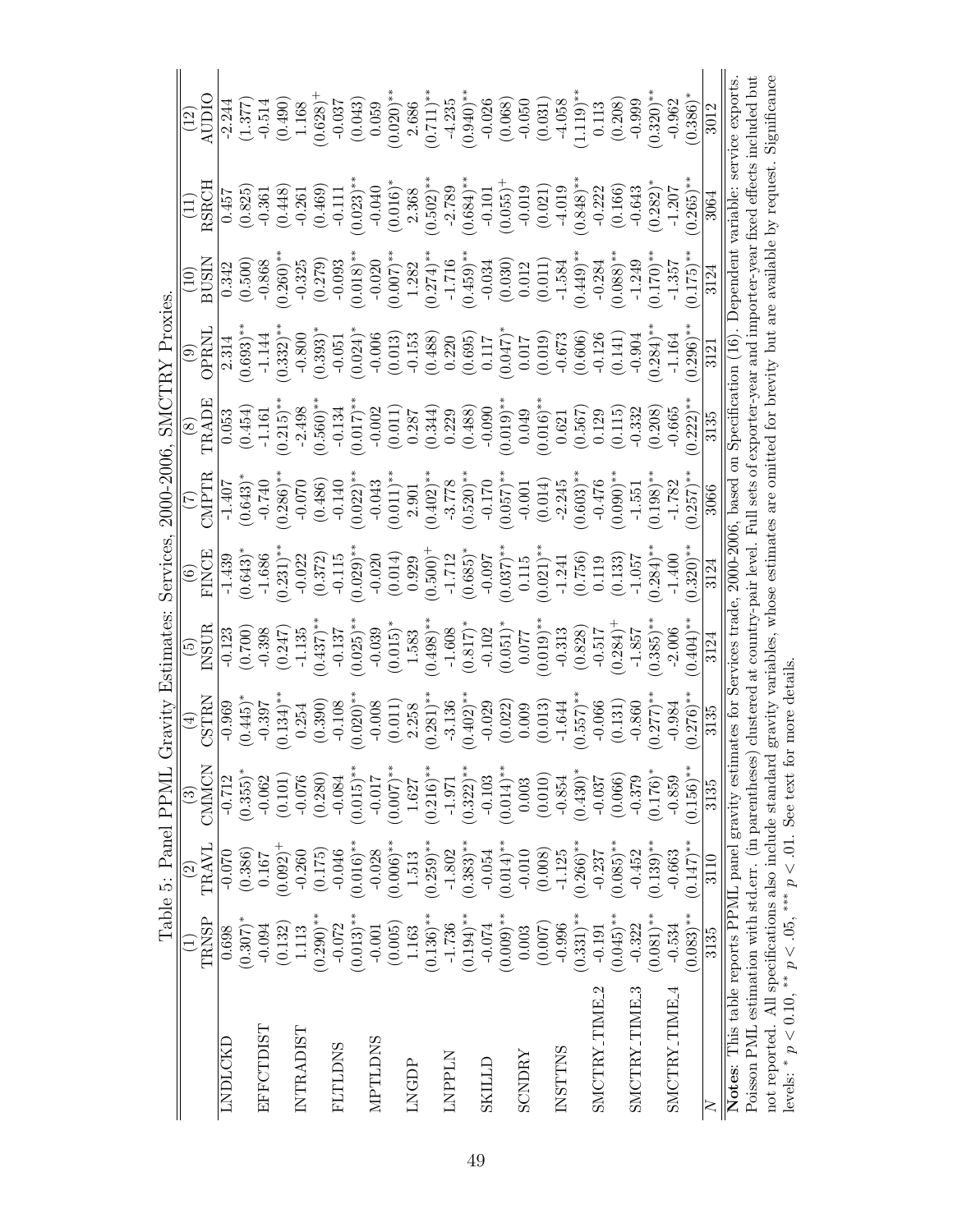| AUDIC |       | 48.1           | 89.0         |                   |                   |                 |      | 02.              |                       | 67.5    | 137.7        | 07.8          | 150.9   | 182.7                | 87.2                 |                 | 13.0  | 59.1                                        | 83.6     | 46.0     |          | 64.3                |       | $\frac{60.2}{53.1}$                 |      | 0<br>47.5<br>95.2 |                 |                                                                                                                                                                                                                                                                                                                                                             |                                                          |
|-------|-------|----------------|--------------|-------------------|-------------------|-----------------|------|------------------|-----------------------|---------|--------------|---------------|---------|----------------------|----------------------|-----------------|-------|---------------------------------------------|----------|----------|----------|---------------------|-------|-------------------------------------|------|-------------------|-----------------|-------------------------------------------------------------------------------------------------------------------------------------------------------------------------------------------------------------------------------------------------------------------------------------------------------------------------------------------------------------|----------------------------------------------------------|
| RSRCH |       | 119.5          | 148.         |                   | $\overline{00}$ . | 125.8           | 61.9 | 114.2            |                       |         | T.77<br>68.1 | $\sqrt{2.78}$ | 110.4   | 128.9                | 133.6                | 142.7           | 121.9 | 31.7                                        | 33.0     | $76.3\,$ | 56.8     | 108.0               | 77.3  | $67.0\,$                            | 59.4 | 55.5              | 69.3            |                                                                                                                                                                                                                                                                                                                                                             | values for each sector and country in our                |
| BUSIN |       | 11.6           | $\mathbb{S}$ |                   | $\ddot{5}$        | 13.6            | 71.6 |                  | $87.6\phantom{1}79.8$ | $7.701$ | 94.7         | 89.6          | 121.3   | 10.9                 | 17.3                 | 28.             | 106.3 | $\begin{array}{c} 85.9 \\ 73.5 \end{array}$ |          | 86.5     | œ.<br>52 | 15.9                | 93.5  | نې<br>ب<br>$\overline{\mathcal{L}}$ | 74.3 | 69.0              | 12.             |                                                                                                                                                                                                                                                                                                                                                             |                                                          |
| OPRNL |       | 14.8           | 80.5         |                   | .22.4             | 90.6            | G4.1 | 63.8             | 84.7                  | 16.8    | 103.5        | 92.1          | 128.6   | 144.6                | 127.5<br>135.8       |                 | 109.0 | $81.0\,$                                    | 45.5     | 64.8     | 45.2     | 131.6               | 92.3  | 54.1                                | 47.5 | 7.78              | 23.3            |                                                                                                                                                                                                                                                                                                                                                             | See text for more details on the predictions procedures  |
| TRADE |       | $\frac{0}{13}$ | 95.6         | $\overline{00}$ . | <u>16</u>         | 107.7           | 64.9 | 72.              | 53.8                  | 108.0   | 101.2        | 81.2          | 126.9   | $\overline{\square}$ | $\frac{1}{2}$        | $\overline{31}$ | 94.9  | 85.3                                        | 53.7     | 68.6     | 71.4     | 17.4                | 83.0  | 00.9                                | 61.0 | 63.4              | $86.5$<br>130.4 |                                                                                                                                                                                                                                                                                                                                                             | as percentage deviations from their corresponding actual |
| CMPTR |       | 128.0          | 37.7         |                   | 00.6              | 141.7           | 66.7 | 88.8             |                       | 127.0   | 5.79         | 82.3          | 146.6   | 90.5                 | 137.0                | 102.3           | 100.9 | $\begin{array}{c} 33.1 \\ 59.3 \end{array}$ |          | 69.4     | 03.3     | $\frac{88.7}{07.2}$ |       | .01.6                               | 72.6 | 65.1              | 90.4            |                                                                                                                                                                                                                                                                                                                                                             |                                                          |
| FINCE |       | $90.8$<br>91.4 |              |                   |                   | 11.8            | 40.2 | $72.2\phantom{}$ |                       | 53.5    | 80.9         | 120.9         | 55.9    | 102.3                |                      | $14.8$<br>146.0 | 156.2 | 64.4                                        | $42.0\,$ | 17.4     | 74.4     | 75.5                |       | $83.7\phantom{}$ $60.5\phantom{}$   | 66.9 | 54.6              |                 |                                                                                                                                                                                                                                                                                                                                                             |                                                          |
| INSUR |       | 55.9           | 73.8         |                   | $\overline{17}$ . | 97.9            |      | $79.5$<br>66.8   | $51.4$<br>45.8        |         | 88.6         | 14.9          | 12.9    | 02.9                 | 126.3                | 78.5            | 143.6 | 57.4                                        | 21.7     | 92.7     | 49.6     | 95.9                | 79.6  | 65.                                 | 70.2 | 55.8              | 83.5            |                                                                                                                                                                                                                                                                                                                                                             |                                                          |
| CSTRN | 36.3  | 33.5           | 96.9         | 87.0              | 84.1              | $\frac{15}{10}$ | 77.2 | 76.6             | 84.2                  | 08.4    | 7.88         | 76.4          | $-97.6$ | 90.3                 | 68.7                 | 14.4            | 23.9  | 80.4                                        | 64.5     | 02.6     | 83.2     | 05.5                | 03.3  | 93.5                                | 73.8 | 5.69              | 99.5            | 36.0                                                                                                                                                                                                                                                                                                                                                        |                                                          |
| CMMCN | 115.7 | 118.3          | 94.5         | 08.9              | 88.0              | 9.6             | 181  | 6.87             | $65.7\,$              | 78.8    | 92.6         | 92.6          | 88.4    | 87.4                 | 84.4                 | 140.9           | 04.8  | <b>94.1</b>                                 | 67.8     | 17.2     | 76.9     | 17.4                | 87.6  | 7.06                                | 58.2 | 73.6              | 84.5<br>34.2    |                                                                                                                                                                                                                                                                                                                                                             | eports predicted log output                              |
| IRAVL | 112.9 | 122.3          | 9.6          | 92.0              | 05.0              | 93.9            | 07.3 | 99.2             |                       | $-90.4$ | $-1.1$       | 97.3          | 107.2   | 106.3                | $\frac{91.8}{104.4}$ |                 | 102.4 | 99.1                                        | 108.2    | 12.2     | 93.3     | 100.9               | 106.3 | 97.6                                | G7.1 | $-06.4$           | 98.5            | 115.8                                                                                                                                                                                                                                                                                                                                                       |                                                          |
| TRNSF |       |                |              |                   |                   |                 |      |                  |                       |         |              |               |         |                      |                      |                 |       |                                             |          |          |          |                     |       |                                     |      |                   |                 | $\begin{tabular}{l ll} \hline A US & 105.7 \\ A UT & 118.1 \\ GAN & 94.3 \\ CDE & 104.6 \\ CDE & 112.4 \\ DBU & 93.7 \\ EST & 93.7 \\ EST & 93.7 \\ FEM & 101.2 \\ GBR & 112.4 \\ FEM & 101.2 \\ GBR & 101.2 \\ GHC & 123.9 \\ HEM & 118.1 \\ TEM & 118.1 \\ TEM & 106.4 \\ FEM & 95.7 \\ TEM & 103.1 \\ GCH & 95.7 \\ FEM & 103.1 \\ FEM & 103.1 \\ GCH &$ |                                                          |
|       |       |                |              |                   |                   |                 |      |                  |                       |         |              |               |         |                      |                      |                 |       |                                             |          |          |          |                     |       |                                     |      |                   |                 |                                                                                                                                                                                                                                                                                                                                                             |                                                          |

Table 6: Log output prediction (benchmark  $100\%$ ) Table 6: Log output prediction (benchmark 100%)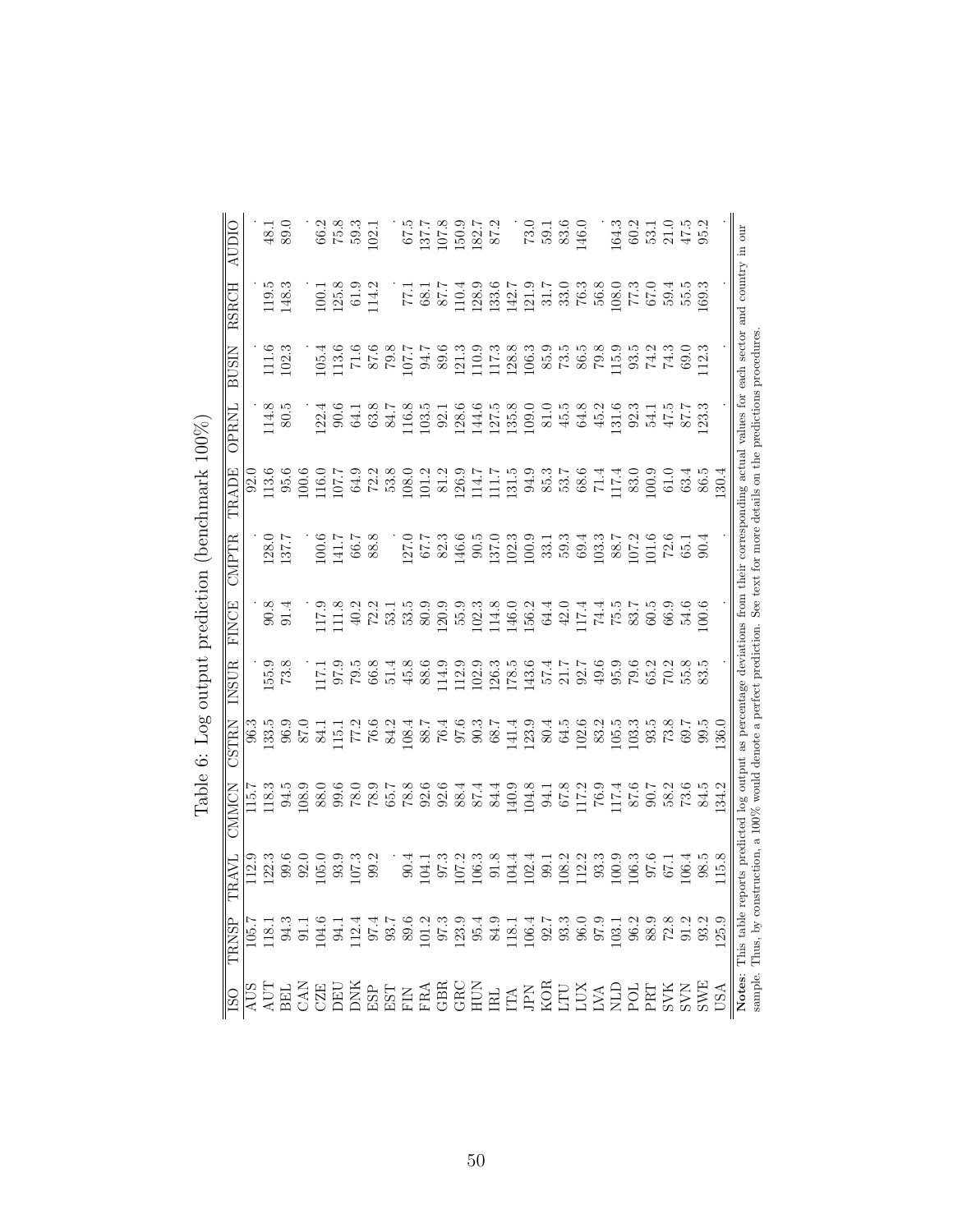|            | (1)        | (2)      | (3)      | (4)              |
|------------|------------|----------|----------|------------------|
|            | <b>MSE</b> | Theil    | VarR     | $\Delta$ MSE (%) |
| <b>AUS</b> | 42077.2    | 0.000197 | 0.000261 | 184.7            |
| <b>AUT</b> | 39267.8    | 0.000189 | 0.000252 | 214.3            |
| <b>BEL</b> | 39404.6    | 0.000178 | 0.000237 | 193.0            |
| CAN        | 36017.8    | 0.000186 | 0.000247 | 212.5            |
| CZE        | 41872.0    | 0.000197 | 0.000263 | 186.2            |
| <b>DEU</b> | 38069.3    | 0.000137 | 0.000176 | 145.5            |
| <b>DNK</b> | 38876.4    | 0.000183 | 0.000244 | 204.5            |
| <b>ESP</b> | 40828.6    | 0.000195 | 0.000258 | 196.2            |
| <b>EST</b> | 42075.2    | 0.000196 | 0.000262 | 187.4            |
| <b>FIN</b> | 41151.4    | 0.000194 | 0.000259 | 185.2            |
| <b>FRA</b> | 38044.4    | 0.000213 | 0.000284 | 216.3            |
| <b>GBR</b> | 38812.6    | 0.000164 | 0.000212 | 220.8            |
| GRC        | 39216.0    | 0.000193 | 0.000259 | 194.8            |
| <b>HUN</b> | 42102.0    | 0.000192 | 0.000257 | 224.4            |
| <b>IRL</b> | 39530.6    | 0.000190 | 0.000253 | 194.0            |
| <b>ITA</b> | 37991.3    | 0.000193 | 0.000248 | 225.2            |
| <b>JPN</b> | 40223.4    | 0.000253 | 0.000328 | 226.7            |
| <b>KOR</b> | 38710.0    | 0.000162 | 0.000210 | 228.7            |
| LTU        | 42227.4    | 0.000197 | 0.000264 | 186.9            |
| <b>LUX</b> | 41437.4    | 0.000183 | 0.000244 | 197.0            |
| <b>LVA</b> | 42347.2    | 0.000198 | 0.000265 | 184.9            |
| <b>NLD</b> | 39170.6    | 0.000171 | 0.000226 | 228.9            |
| POL        | 42035.7    | 0.000197 | 0.000262 | 187.6            |
| PRT        | 42748.8    | 0.000198 | 0.000265 | 186.4            |
| <b>SVK</b> | 37830.9    | 0.000194 | 0.000253 | 159.2            |
| <b>SVN</b> | 42238.3    | 0.000198 | 0.000265 | 187.1            |
| <b>SWE</b> | 40760.0    | 0.000178 | 0.000236 | 193.9            |
| <b>USA</b> | 24807.7    | 0.000215 | 0.000291 | 152.3            |
| Total      | 39638.4    | 0.000191 | 0.000253 | 196.6            |

Table 7: Predictive Evaluation for Internal Trade

**Notes**: 'MSE' denotes respective estimation's mean squared error; 'Theil' denotes Theil's U statistic; 'VarR' denotes variance ratio; '∆ MSE' denotes the ratio in percentage terms of MSE of a reduced benchmark model relative to the full model's MSE as reported in column 1. See text for further details.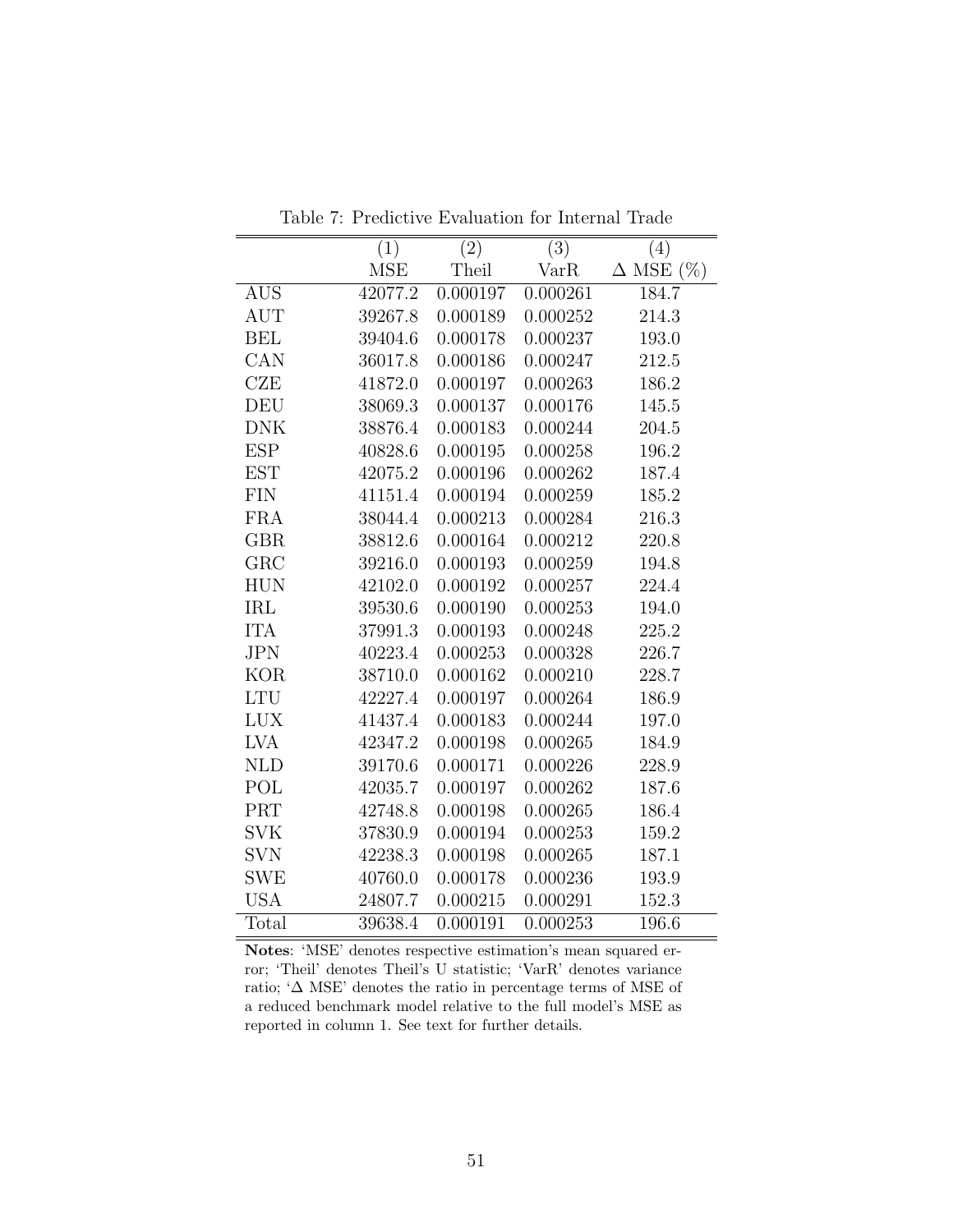

Figure 1: QQ-Plot of Output Projection

Figure 2: Predicted Output Percentage Deviations and CI